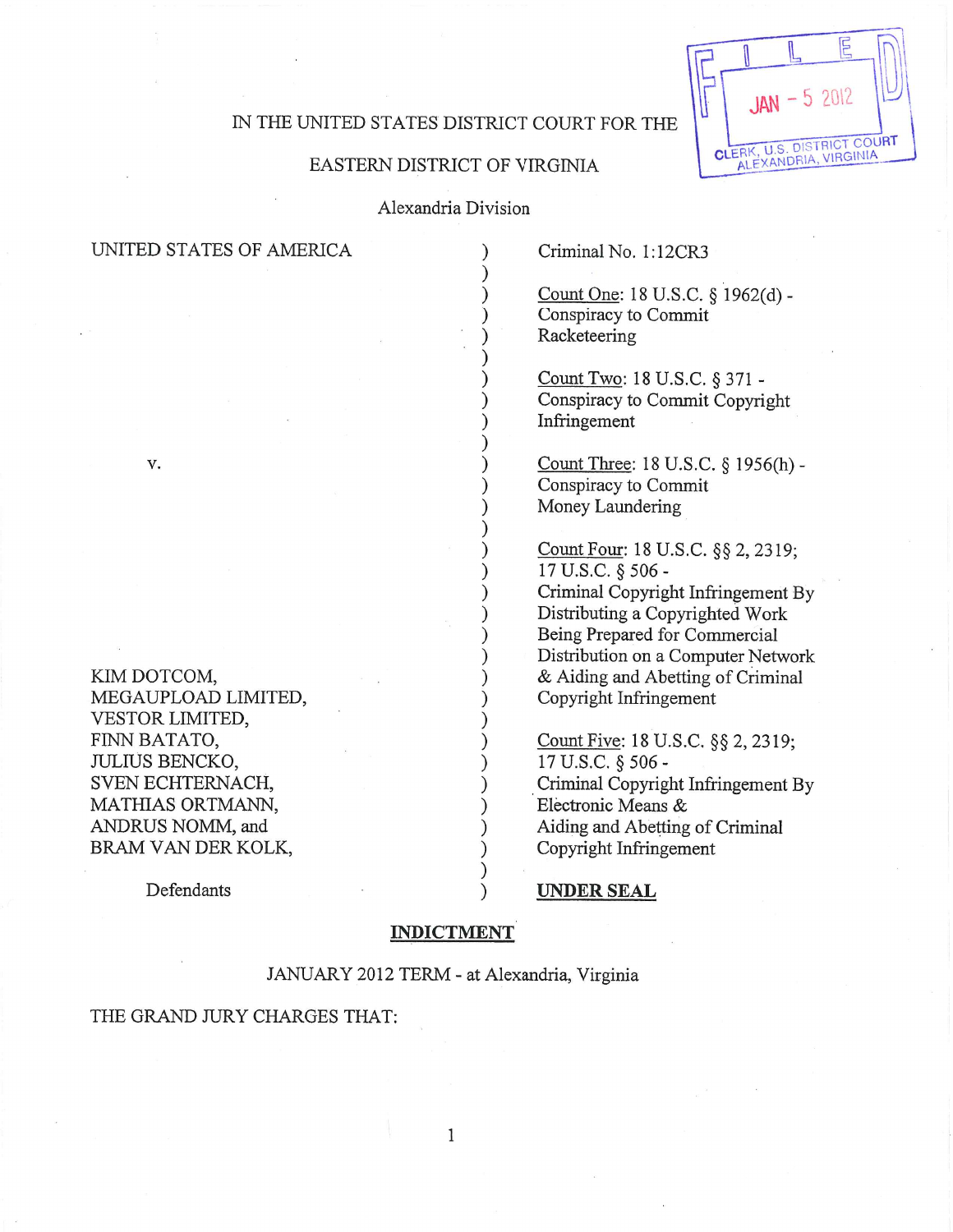#### **GENERAL ALLEGATIONS**

At all times relevant to this Indictment:

1. KIM DOTCOM, MEGAUPLOAD LIMITED, VESTOR LIMITED, FINN BATATO, JULIUS BENCKO, SVEN ECHTERNACH, MATHIAS ORTMANN, ANDRUS NOMM, and BRAM VAN DER KOLK, the defendants, and others known and unknown to the Grand Jury, were members of the "Mega Conspiracy," a worldwide criminal organization whose members engaged in criminal copyright infringement and money laundering on a massive scale with estimated harm to copyright holders well in excess of \$500,000,000 and reported income in excess of \$175,000,000.

2. Megaupload.com is a commercial website and service operated by the Mega Conspiracy that reproduces and distributes copies of popular copyrighted content over the Internet without authorization. Since at least September 2005, Megaupload.com has been used by the defendants and other members and associates of the Mega Conspiracy to willfully reproduce and distribute many millions of infringing copies of copyrighted works, including motion pictures, television programs, musical recordings, electronic books, images, video games, and other computer software. Over the more than five years of its existence, the Mega Conspiracy has aggressively expanded its operations into a large number of related Internet businesses, which are connected directly to, or at least financially dependent upon, the criminal conduct associated with Megaupload.com.

3. Megaupload.com was at one point in its history estimated to be the 13th most frequently visited website on the entire Internet. The site claims to have had more than one billion visitors in its history, more than 180,000,000 registered users to date, an average of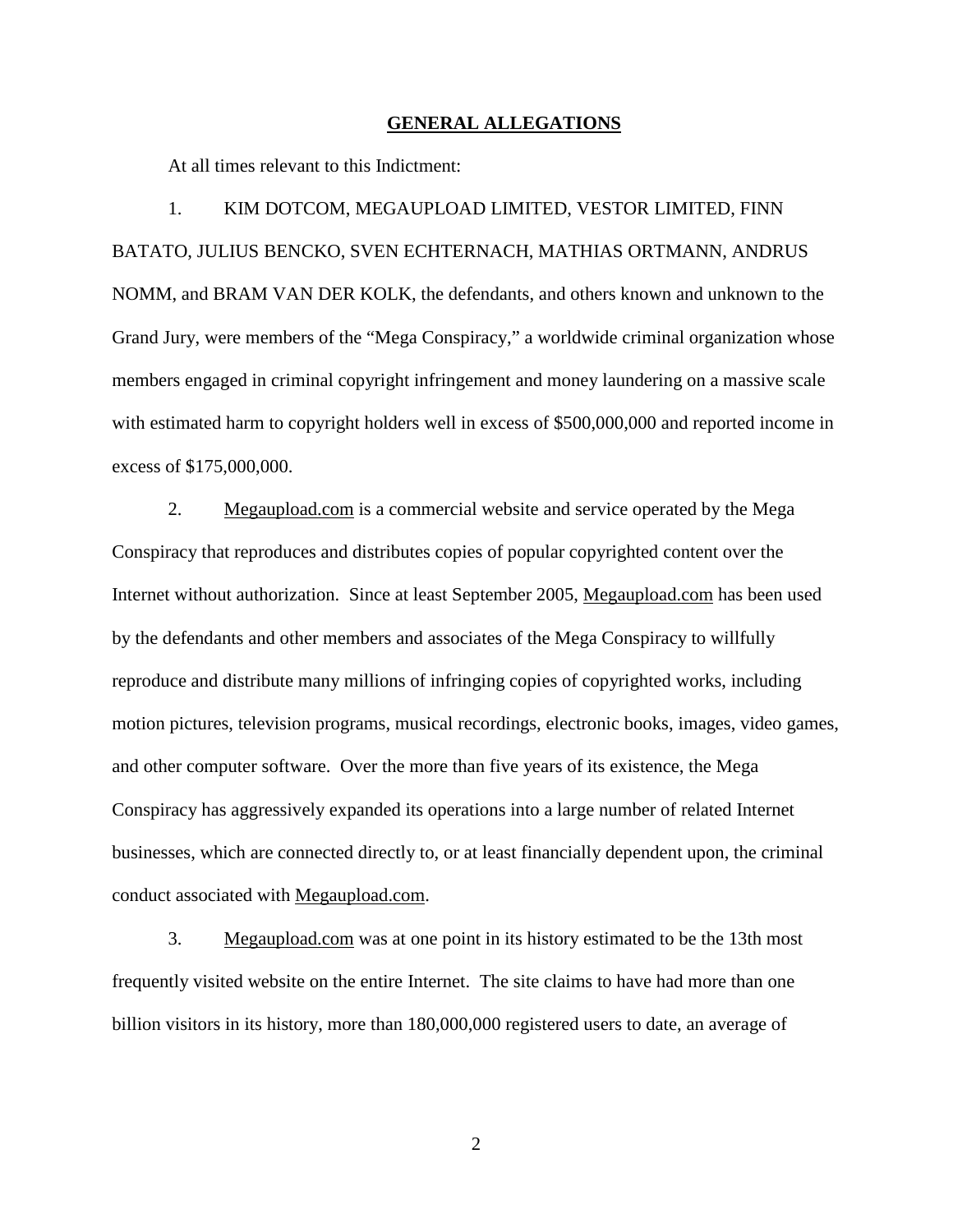50 million daily visits, and to account for approximately four percent of the total traffic on the Internet.

4. Megaupload.com's income comes primarily from two sources: premium subscriptions and online advertising. Premium subscriptions for Megaupload.com have been available for online purchase for as little as a few dollars per day or as much as approximately \$260 for a lifetime. In exchange for payment, the Mega Conspiracy provides the fast reproduction and distribution of infringing copies of copyrighted works from its computer servers located around the world. Premium users of the site, a small percentage of the overall user base, are able to download and upload files with few, if any, limitations. Subscription fees collected during the existence of the Mega Conspiracy from premium users are estimated to be more than \$150 million. Online advertising on Megaupload.com and its associated websites, which is heavily dependent on the popularity of copyright infringing content to attract website visits, has further obtained more than \$25 million for the Mega Conspiracy.

5. The financial proceeds of Megaupload.com have been primarily directed to four sources. First, the Conspiracy has directed the bulk of its revenues to the defendants, corporate entities they control, other co-conspirators, and employees for their private financial gain. Second, the Mega Conspiracy has spent millions of dollars developing and promoting Megaupload.com and complementary Internet sites and services, such as Megavideo.com, Megaclick.com, Megaporn.com, and a host of others (collectively the "Mega Sites"). Third, for much of its operation, the Mega Conspiracy has offered an "Uploader Rewards" Program, which promised premium subscribers transfers of cash and other financial incentives to upload popular works, including copyrighted works, to computer servers under the Mega Conspiracy's direct control and for the Conspiracy's ultimate financial benefit. The more popular content that was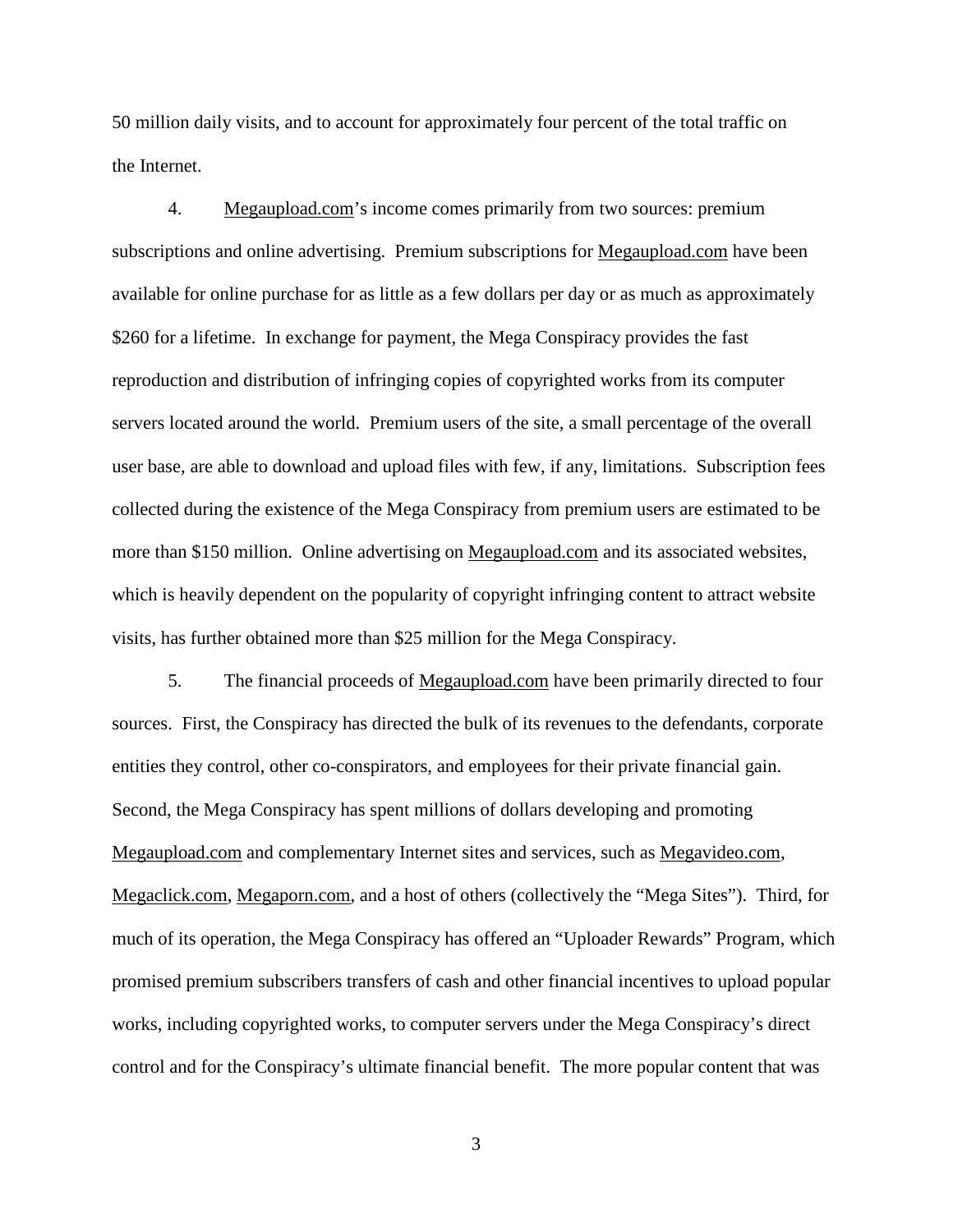present on Mega Conspiracy servers would increase the number of visitors and premium users that the Conspiracy could monetize. In total, the Mega Conspiracy directly paid uploaders millions of dollars through online payments. Fourth, the Mega Conspiracy spends millions of dollars per month on the infrastructure supporting their businesses, including the leasing of computers, hosting charges, and Internet bandwidth. In contrast to legitimate Internet distributors of copyrighted content, Megaupload.com does not make any significant payments to the copyright owners of the many thousands of works that are willfully reproduced and distributed on the Mega Sites each and every day.

6. Any Internet user who goes to the Megaupload.com website can upload a computer file. Once that user has selected a file on their computer and clicks the "upload" button, Megaupload.com reproduces the file on at least one computer server it controls and provides the uploading user with a unique Uniform Resource Locator ("URL") link that allows anyone with the link to download the file. For example, a link distributed on December 3, 2006 by defendant DOTCOM (www.megaupload.com/?d=BY15XE3V) links to a musical recording by U.S. recording artist "50 Cent." A single click on the link accesses a Megaupload.com download page that allows any Internet user to download a copy of the file from a computer server that is controlled by the Mega Conspiracy.

7. Megaupload.com advertises itself as a "cyberlocker," which is a private data storage provider. However, as part of the design of the service, the vast majority of Megaupload.com users do not have significant capabilities to store private content long-term. Unregistered anonymous users (referred to as "Non-Members" by the Conspiracy) are allowed to upload and download content files, but any Non-Member-uploaded content that is not downloaded within 21 days is permanently deleted. Similarly, registered free users (or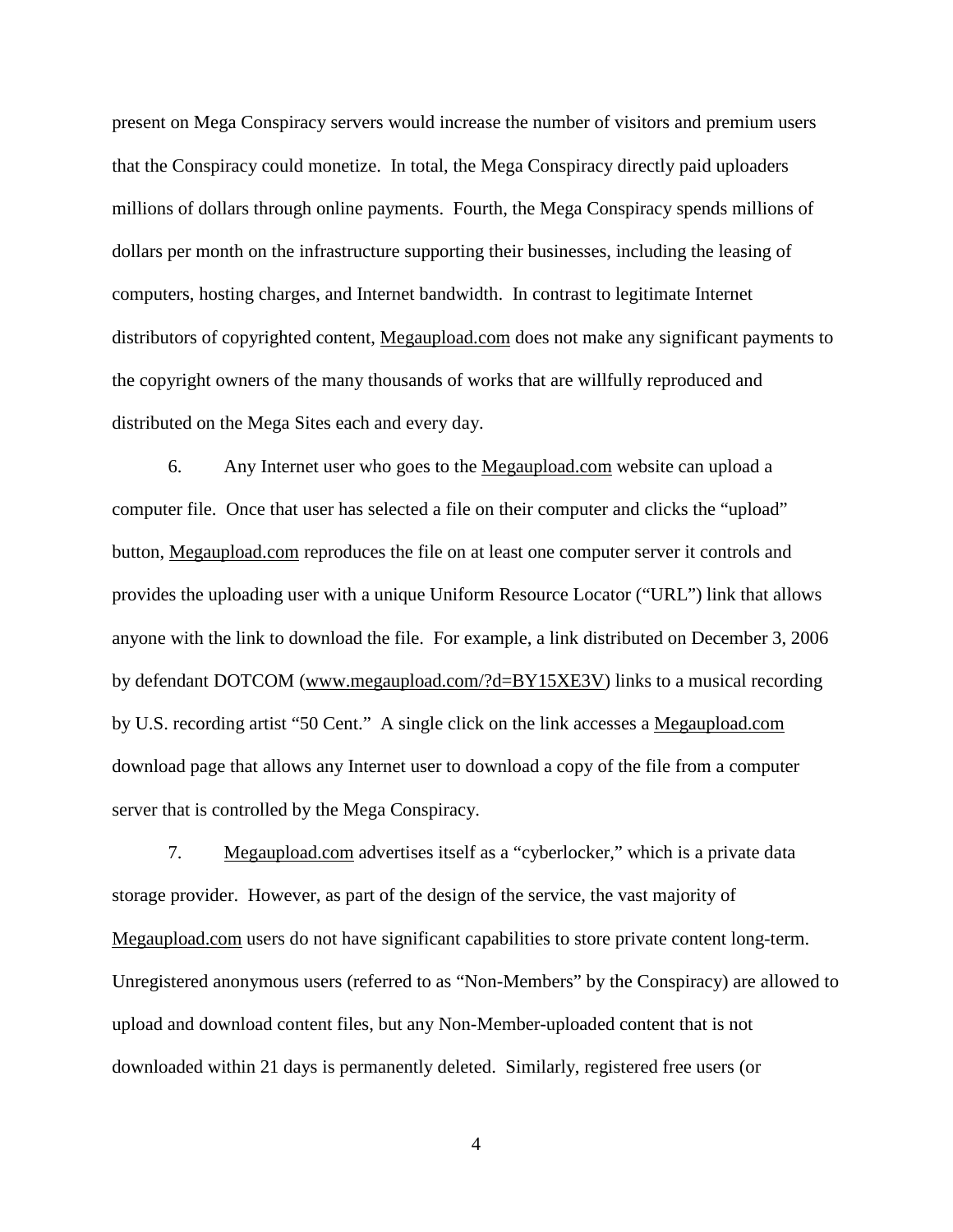"Members") are allowed to upload and download content files, but each uploaded file must be downloaded every 90 days in order to remain on the system. Only premium users have a realistic chance of having any private long-term storage,  $1$  since their files are not regularly deleted due to non-use. In contrast, when any type of user on Megaupload.com uploads a copy of a popular file that is repeatedly downloaded, including infringing copies of copyrighted works available for download, that file remains on Mega Conspiracy-controlled computers and is available for distribution by anyone who can locate an active link to the file.

8. Once a user clicks on a link, the user is generally brought to a download page for the file. The download page contains online advertisements provided by the Conspiracy, which means that every download on Megaupload.com provides a financial gain to the Conspiracy that is directly tied to the download. The more popular the content, such as copies of well-known copyrighted works, the more users that find their way to a Megaupload.com download page; the access of these additional users, in turn, makes the Mega Conspiracy more money. Because only a small percentage of Megaupload.com users pay for their use of the systems, Mega Conspiracy's business strategy for advertising requires maximizing the number of online downloads (*i.e.,* distributions of content), which is also inconsistent with the concept of private storage.

9. In addition to displaying online advertisements, the download pages on Megaupload.com are designed to increase premium subscriptions. All non-premium users are encouraged to buy a premium subscription to decrease wait and download times, which can be at

<span id="page-4-0"></span><sup>&</sup>lt;sup>1</sup> Even then, all users are warned in Megaupload.com's "Frequently Asked Questions" and Terms of Service that they should not keep the sole copy of any file on Megaupload.com and that users bear all risk of data loss. The Mega Conspiracy's duty to retain any data for even a premium user explicitly ends when either the premium subscription runs out or Megaupload.com decides, at its sole discretion and without any required notice, to stop operating.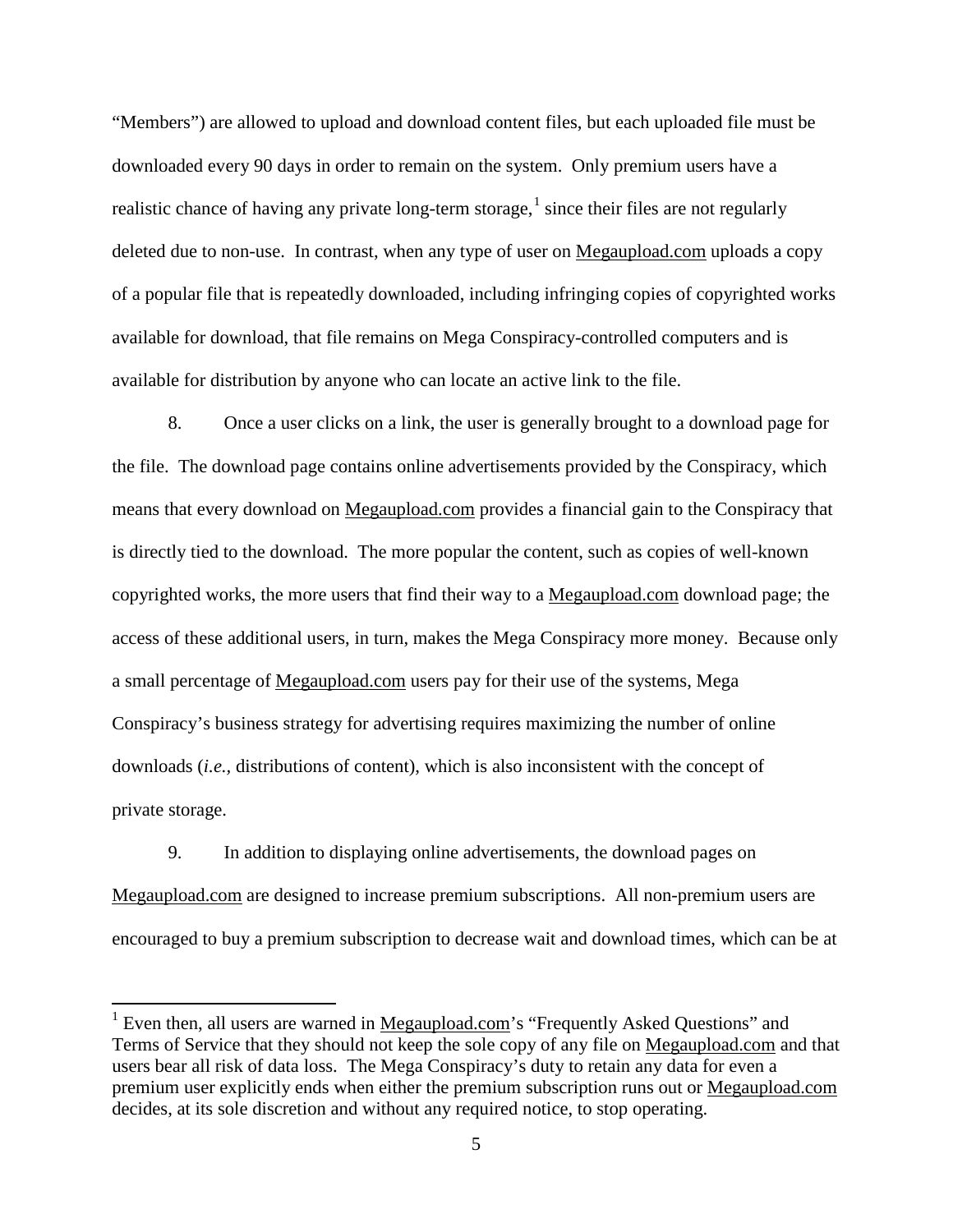least an hour for popular content (and, for some periods of time, these users have been ineligible to download files over a certain size). As a result, non-premium users are repeatedly asked by the Conspiracy to pay for more and faster access to content on Megaupload.com. Users are also prompted to view videos uploaded to Megaupload.com directly on a proprietary player designed by the Conspiracy and offered through the Megavideo.com website and service. Users have also been asked if they want to generate a new link to the downloading file and import it to their own Megaupload.com accounts, which facilitates distribution that is again inconsistent with private storage.

10. The content available from Megaupload.com is not searchable on the website, which allows the Mega Conspiracy to conceal the scope of its infringement. Instead of hosting a search function on its own site, the Mega Conspiracy business model purposefully relies on thousands of third party "linking" sites, which contain user-generated postings of links created by Megaupload.com (as well as those created by other Mega Sites, including Megavideo.com and Megaporn.com). While the Conspiracy may not operate these third party sites, the Mega Conspiracy did provide financial incentives for premium users to post links on linking sites through the "Uploader Rewards" program, which ensured widespread distribution of Megaupload.com links throughout the Internet and an inventory of popular content on the Mega Conspiracy's computer servers. These linking sites, which are usually well organized and easy to use, promote and direct users to Mega Conspiracy download pages that allow the reproduction and distribution of infringing copies of copyrighted works.

11. Popular linking sites that contained Mega Conspiracy-generated links include: [ninjavideo.net,](http://www.ninjavideo.net/) megaupload.net, megarelease.net, kino.to, alluc.org, peliculasyonkis.com, seriesyonkis.com, surfthechannel.com, taringa.net, thepiratecity.org, and mulinks.com. While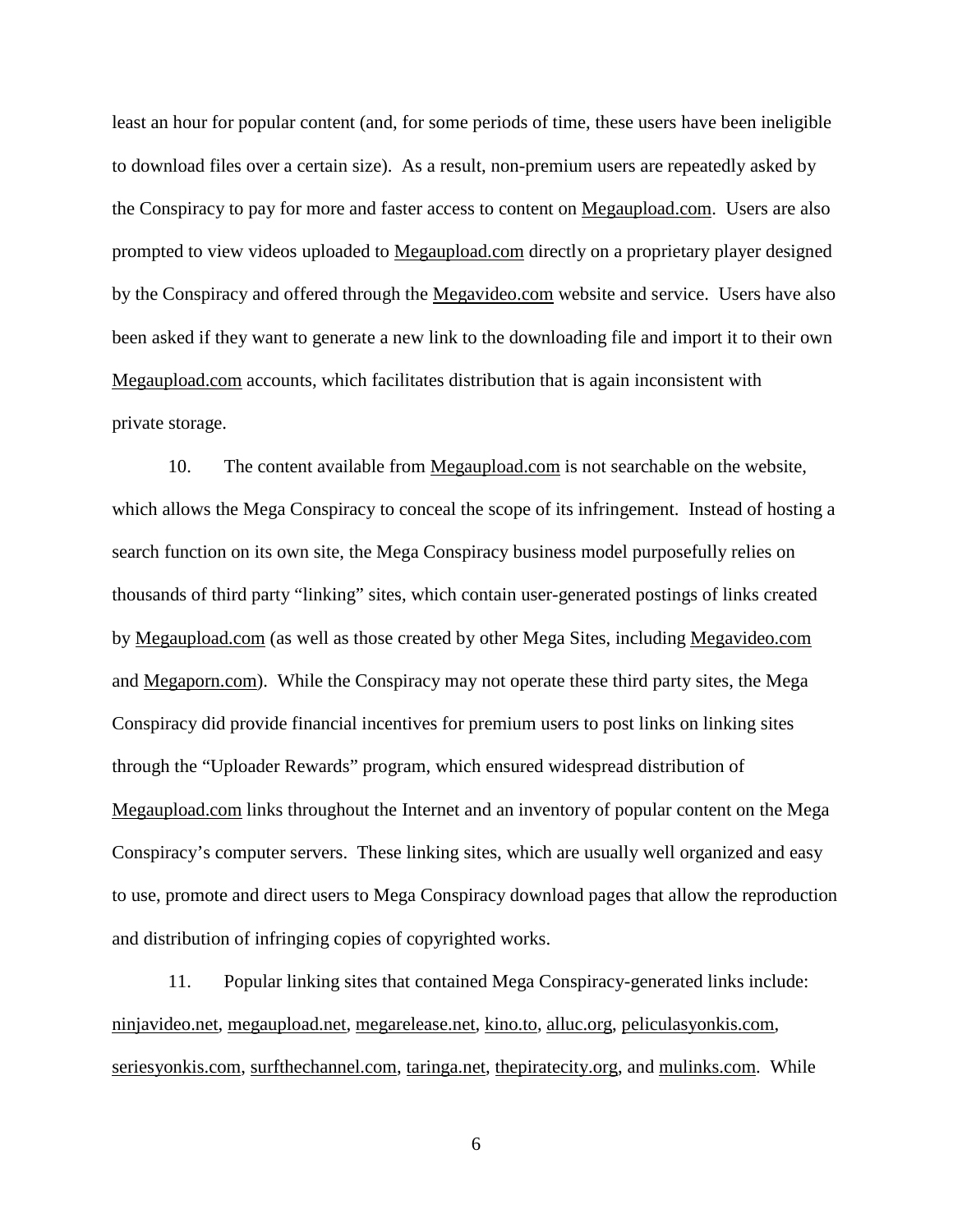several of these websites exclusively offer Megaupload.com links, all maintained an index of URL links to identified copies of copyrighted content that were stored on servers directly controlled by the Mega Conspiracy.

12. The Mega Conspiracy closely monitors the traffic from linking sites to the Mega Sites and services. The Conspiracy is aware that linking sites generate a very high percentage of the millions of visits to its websites and services each week and provide the Conspiracy direct financial benefits through advertising revenue and opportunities for new premium subscriptions.

13. Members of the Mega Conspiracy have knowingly interacted with users of linking sites and visited the sites (and associated online forums) themselves. Specifically, some of the defendants have instructed individual users how to locate links to infringing content on the Mega Sites (including recommending specific linking websites). Several of the defendants have also shared with each other comments from Mega Site users demonstrating that they have used or are attempting to use the Mega Sites to get infringing copies of copyrighted content.

14. In contrast to the public who is required to significantly rely on third party indexes, members of the Conspiracy have full access to the listings of actual files that are stored on their servers (as well as the Megaupload.com- and Megavideo.com- and Megaporn.comgenerated links to those files). Conspirators have searched the internal database for their associates and themselves so that they may directly access copyright-infringing content on servers leased by the Mega Conspiracy.

15. Though the public-facing Megaupload.com website itself does not allow searches, it does list its "Top 100 files", which includes motion picture trailers and software trials that are freely available on the Internet. The Top 100 list, however, does not actually portray the most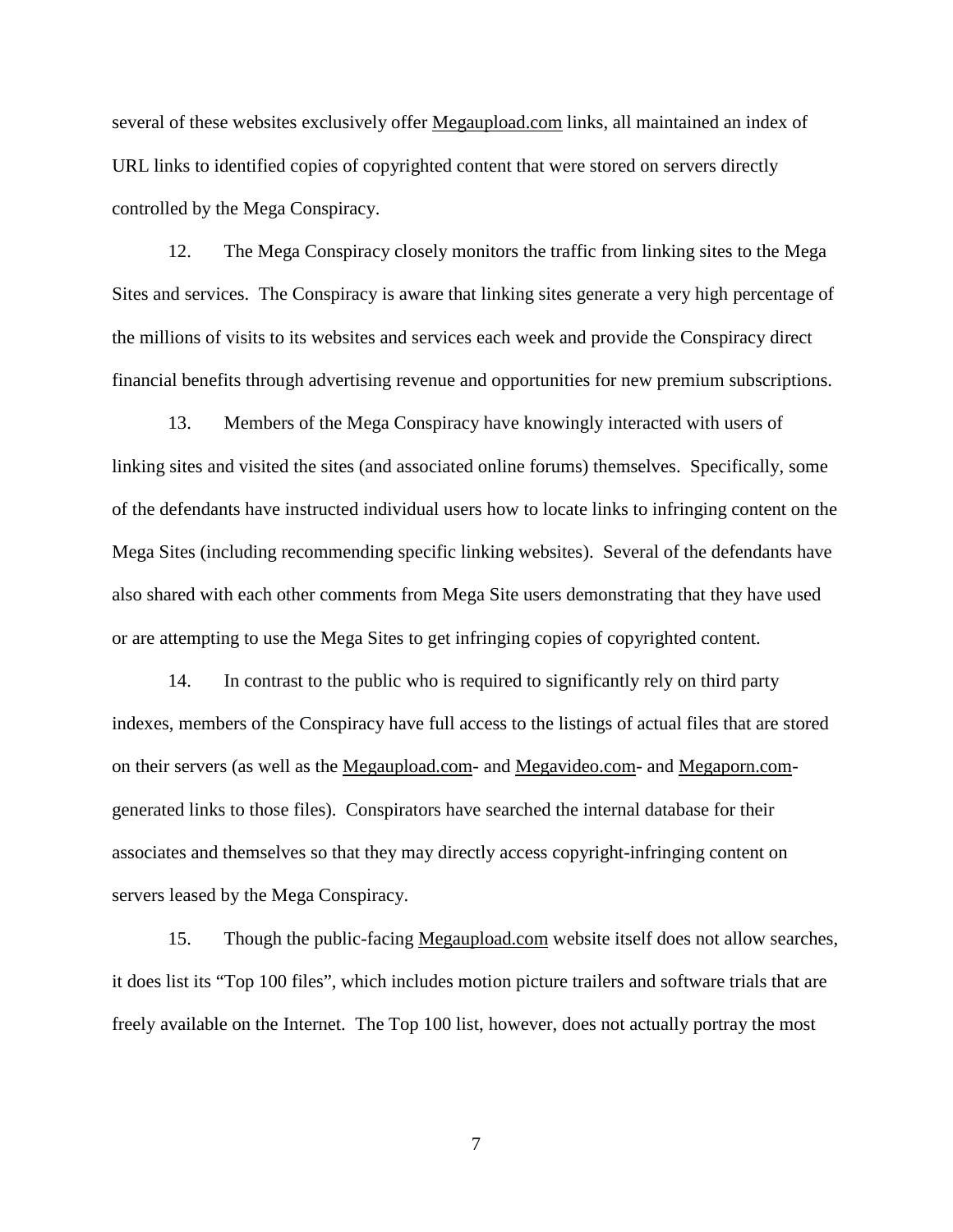popular downloads on Megaupload.com, which makes the website appear more legitimate and hides the popular copyright-infringing content that drives its revenue.

16. If a user uploads a video file to Megaupload.com, the user can utilize the provided URL link to redirect others to another Mega Conspiracy-controlled website, Megavideo.com, where they can view the file using a "Flash" video player. Alternatively, a user who hosts a personal or commercial website can embed the Megavideo.com player into their own website to display the video file (and provide advertising content from the Mega Conspiracy). Megavideo.com has been estimated to be as popular as the 52nd most frequently visited website on the entire Internet.

17. A non-premium user is limited to watching 72 minutes of any given video on Megavideo.com at a time, which, since nearly all commercial motion pictures exceed that length, provides a significant incentive for users who are seeking infringing copies of motion pictures to pay the Mega Conspiracy a fee for premium access. Some premium users are, therefore, paying the Mega Conspiracy directly for access to infringing copies of copyrighted works.

18. Before any video can be viewed on Megavideo.com, the user must view an advertisement. Originally, the Mega Conspiracy had contracted with companies such as adBrite, Inc., Google AdSense, and PartyGaming plc for advertising. Currently, the Conspiracy's own advertising website, Megaclick.com, is used to set up advertising campaigns on all the Mega Sites. The high traffic volume on the Conspiracy websites allows the Conspiracy to charge advertisers up-front and at a higher rate than would be achieved by the percentage-per-click methodology used by other popular Internet advertising companies. The popularity of the infringing content on the Mega Sites has generated more than \$25 million in online advertising revenues for the Conspiracy.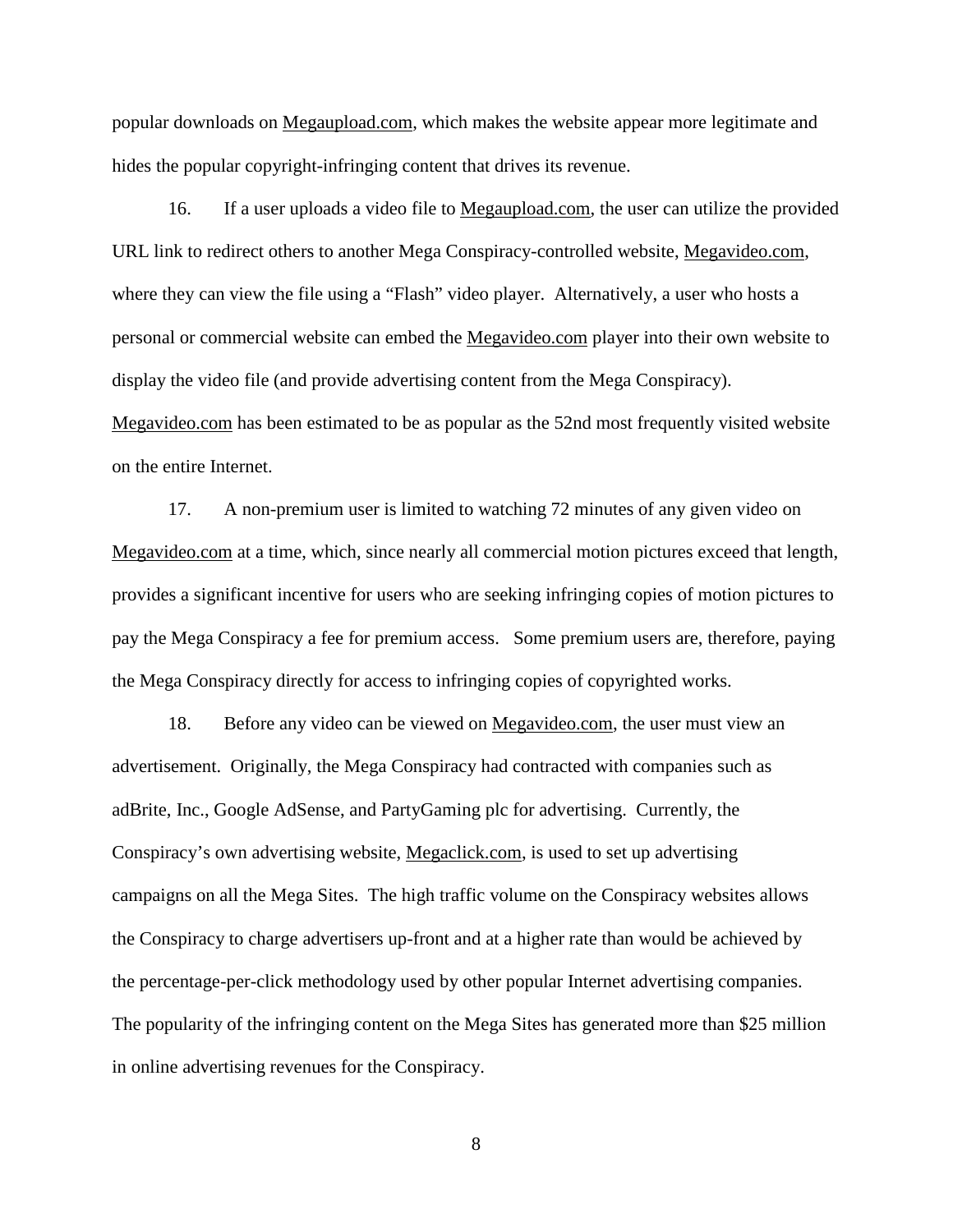19. Like Megaupload.com, Megavideo.com conceals many of the infringing copies of popular copyrighted videos that are available on and distributed by the site and the associated service. Megavideo.com does purport to provide both browse and search functions, but any user's search on Megavideo.com for a full length copyrighted video (which can be downloaded from a Mega Conspiracy-controlled server somewhere in the world) will not produce any results. Similarly, browsing the front page of Megavideo.com does not show any obviously infringing copies of any copyrighted works; instead, the page contains videos of news stories, user-generated videos, and general Internet videos in a manner substantially similar to Youtube.com.<sup>[2](#page-8-0)</sup> Browsing the most-viewed videos in the Entertainment category on Megavideo.com, however, has at times revealed a number of infringing copies of copyrighted works that are available from Mega Conspiracy-controlled servers and are amongst the most viewed materials being offered.

20. Members of the Conspiracy have publicly stated that they operate the Mega Sites in compliance with the notice and takedown provisions of the Digital Millennium Copyright Act ("DMCA"), codified at Title 17, United States Code, Section 512, despite the fact that they are violating its provisions. Internet providers gain a safe harbor under the DMCA from civil copyright infringement suits in the United States if they meet certain criteria. The members of Mega Conspiracy do not meet these criteria<sup>[3](#page-8-1)</sup> because they are willfully infringing copyrights themselves on these systems; have actual knowledge that the materials on their systems are

<span id="page-8-0"></span><sup>&</sup>lt;sup>2</sup> Members of the Mega Conspiracy purposefully copied content directly from Youtube.com in order to populate Megavideo.com's content servers.

<span id="page-8-1"></span> $3$  Furthermore, the safe harbor requires that an eligible provider have an agent designated with the U.S. Copyright Office to receive infringement notices; despite having millions of users in the United States since at least the beginning of the Conspiracy, the Conspiracy did not designate such an agent until October 15, 2009, years after Megaupload.com and many of its associated sites had been operating and the DMCA had gone into effect.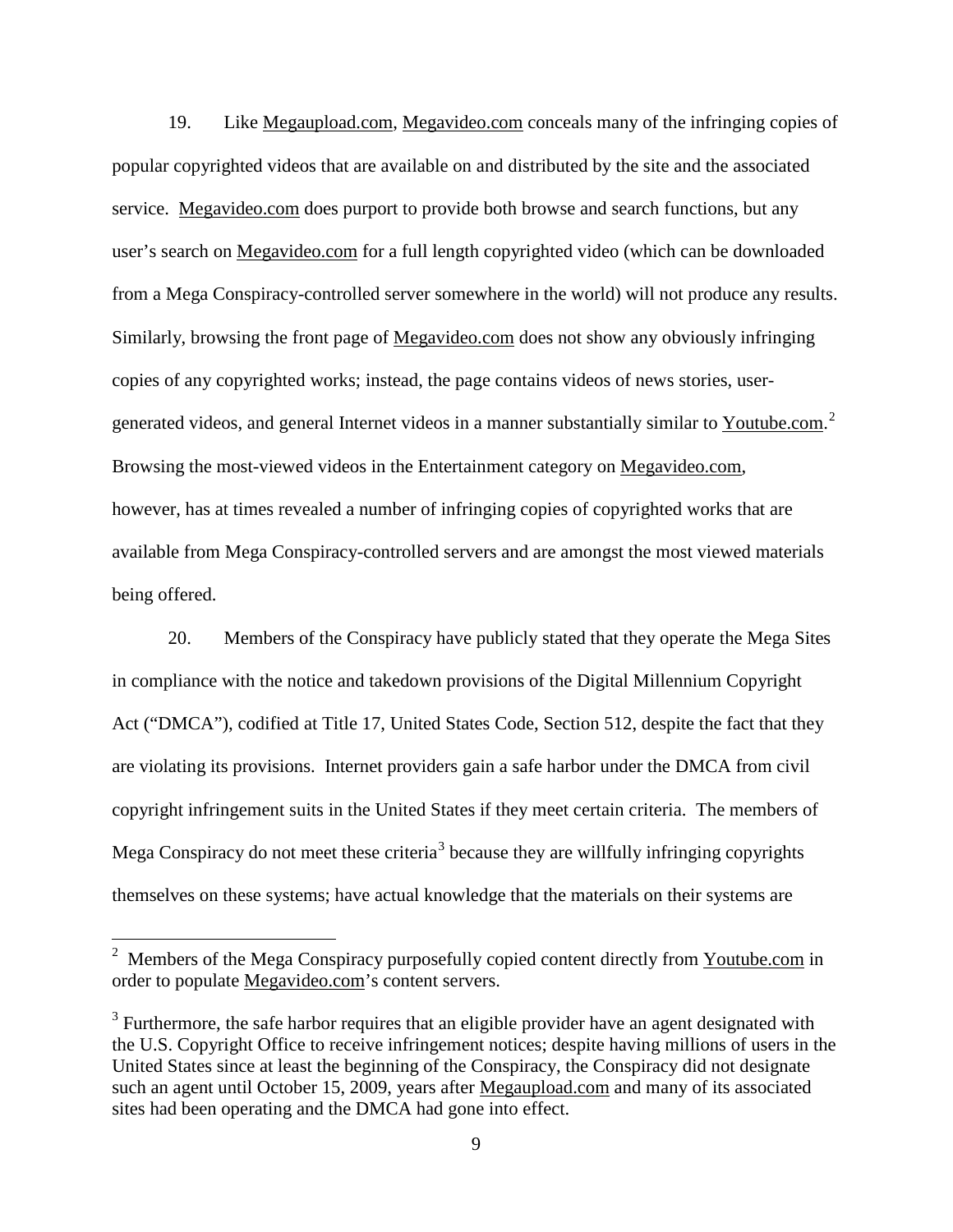infringing (or alternatively know facts or circumstances that would make infringing material apparent); receive a financial benefit directly attributable to copyright-infringing activity where the provider can control that activity; and have not removed, or disabled access to, known copyright infringing material from servers they control.

21. Members of the Mega Conspiracy negotiated the use of an "Abuse Tool" with some major U.S. copyright holders to purportedly remove copyright-infringing material from Mega Conspiracy-controlled servers. The Abuse Tool allowed copyright holders to enter specific URL links to copyright infringing content of which they were aware, and they were told by the Conspiracy that the Mega Conspiracy's systems would then remove, or disable access to, the material from computer servers the Conspiracy controls. The Mega Conspiracy's Abuse Tool did not actually function as a DMCA compliance tool as the copyright owners were led to believe.

22. When a file is being uploaded to <u>Megaupload.com</u>, the Conspiracy's automated system calculates a unique identifier for the file (called a "MD5 hash") that is generated using a mathematical algorithm. If, after the MD5 hash calculation, the system determines that the uploading file already exists on a server controlled by the Mega Conspiracy, Megaupload.com does not reproduce a second copy of the file on that server. Instead, the system provides a new and unique URL link to the new user that is pointed to the original file already present on the server. If there is more than one URL link to a file, then any attempt by the copyright holder to terminate access to the file using the Abuse Tool or other DMCA takedown request will fail because the additional access links will continue to be available.

23. The infringing copy of the copyrighted work, therefore, remains on the Conspiracy's systems (and accessible to at least one member of the public) as long as a single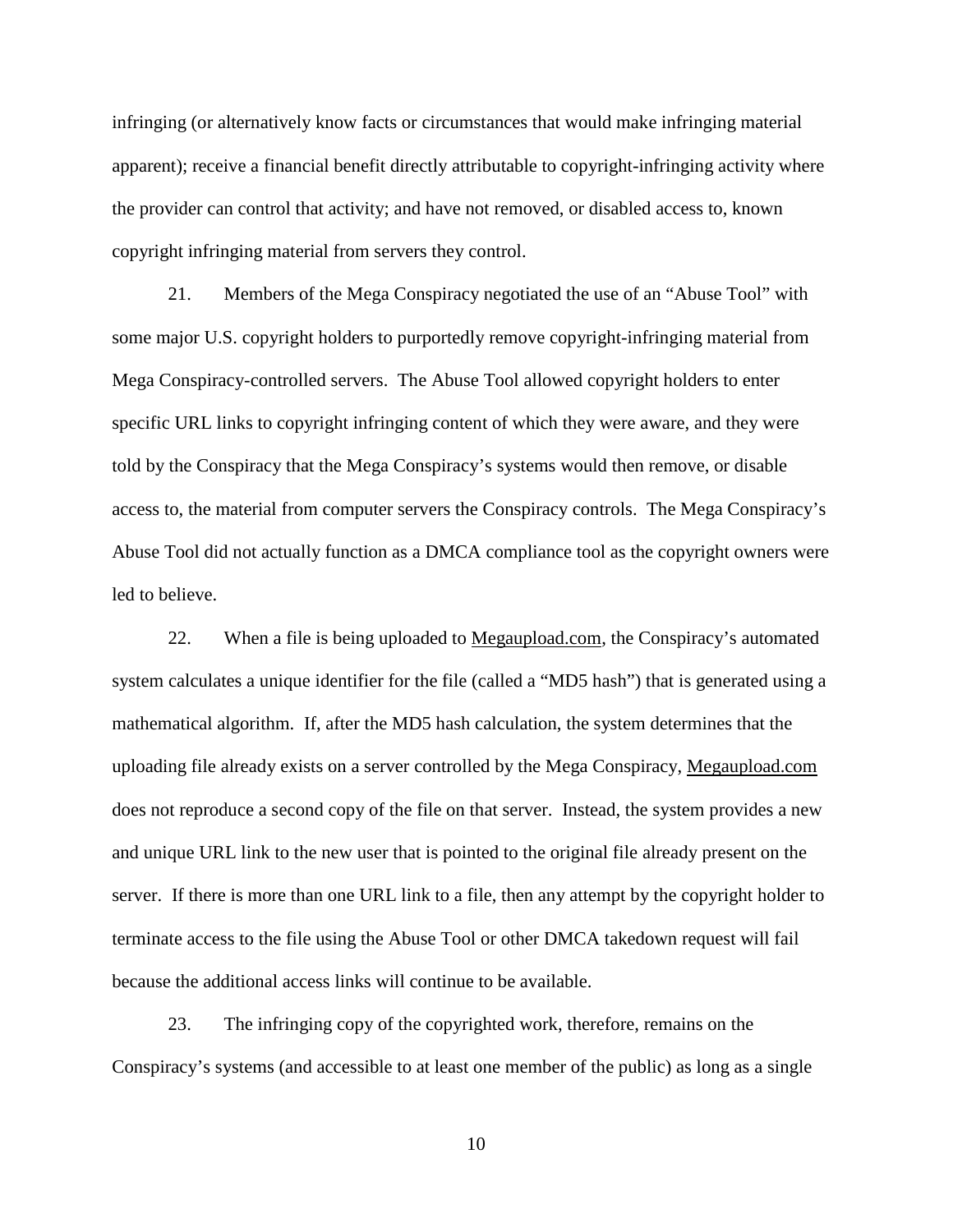link remains unknown to the copyright holder. The Conspiracy's internal reference database tracks the links that have been generated by the system, but duplicative links to infringing materials are neither disclosed to copyright holders, nor are they automatically deleted when a copyright holder either uses the Abuse Tool or makes a standard DMCA copyright infringement takedown request. During the course of the Conspiracy, the Mega Conspiracy has received many millions of requests (through the Abuse Tool and otherwise) to remove infringing copies of copyrighted works and yet the Conspiracy has, at best, only deleted the particular URL of which the copyright holder complained, and purposefully left the actual infringing copy of the copyrighted work on the Mega Conspiracy-controlled server and any other access links completely intact.

24. In addition to copyrighted files, other types of illicit content have been uploaded onto the Megaupload.com servers, including child pornography and terrorism propaganda videos. Members of the Conspiracy have indicated to each other that they can automatically identify and delete such materials on all of their servers by calculating MD5 hash values of known child pornography or other illicit content, searching the system for these values, and eliminating them; in fact, such files with matching hash values have been deleted from the Mega Conspiracy's servers. Members of the Mega Conspiracy have failed to implement a similar program to actually delete or terminate access to copyright infringing content.

25. On or about June 24, 2010, members of the Mega Conspiracy were informed, pursuant to a criminal search warrant from the U.S. District Court for the Eastern District of Virginia, that thirty-nine infringing copies of copyrighted motion pictures were present on their leased servers at Carpathia Hosting, a hosting company headquartered in the Eastern District of Virginia. A member of the Mega Conspiracy informed several of his co-conspirators at that time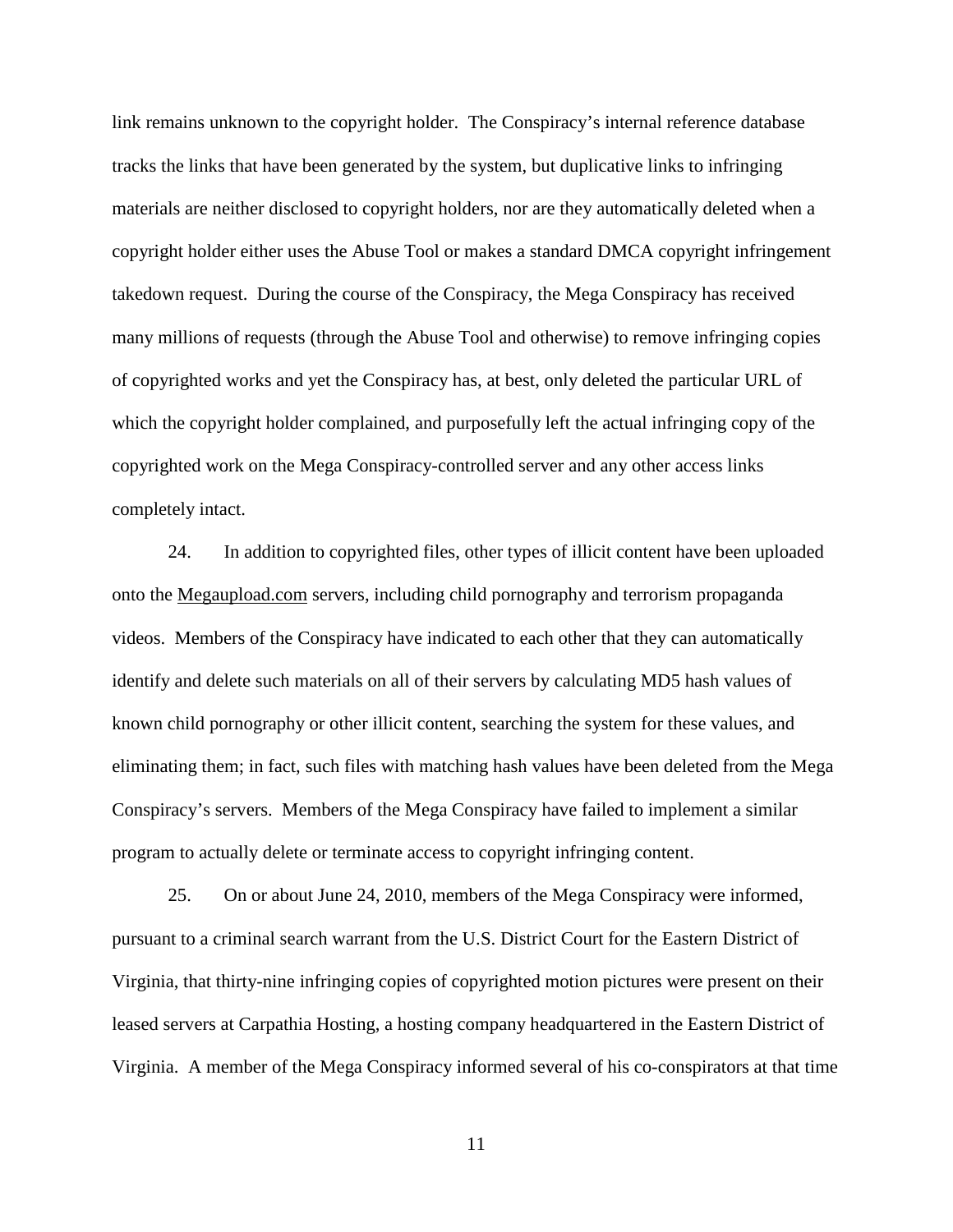that he located the named files using internal searches of their systems. As of November 18, 2011, more than a year later, thirty-six of the thirty-nine infringing motion pictures were still being stored on the servers controlled by the Mega Conspiracy.

26. At all times relevant to this Indictment, the defendants and other members of the Mega Conspiracy knew that they did not have license, permission, authorization, or other authority from owners of hundreds of thousands of copyrighted works to reproduce and distribute those works, including making them available over the Internet. Members of the Mega Conspiracy are aware of the way that their sites are actually used by others; have themselves used the systems to upload, as well as reproduce and distribute, infringing copies of copyrighted content; and are aware that they have financially benefitted directly from the infringement of copyrighted works that they are in a position to control.

27. In addition to Megaupload.com, Megavideo.com, and Megaclick.com, the other websites created and domains owned by the Mega Conspiracy include: Megaworld.com; Megalive.com; Megapix.com; Megacar.com; Megafund.com; Megakey.com; Megaking.com; Megahelp.com; Megagogo.com; Megamovie.com; Megaporn.com; Megabackup.com; Megapay.com; Megabox.com; and Megabest.com. Several of these additional sites have also hosted infringing copies of copyrighted works. The websites and services, as well as the domains themselves, have been facilitated and promoted by illicit proceeds from the operations of Megaupload.com, Megavideo.com, and Megaclick.com.

28. In addition to MEGAUPLOAD LIMITED, VESTOR LIMITED, Megamedia Limited, Megavideo Limited, Megarotic Limited, Megapix Limited, Kingdom International Ventures Limited, Netplus International Limited LLC, Basemax International Limited, and Mindpoint International Limited LLC, the following companies and entities have facilitated and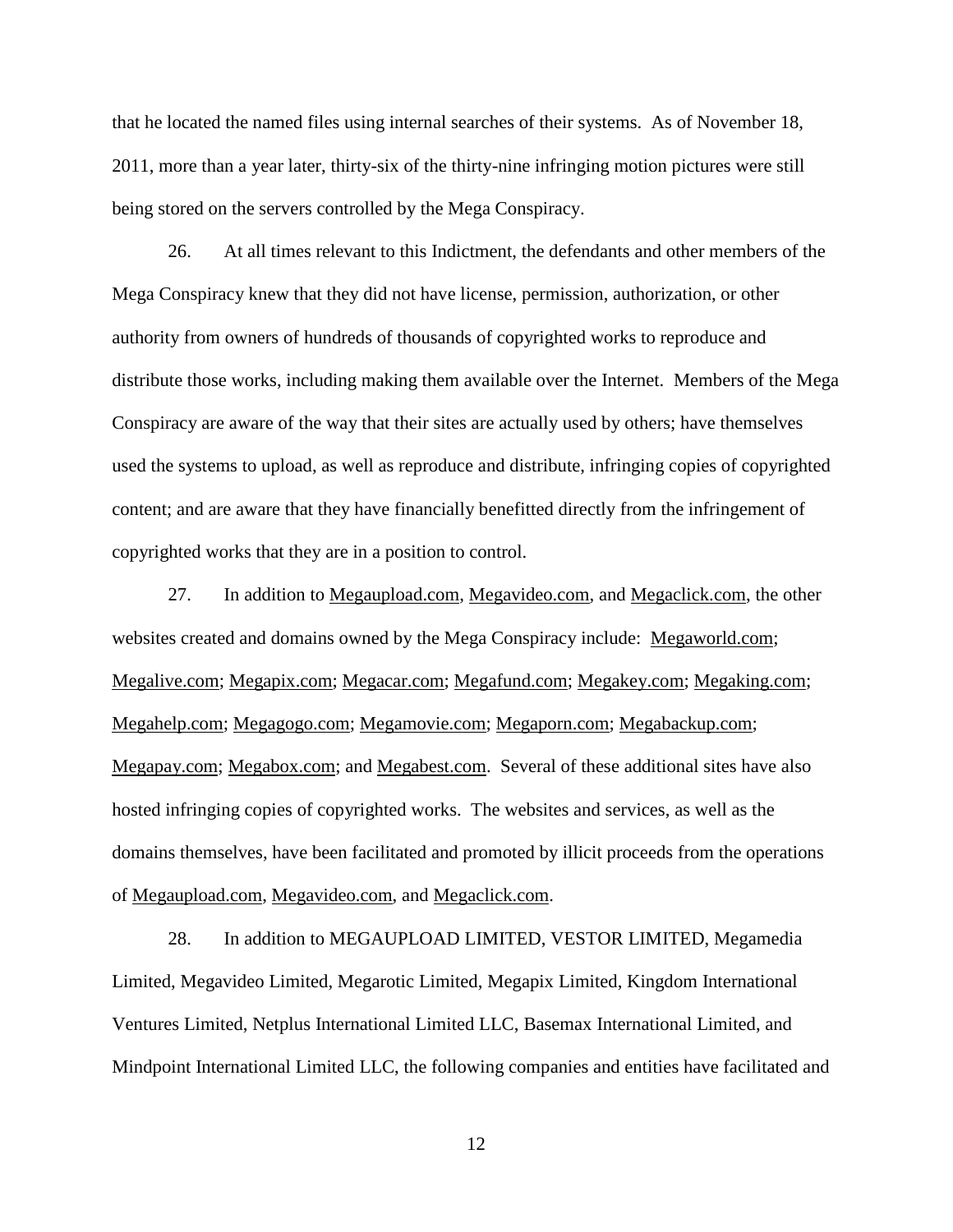promoted the Mega Conspiracy's operations: Kimvestor Limited; Trendax Limited; Monkey Limited; Kimpire Limited; A Limited; N1 Limited; RNK Media Company; Megapay Limited; Megamusic Limited; Finn Batato Kommunikation; Mega Services Europe Ltd.; Megateam Limited; Megastuff Limited; Megacard Inc.; Megasite Inc.; Seventures Limited; SECtravel; and Bramos B.V. In addition, the creation and operation of these companies and entities has been facilitated and promoted by illicit proceeds from the operations of the Mega Conspiracy.

#### **THE DEFENDANTS**

29. KIM DOTCOM, who has also been known as KIM SCHMITZ and KIM TIM JIM VESTOR, is a resident of both Hong Kong and New Zealand, and a dual citizen of Finland and Germany. DOTCOM is the founder of MEGAUPLOAD LIMITED ("MUL") and Megamedia Limited ("MMG"). Until on or about August 14, 2011, DOTCOM was the Chief Executive Officer for MUL, and he is currently MUL's Chief Innovation Officer. As the head of the Mega Conspiracy, DOTCOM employs more than 30 people residing in approximately nine countries. From the onset of the Mega Conspiracy through to the present, DOTCOM has supervised the development of the websites and companies utilized in the Mega Conspiracy. DOTCOM directed the creation of the network infrastructure behind the Mega Conspiracy websites, negotiated contracts with Internet Service Providers and advertisers, administered the domain names used by the Mega Conspiracy, and exercises ultimate control over all decisions in the Mega Conspiracy. DOTCOM has arranged millions of dollars in payments for the computer servers utilized by the MUL and MMG properties around the world, and has also distributed proceeds of the Conspiracy to his co-conspirators. DOTCOM is the director and sole shareholder of both VESTOR LIMITED and Kingdom International Ventures Limited, which have been used to hold his ownership interests in MUL- and MMG- related properties; for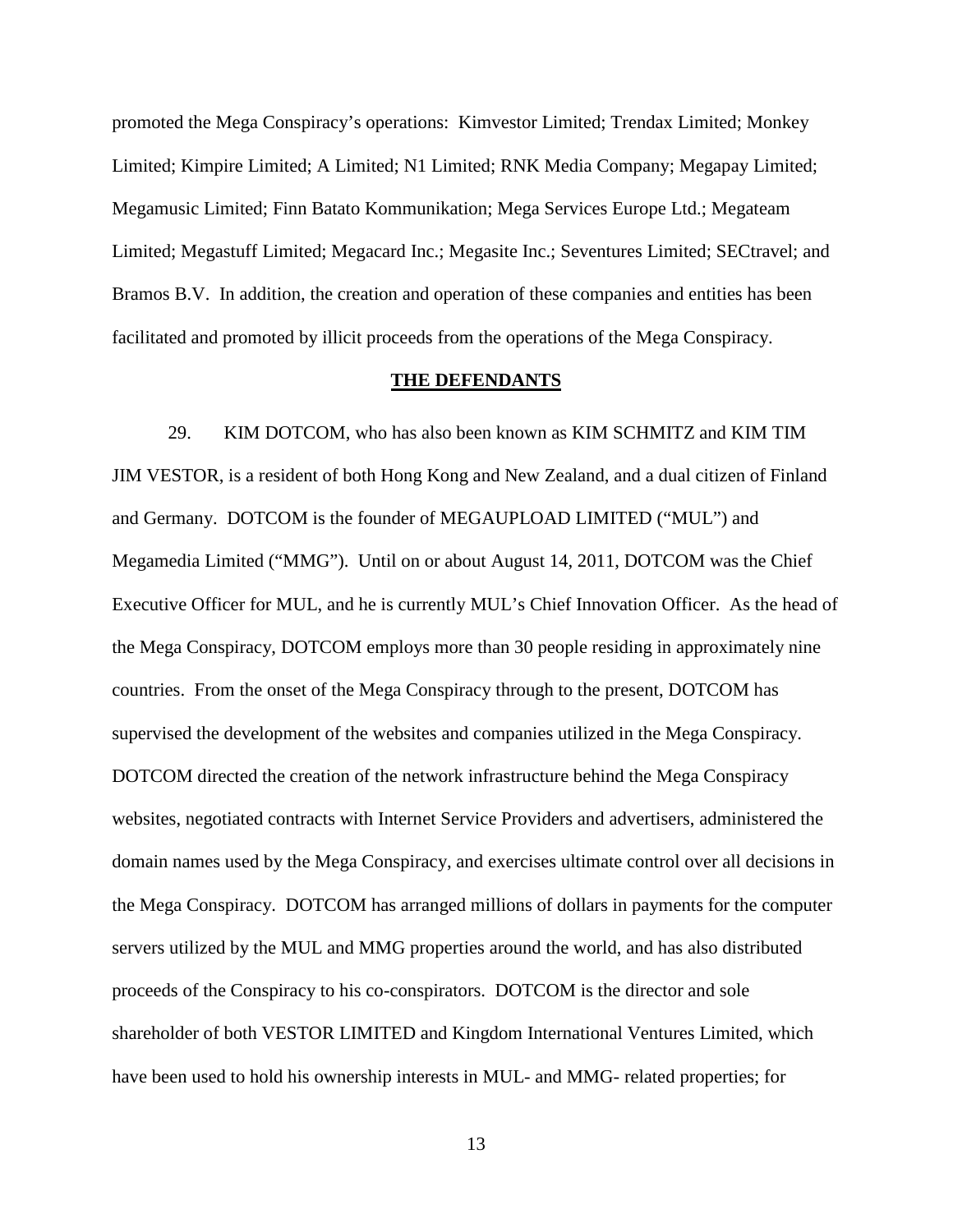example, DOTCOM owns approximately 68% of Megaupload.com, Megaclick.com, and Megapix.com, and 100% of the registered companies behind Megavideo.com, Megaporn.com, and Megapay.com, through VESTOR LIMITED. DOTCOM has personally distributed a link to a copy of a copyrighted work on, and has received at least one infringing copy of a copyrighted work from, the Mega Sites. Additionally, on numerous instances, DOTCOM received DMCA copyright infringement takedown notices from third-party companies. In calendar year 2010 alone, DOTCOM received more than \$42 million from the Mega Conspiracy.

30. MEGAUPLOAD LIMITED is the registered owner of Megaupload.com, the primary website operated by the Mega Conspiracy, and Megaclick.com, a site that offers advertising associated with Mega Conspiracy properties. MUL is a registered company in Hong Kong with a registry number of 0835149. MUL has a number of bank accounts in Hong Kong that have been used to facilitate the operations of the Mega Conspiracy. DOTCOM, in addition to holding the title of Chief Executive Officer of MUL until as recently as August 2011, owns, through VESTOR LIMITED, approximately 68% of the shares of MUL; MATHIAS ORTMANN, through Netplus International Limited LLC, owns an additional 25%; JULIUS BENCKO, through Basemax International Limited, owns 2.5%; BRAM VAN DER KOLK utilizes Mindpoint International Limited LLC to hold 2.5% of the shares of MUL; SVEN ECHTERNACH owns approximately 1%; and the remaining 1% is owned by an investor in Hong Kong.

31. VESTOR LIMITED is a registered company in Hong Kong with a registry number of 0994358. VESTOR LIMITED has a DBS Bank account in Hong Kong that has been used to facilitate the operations of the Mega Conspiracy. DOTCOM (under the alias KIM TIM JIM VESTOR) is the sole director and shareholder of VESTOR LIMITED, and thus is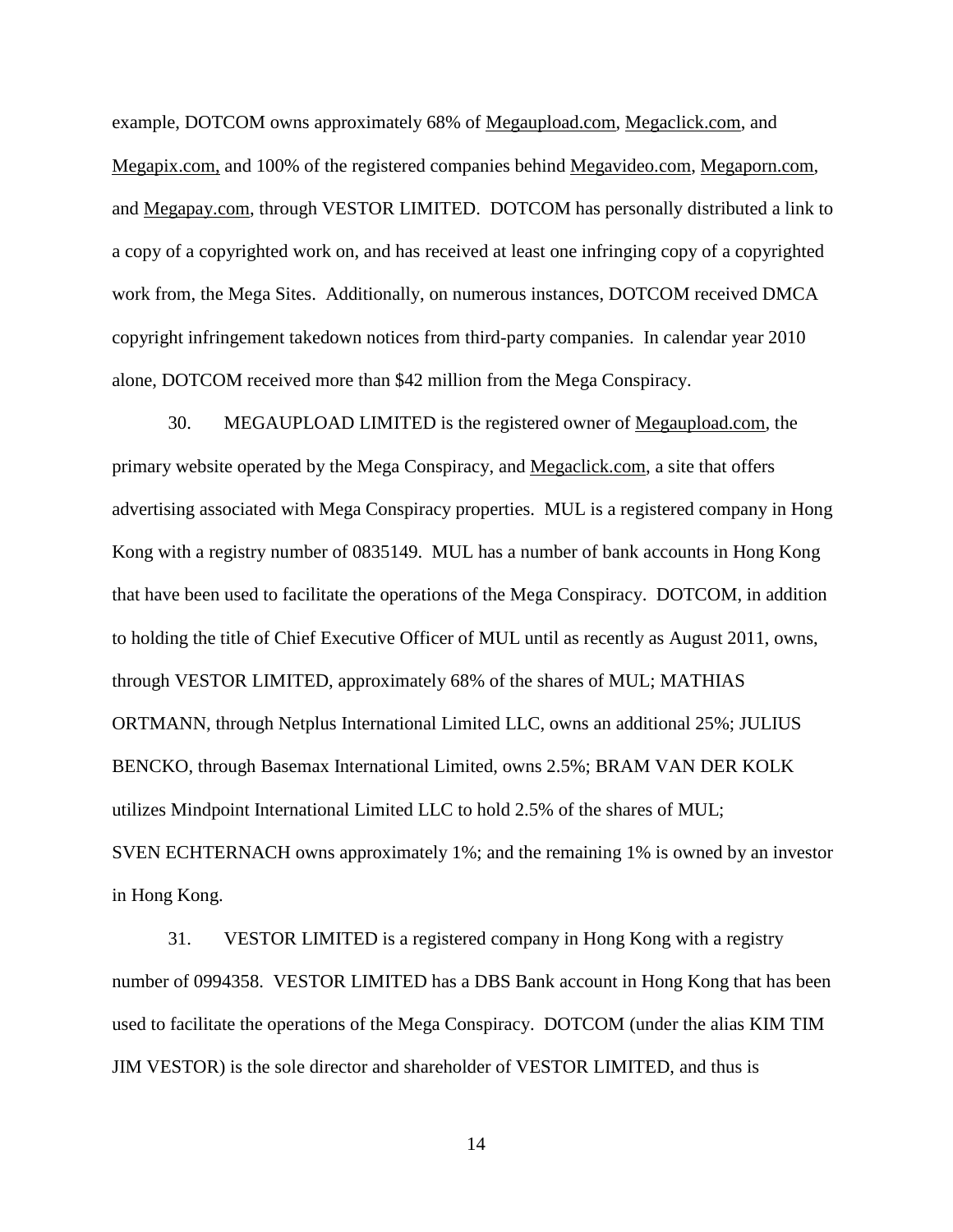effectively the sole director and 68% owner of MUL, Megaupload.com, Megaclick.com, and Megapix.com. DOTCOM is the sole director of, and VESTOR LIMITED is the sole shareholder of, MMG, which is the parent company and sole shareholder of the following companies: Megavideo Limited (which is the registered owner of Megavideo.com), Megarotic Limited (which is the registered owner of Megaporn.com), and Megapay Limited. VESTOR LIMITED is also the sole owner of Megaworld.com.

32. FINN BATATO is both a citizen and resident of Germany. BATATO is the Chief Marketing and Sales Officer for Megaupload.com and other Mega Conspiracy properties. Specifically, BATATO is in charge of selling advertising space, primarily through Megaclick.com. BATATO supervises a team of approximately ten sales people around the world. The purpose of the sales team is to increase the advertising revenue in localized markets by targeting certain advertisements in certain countries. BATATO handles advertising customers on the Megaclick.com website and approves advertising campaigns for Megaupload.com, Megavideo.com, and Megaporn.com. BATATO has personally distributed a link to at least one infringing copy of a copyrighted work to a Mega Site. Additionally, on numerous instances, BATATO received DMCA copyright infringement takedown notices from third-party companies. In calendar year 2010, BATATO received more than \$400,000 from the Mega Conspiracy.

33. JULIUS BENCKO is both a citizen and resident of Slovakia. BENCKO is the Graphic Director for MUL and MMG. BENCKO, as the director and sole shareholder of Basemax International Limited, is effectively a 2.5% shareholder of MUL. From the onset of the Conspiracy through to the present, BENCKO has been the lead graphic designer of the Megaupload.com and other Mega Conspiracy websites. He has designed the Megaupload.com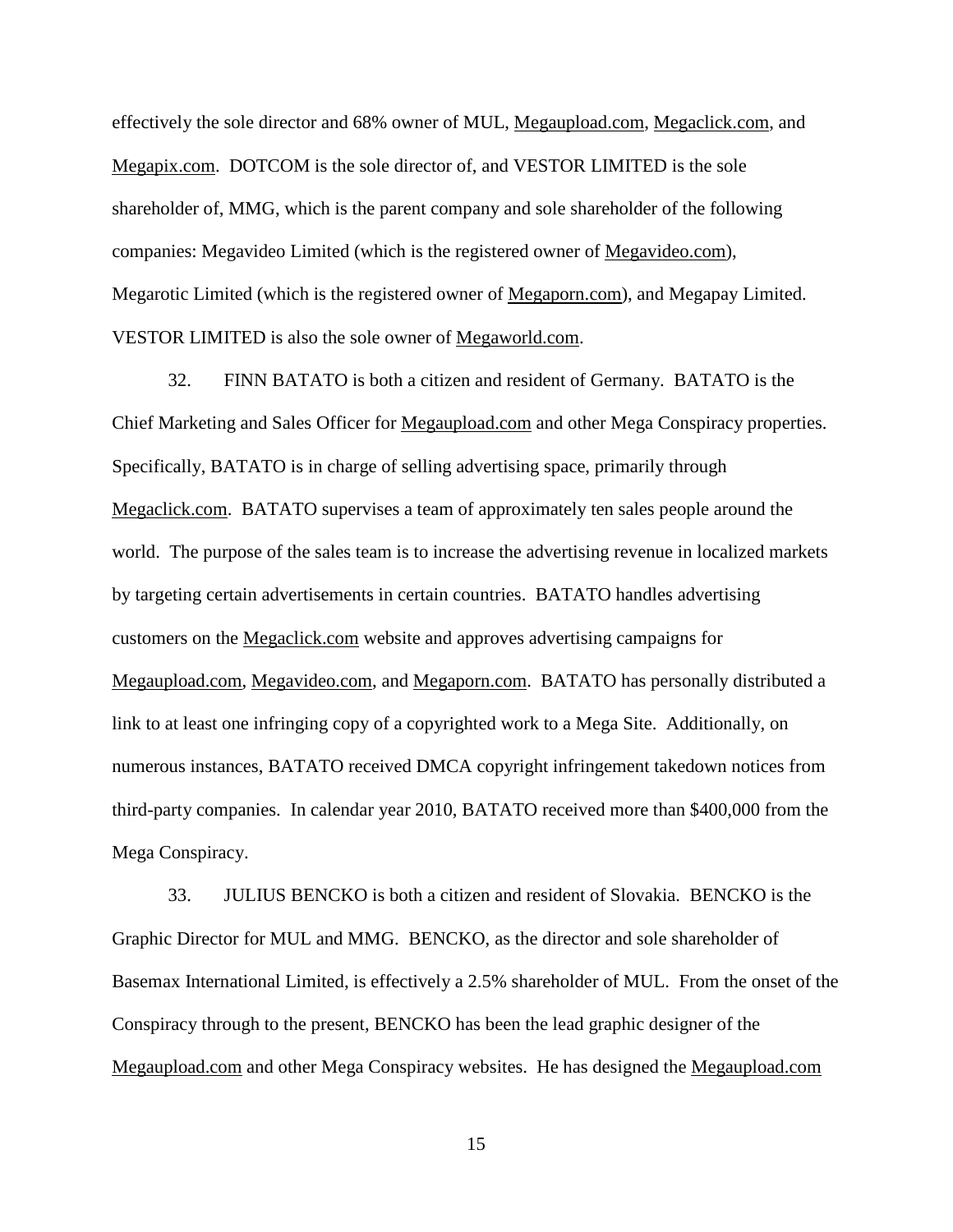logos, the layouts of advertisement space, and the integration of the Flash video player. BENCKO has requested and received at least one infringing copy of a copyrighted work as part of the Mega Conspiracy. In calendar year 2010, BENCKO received more than \$1 million from the Mega Conspiracy.

34. SVEN ECHTERNACH is both a citizen and resident of Germany.

ECHTERNACH is the Head of Business Development for MMG and MUL. ECHTERNACH is a 1% shareholder in MUL. ECHTERNACH leads the Mega Team company, registered in the Philippines, which is tasked with removing illegal or abusive content from the Mega Conspiracy websites, reviewing advertising campaigns for inappropriate content, and responding to customer support e-mails. Additionally, ECHTERNACH handles the Mega Conspiracy's relationships with electronic payment processors, accounting firms, and law firms. His activities include traveling and approaching companies for new business ventures and services. Additionally, on numerous instances, ECHTERNACH received DMCA copyright infringement takedown notices from third-party companies. In calendar year 2010, ECHTERNACH received more than \$500,000 from the Mega Conspiracy.

35. MATHIAS ORTMANN is a citizen of Germany and a resident of both Germany and Hong Kong. ORTMANN is the Chief Technical Officer, co-founder, and a director of MUL. ORTMANN, as the director and sole shareholder of Netplus International Limited LLC, effectively owns 25% of the shares of MUL. From the onset of the Conspiracy through to the present, ORTMANN has overseen software programmers that developed the Mega Conspiracy's websites, and has handled technical issues with the ISPs. His particular areas of responsibility include setting up new servers, sending and responding to equipment service requests, and problem solving connectivity problems with the Mega Conspiracy websites. Additionally, on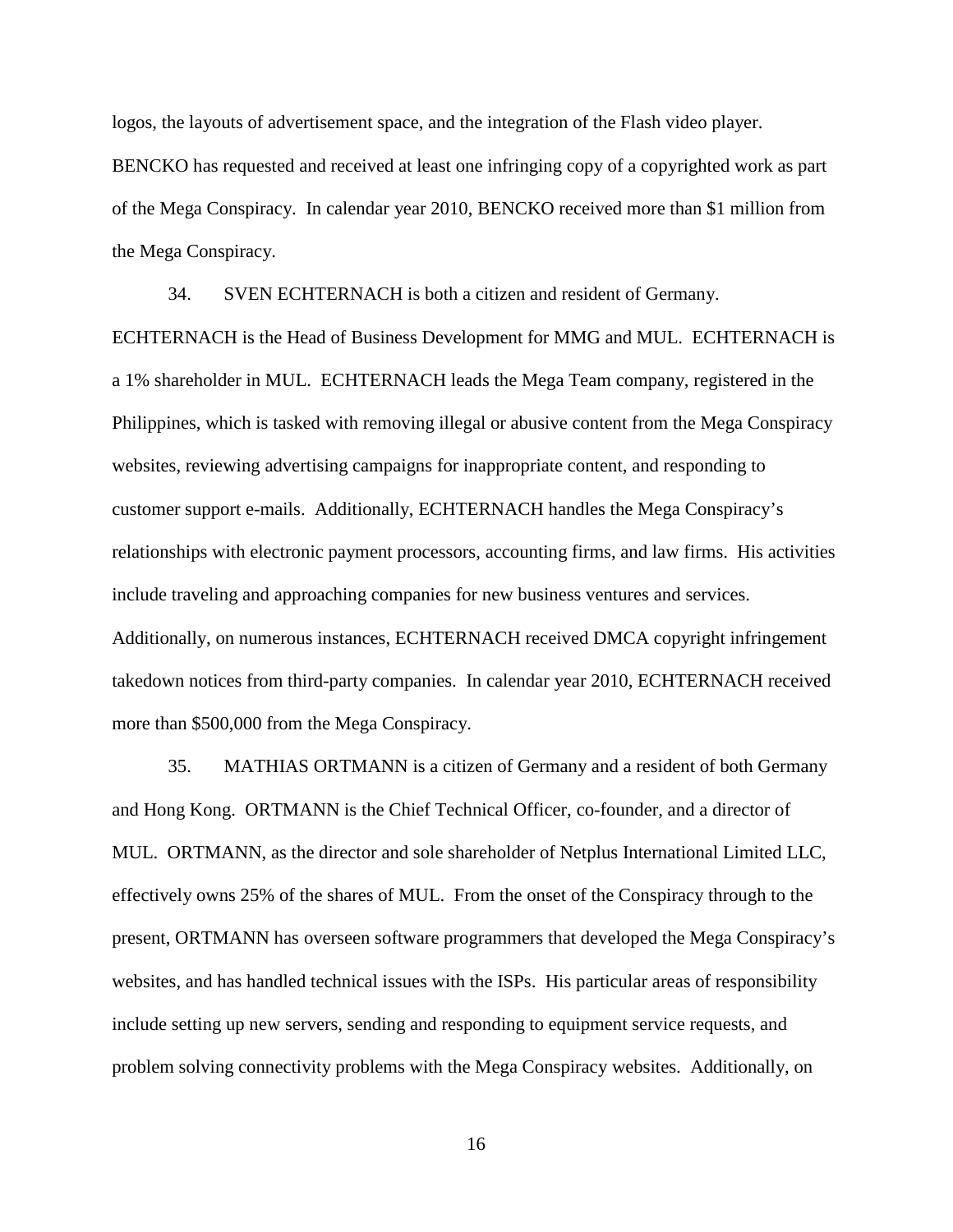numerous occasions, ORTMANN received DMCA copyright infringement takedown notices from other conspirators and third-party companies. ORTMANN also had authority to distribute funds from one of the Conspiracy's main financial accounts. ORTMANN has received a link to a copy of a copyrighted work associated with the Mega Conspiracy. In calendar year 2010 alone, ORTMANN received more than \$9 million from the Mega Conspiracy.

36. ANDRUS NOMM is a citizen of Estonia and a resident of both Turkey and Estonia. NOMM is a software programmer and Head of the Development Software Division for MUL. NOMM is responsible for the technical aspects of <u>Megaclick.com</u>. NOMM develops new projects, tests code, and provides routine maintenance for the site. Additionally, NOMM provides web coding assistance to various projects on other Mega Conspiracy websites. Such projects have included testing high definition video on Megavideo.com, installing the thumbnail screen captures for uploaded videos, and transferring still images across the various Mega Conspiracy website platforms. NOMM has accessed at least one infringing copy of a copyrighted work from a computer associated with the Mega Conspiracy. In calendar year 2010, NOMM received more than \$100,000 from the Mega Conspiracy.

37. BRAM VAN DER KOLK, who has also been known as BRAMOS, is a resident of both the Netherlands and New Zealand. VAN DER KOLK is a Dutch citizen. VAN DER KOLK is the "Programmer-in-Charge" for MUL and MMG. VAN DER KOLK, as the director and sole shareholder of Mindpoint International Limited LLC, effectively owns 2.5% of the shares of MUL. From the onset of the Conspiracy through to the present, VAN DER KOLK has overseen programming on the Mega Conspiracy websites, as well as the underlying network infrastructure. VAN DER KOLK is also responsible for responding to DMCA copyright infringement takedown notices sent to Mega Conspiracy sites. Lastly, VAN DER KOLK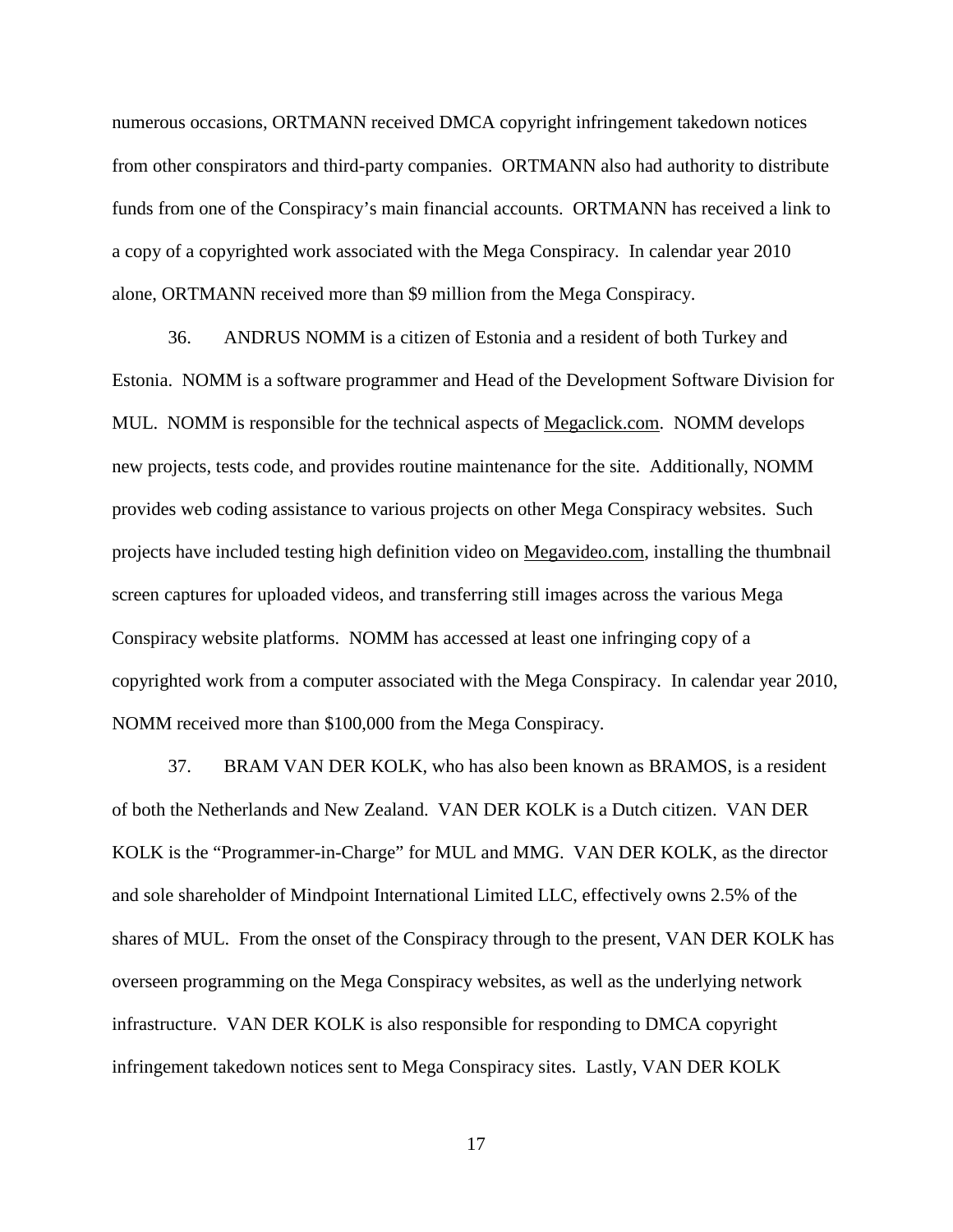oversaw the selection of featured videos that were posted onto Megavideo.com, and he was previously in charge of the rewards program. VAN DER KOLK has personally uploaded multiple infringing copies of copyrighted works to Internet sites associated with the Mega Conspiracy and has searched servers controlled by the Mega Conspiracy for infringing copies of copyrighted works at the request of other co-conspirators, including several of the defendants. In calendar year 2010, VAN DER KOLK received more than \$2 million from the Mega Conspiracy.

#### **THIRD-PARTIES**

38. Carpathia Hosting [\(Carpathia.com\)](http://www.carpathiahosting.com/) is an Internet hosting provider that is headquartered in Dulles, Virginia, which is in the Eastern District of Virginia. Carpathia Hosting has access to datacenters in Ashburn, Virginia; Harrisonburg, Virginia; Phoenix, Arizona; Los Angeles, California; and Toronto, Canada. The Mega Conspiracy leases approximately 25 petabytes<sup>[4](#page-17-0)</sup> of data storage from Carpathia to store content associated with the Mega Sites. More than 1,000 computer servers in North America are owned and operated by Carpathia Hosting for the benefit of the Mega Conspiracy; more than 525 of these computer servers are currently located in Ashburn, Virginia, which is in the Eastern District of Virginia. Carpathia Hosting continues to provide the Mega Conspiracy with leased computers, Internet hosting, and support services as of the date of this Indictment.

39. Cogent Communications ([Cogentco.com\)](http://www.cogentco.com/) is a multinational Internet hosting and bandwidth provider that is headquartered in Washington, D.C., but also has offices and facilities in the Eastern District of Virginia. As one of the top five global Internet service providers, Cogent Communications owns and operates 43 datacenters around the world. The Mega

<span id="page-17-0"></span> <sup>4</sup> A petabyte is more than 1,000 terabytes, or one million gigabytes.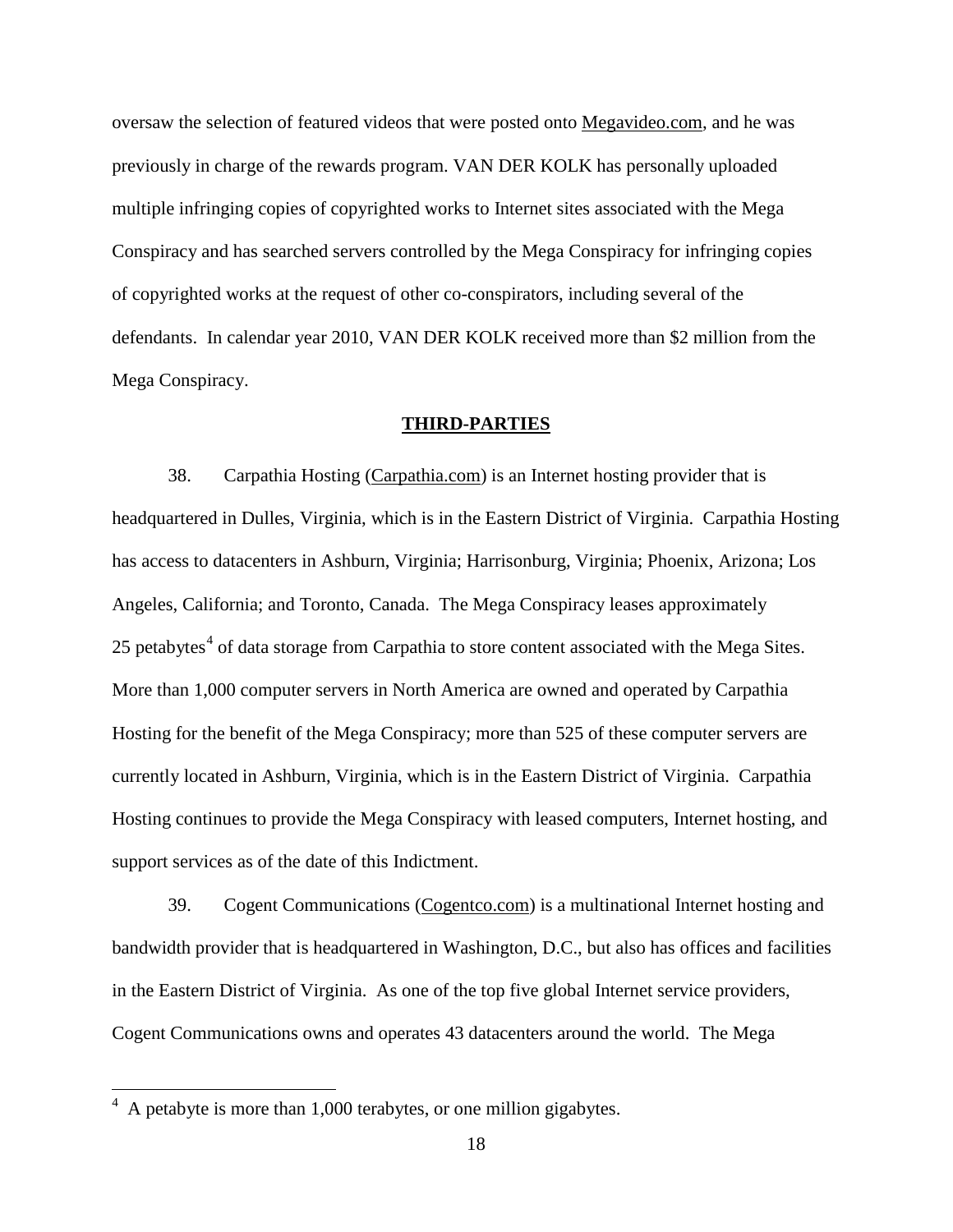Conspiracy leases approximately thirty-six computer servers in Washington, D.C. and France from Cogent Communications that are used for the Mega Sites. Cogent Communications continues to provide the Mega Conspiracy with leased computers, Internet bandwidth, hosting, and support services as of the date of this Indictment.

40. Leaseweb [\(Leaseweb.com\)](http://www.leaseweb.com/) is a multinational Internet hosting provider that is headquartered in the Netherlands. Leaseweb has eight datacenters in the Netherlands, Belgium, Germany, and the United States, including in the Eastern District of Virginia. More than 630 computer servers in the Netherlands are owned and hosted by Leaseweb for the benefit of the Mega Conspiracy, and an additional sixty servers hosted at Leaseweb were purchased by the Mega Conspiracy in October 2011. Leaseweb continues to provide the Mega Conspiracy with leased computers, Internet hosting, and support services as of the date of this Indictment.

41. PayPal, Inc. (PayPal.com) is a U.S.-based global e-commerce business allowing payments and money transfers over the Internet; in fact, PayPal Inc. indicates that it is involved in approximately 15% of global e-commerce. The Mega Conspiracy's PayPal, Inc. account has been utilized to receive payments from the Eastern District of Virginia and elsewhere for premium Megaupload.com subscriptions, which have included fees of \$9.99 for monthly subscriptions, \$59.99 for yearly subscriptions, and \$199.99 for lifetime subscriptions. The same PayPal, Inc. account has been used by the Conspiracy to pay Carpathia Hosting in the United States and Leaseweb in the Netherlands as well as other operating expenses (including, but not limited to, direct financial rewards to uploaders of popular content in the Eastern District of Virginia and elsewhere). From on or about November 25, 2006, through on or about July 2011, the PayPal, Inc. account for the Mega Conspiracy has received in excess of \$110,000,000 from subscribers and other persons associated with Mega Conspiracy.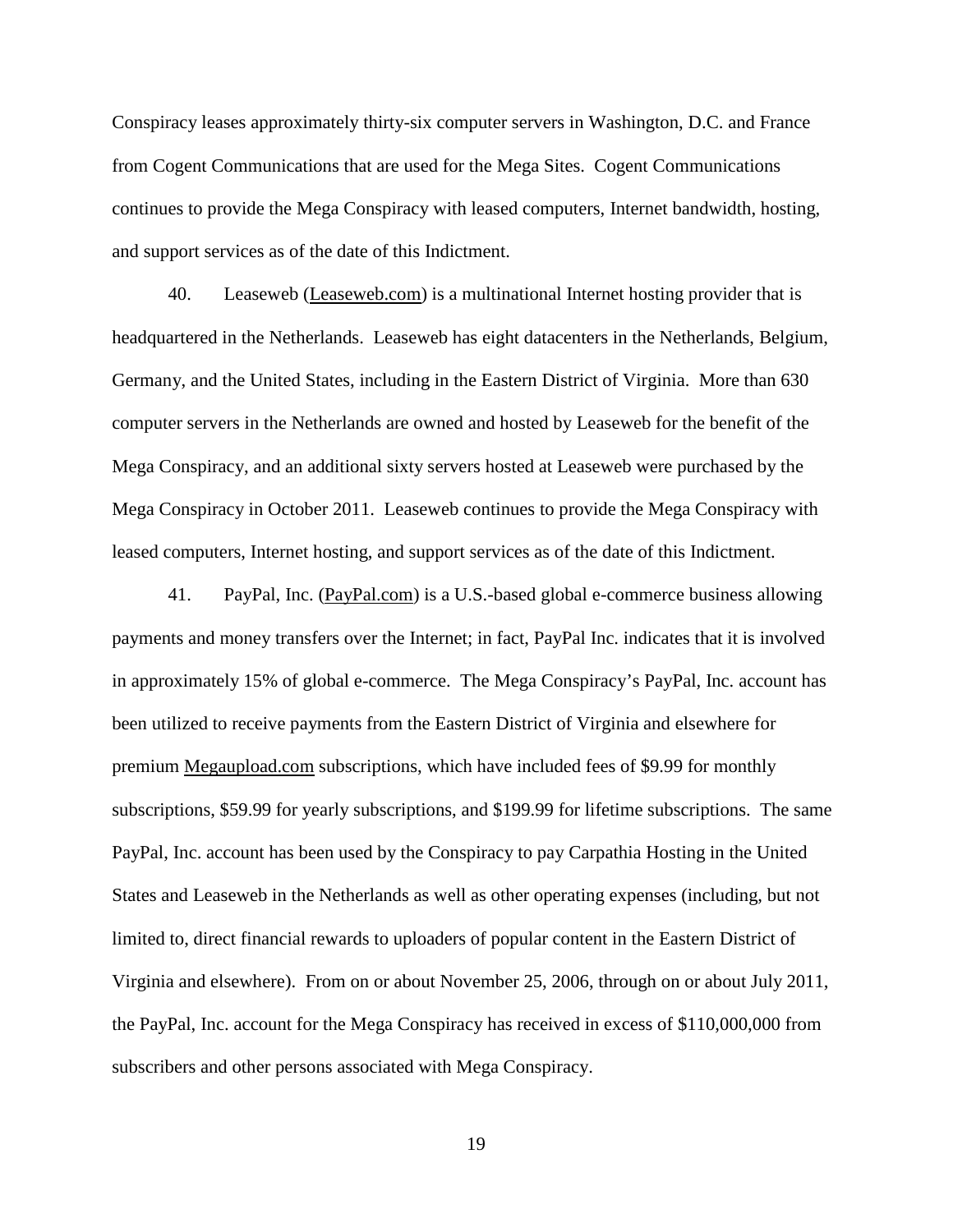42. Moneybookers Limited [\(Moneybookers.com\)](http://www.moneybookers.com/) is an United Kingdom-based global e-commerce business allowing payments and money transfers over the Internet. The Mega Conspiracy has charged various rates through Moneybookers Limited for premium subscriptions on its websites, including  $\Theta$ .99 for monthly subscriptions,  $\Theta$ 9.99 for yearly subscriptions, or €199.99 for lifetime subscriptions. Between August 1, 2010 and July 31, 2011, the Moneybookers Limited accounts for the Mega Conspiracy have collected in excess of \$5 million from subscribers of Mega Sites and transferred that money to an account in Hong Kong associated with the Mega Conspiracy.

43. AdBrite, Inc. [\(AdBrite.com\)](http://www.adbrite.com/) is an online advertising network based in San Francisco, California. AdBrite, Inc. provides advertisements for over 100,000 Internet sites and is believed to be amongst the top ten advertising networks on the Internet. From on or about September 2, 2005 until on or about May 24, 2008, AdBrite paid at least \$840,000 to the Mega Conspiracy for advertising.

44. PartyGaming plc is a company based in the United Kingdom that has operated [PartyPoker.com](http://www.partypoker.com/) since 2001. PartyPoker.com has more than 3 million visitors annually and is one of the largest online poker rooms. PartyGaming's advertising contract with the members of the Mega Conspiracy was initiated on or about November 12, 2009 and has resulted in payments of more than \$3,000,000 to the Conspiracy. This contract was still active as recently as on or about March 18, 2011.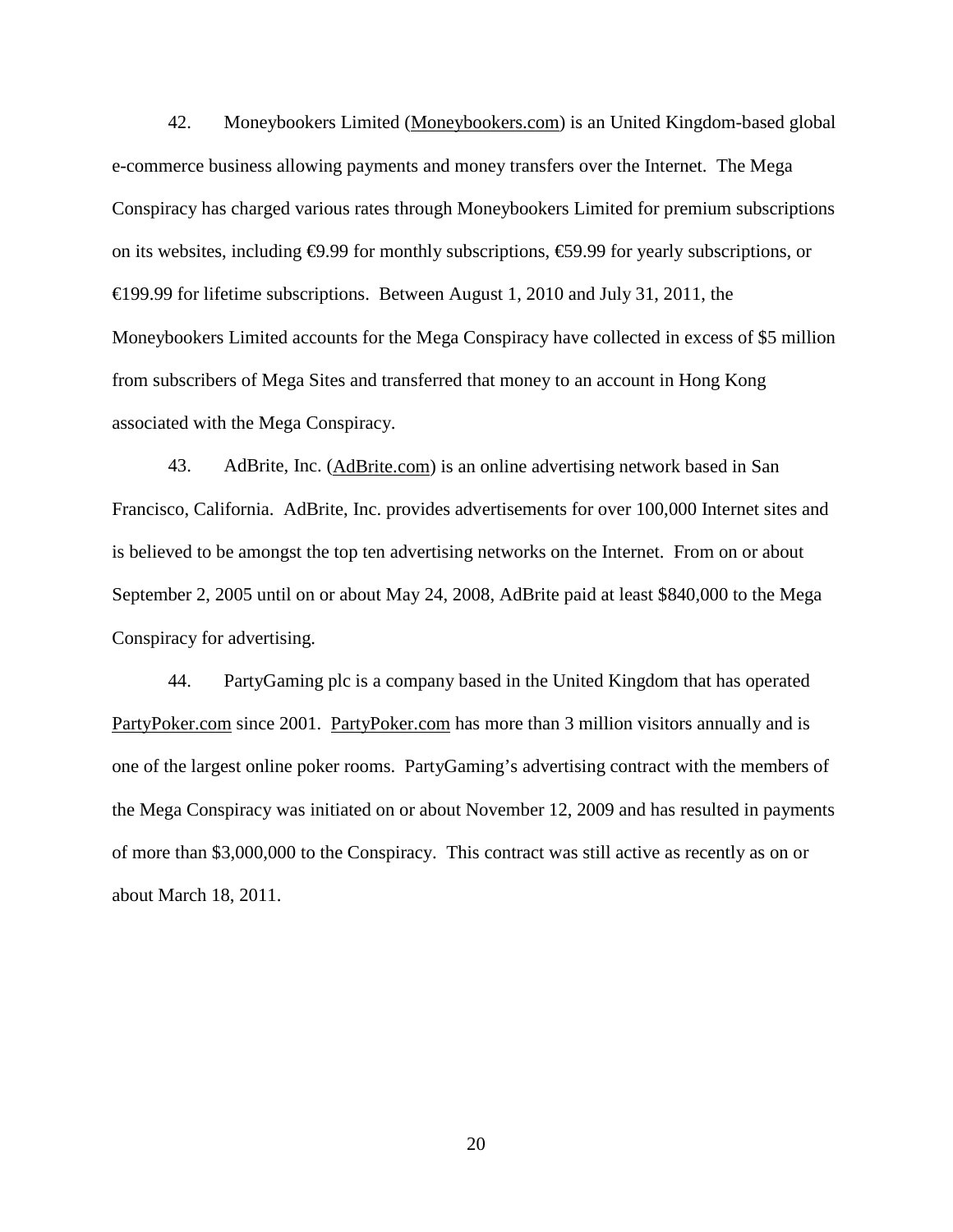#### **COUNT ONE**

(18 U.S.C. § 1962(d) – Conspiracy to Commit Racketeering)

#### THE GRAND JURY CHARGES THAT:

45. Paragraphs 1 through 44 are re-alleged and incorporated as if set forth here in their entirety.

#### **A. THE ENTERPRISE**

46. Beginning in at least September 2005 and continuing until at least the date of this Indictment, in the Eastern District of Virginia and elsewhere, the defendants,

#### **KIM DOTCOM,**

# **MEGAUPLOAD LIMITED, VESTOR LIMITED, FINN BATATO, JULIUS BENCKO, SVEN ECHTERNACH, MATHIAS ORTMANN,**

#### **ANDRUS NOMM,** and

#### **BRAM VAN DER KOLK**

and others known and unknown to the Grand Jury, constituted an "enterprise," as defined by Title 18, United States Code, Section 1961(4) (hereinafter the "Enterprise"), that is, a group of individuals and entities associated in fact. The Enterprise further included all associated corporations, affiliates, subsidiaries, and entities, including, but not limited to, those indicated in paragraph 28. The Enterprise constituted an ongoing organization whose members functioned as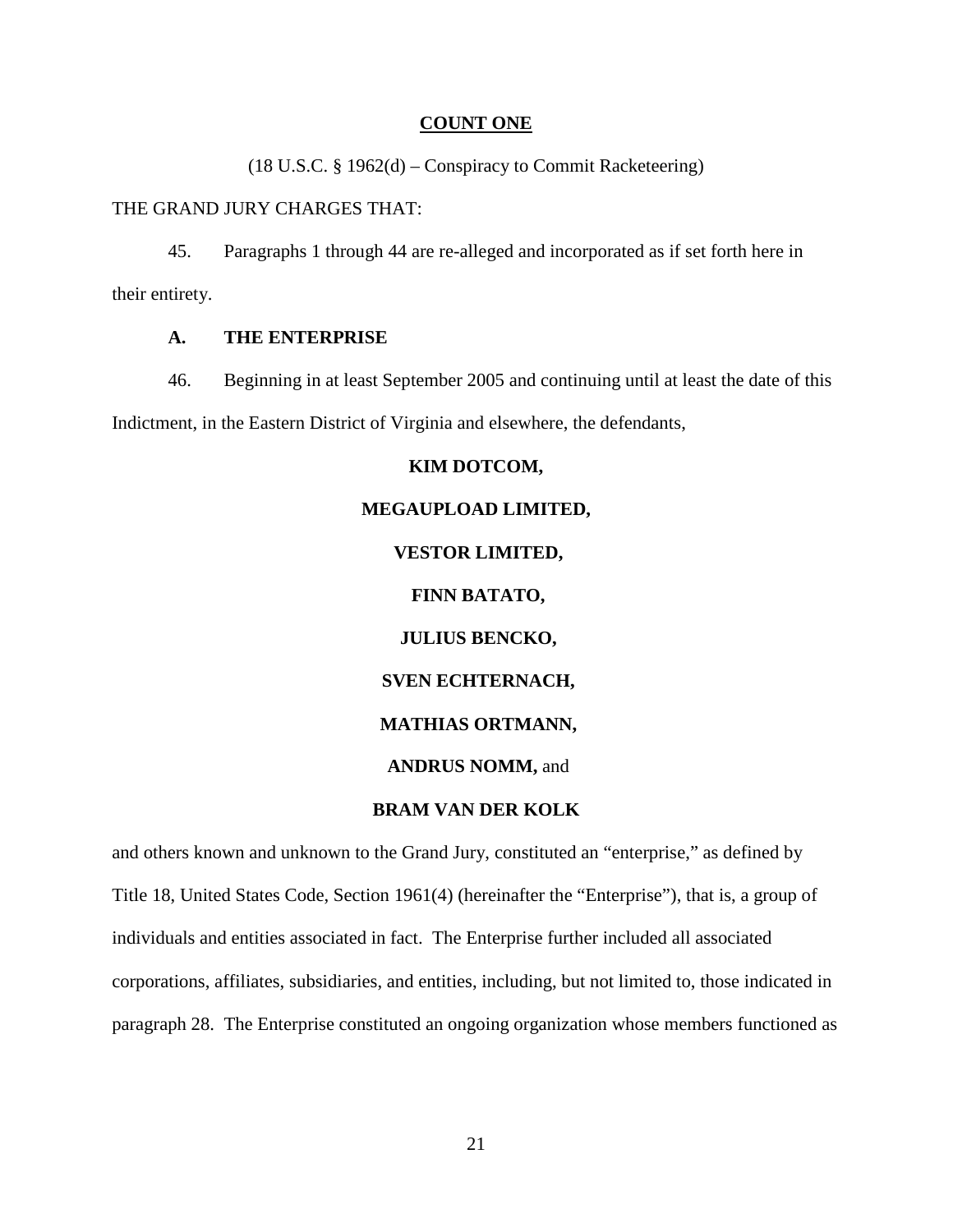a continuing unit for the common purpose of achieving the objectives of the Enterprise. This Enterprise was engaged in, and its activities affected, interstate and foreign commerce.

#### **B. THE RACKETEERING VIOLATION**

47. Beginning in at least September 2005 and continuing until at least the date of this Indictment, in the Eastern District of Virginia and elsewhere, the defendants,

# **KIM DOTCOM, MEGAUPLOAD LIMITED, VESTOR LIMITED, FINN BATATO, JULIUS BENCKO, SVEN ECHTERNACH, MATHIAS ORTMANN, ANDRUS NOMM, and BRAM VAN DER KOLK**

being persons employed by and associated with the Enterprise, which Enterprise engaged in, and the activities of which affected interstate and foreign commerce, did knowingly, willfully, and intentionally combine, conspire, confederate, and agree together and with each other, and with other persons known and unknown to the Grand Jury, to violate 18 U.S.C. § 1962(c) (hereinafter the "Racketeering Violation"), that is, to conduct and participate, directly and indirectly, in the conduct of the affairs of that Enterprise through a pattern of racketeering activity, as that term is defined in Title 18, United States Code, Section 1961(1) and (5), involving multiple acts indictable under:

> a. 18 U.S.C. §§ 2319(b)(1) & 2319(d)(2); 17 U.S.C. §§ 506(a)(1)(A) &  $506(a)(1)(C)$  (criminal copyright infringement);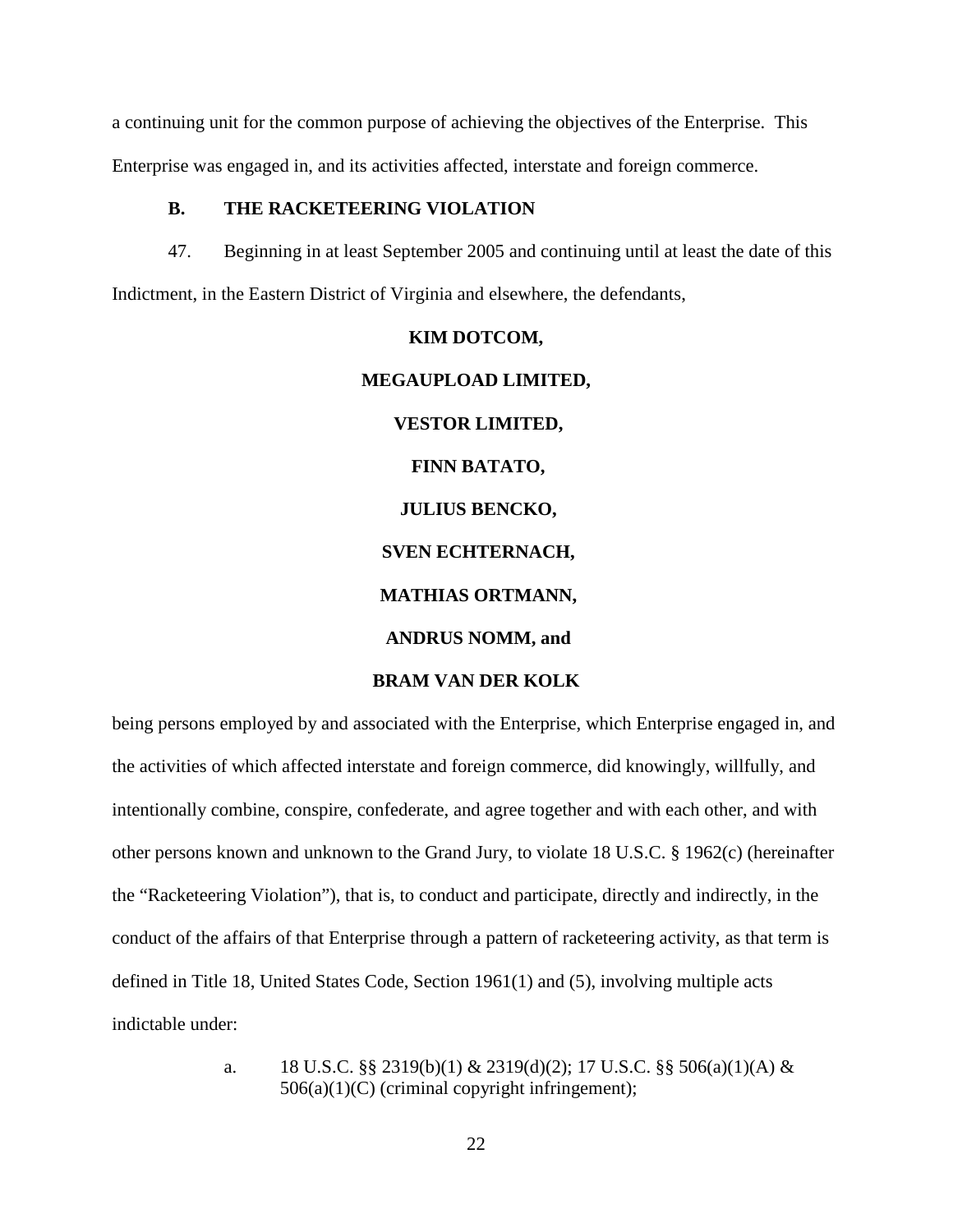b. 18 U.S.C. §§ 1956(a)(1)(A)(i), 1956(a)(2)(A), 1956(h), 1956(f), and 1957 (money laundering).

## **C. PURPOSES OF THE ENTERPRISE**

- 48. The purposes of the Enterprise included the following:
	- a. Enriching the members and associates of the Enterprise through, among other things, copyright infringement and money laundering.
	- b. Promoting, enlarging, and enhancing the Enterprise and its members' and associates' activities.

## **D. MEANS AND METHODS OF THE ENTERPRISE**

49. Among the means and methods by which the defendants and their associates conducted and participated in the conduct of the affairs of the Enterprise were the following:

- a. Members of the Enterprise and their associates criminally infringed copyrights, aided and abetted copyright infringement, and conspired to infringe copyrights, which affected interstate and foreign commerce.
- b. Members of the Enterprise and their associates committed money laundering, attempted to commit money laundering, and conspired to commit money laundering to facilitate and expand the Enterprise's criminal operations.

(All in violation of Title 18, United States Code, Section 1962(d))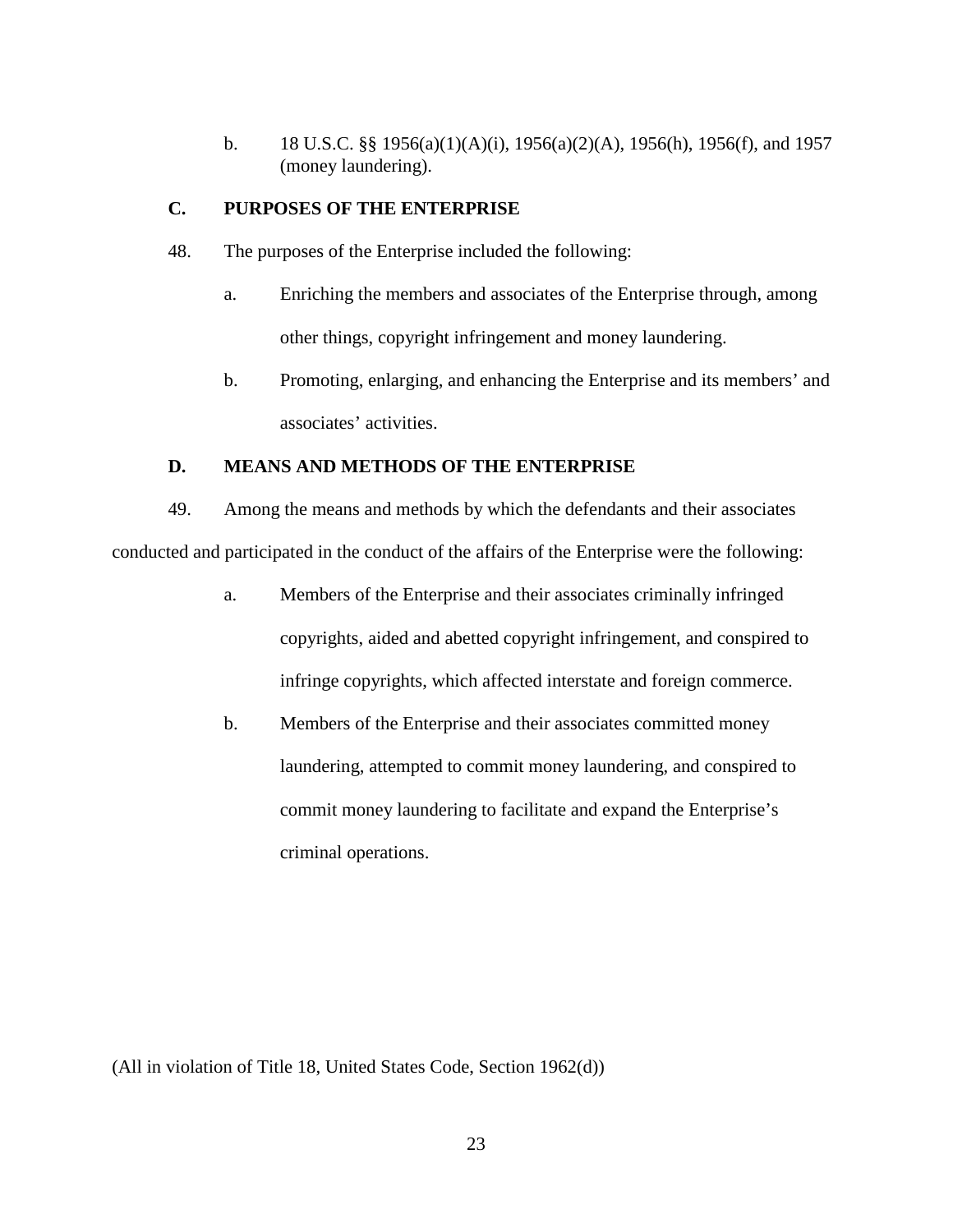#### **COUNT TWO**

(18 U.S.C. § 371 – Conspiracy to Commit Copyright Infringement)

#### THE GRAND JURY CHARGES THAT:

50. Paragraphs 1 through 49 are re-alleged and incorporated as if set forth here in their entirety.

51. Beginning in at least September 2005 and continuing until at least the date of this Indictment, in the Eastern District of Virginia and elsewhere, the defendants,

#### **KIM DOTCOM,**

# **MEGAUPLOAD LIMITED, VESTOR LIMITED, FINN BATATO, JULIUS BENCKO, SVEN ECHTERNACH, MATHIAS ORTMANN, ANDRUS NOMM,** and

### **BRAM VAN DER KOLK**

each knowingly and intentionally combined, conspired, and agreed together and with each other, and with other persons known and unknown to the Grand Jury, to: (1) willfully infringe, for purposes of private financial gain, ten or more copies of one or more copyrighted works with a total retail value of more than \$2,500 within a 180-day period, in violation of Title 17, United States Code, Section 506(a)(1)(A) and Title 18, United States Code, Section 2319(b)(1); and (2) willfully infringe, for purposes of private financial gain, a copyright by the distribution of a work being prepared for commercial distribution, by making it available on a computer network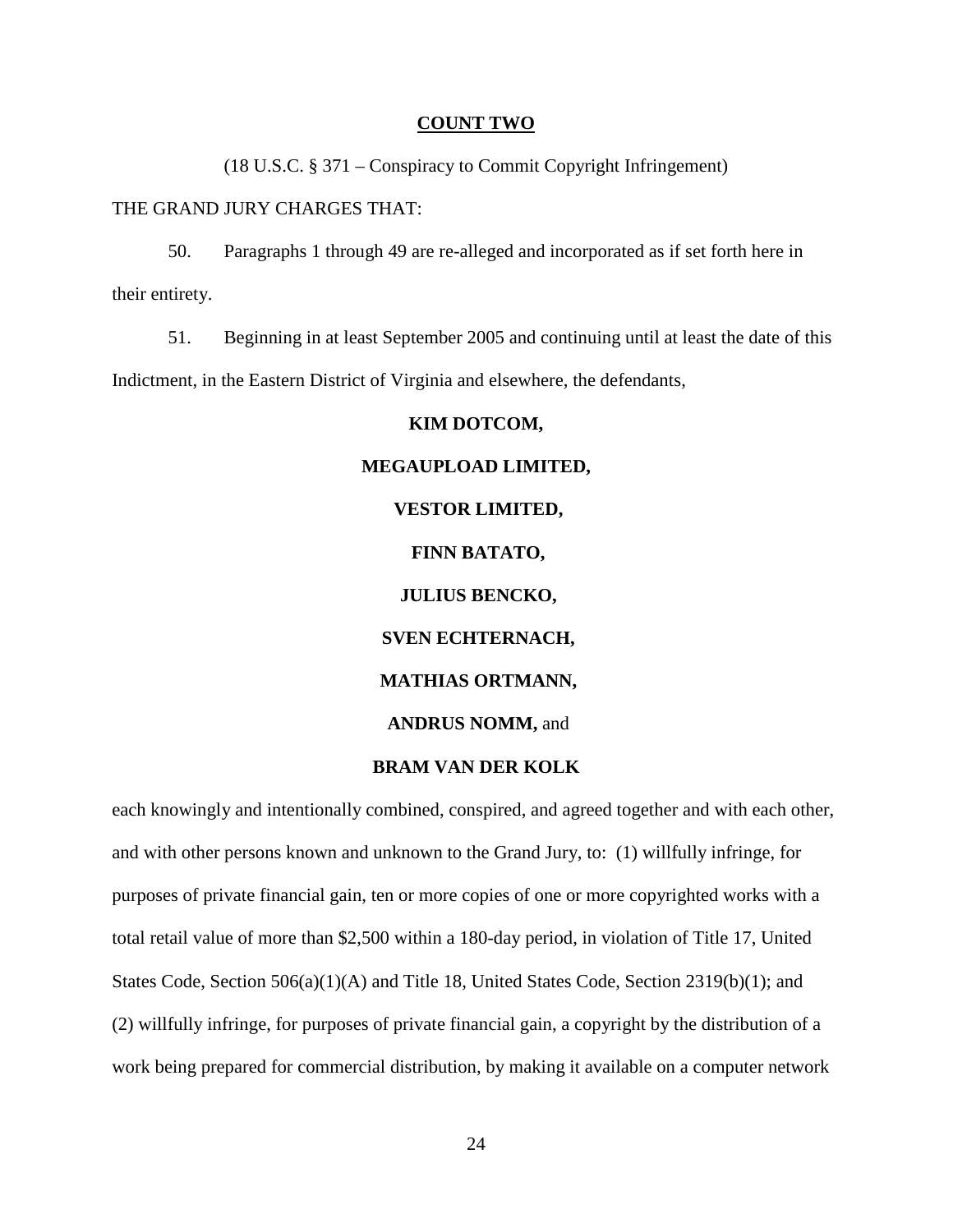accessible to members of the public, when the defendants knew and should have known that the work was intended for commercial distribution, in violation of Title 17, United States Code, Section 506(a)(1)(C) and Title 18, United States Code, Section 2319(d)(2).

#### **Ways, Manner, and Means of the Conspiracy**

In furtherance of the Conspiracy, defendants and others known and unknown to the Grand Jury employed, among others, the following manner and means:

52. It was part of the Conspiracy that the defendants and their co-conspirators operated a number of Internet sites and associated services, including Megaupload.com, Megavideo.com, and Megaclick.com.

53. It was further part of the Conspiracy that members of the Mega Conspiracy, including many of the named defendants, willfully reproduced and distributed infringing copies of copyrighted works using computer servers controlled by the Conspiracy.

54. It was further part of the Conspiracy, from at least September 2005 until July 2011, that the Conspiracy provided financial incentives for users to upload infringing copies of popular copyrighted works. The Conspiracy made payments to uploaders who were known to have uploaded infringing copies of copyrighted works.

55. It was further part of the Conspiracy that members of the Conspiracy generally did not terminate the user accounts of known copyright infringing users, when it had the right and ability under its Terms of Service to do so.

56. It was further part of the Conspiracy that the Conspiracy made no significant effort to identify users who were using the Mega Sites or services to infringe copyrights, to prevent the uploading of infringing copies of copyrighted materials, or to identify infringing copies of copyrighted works located on computer servers controlled by the Conspiracy.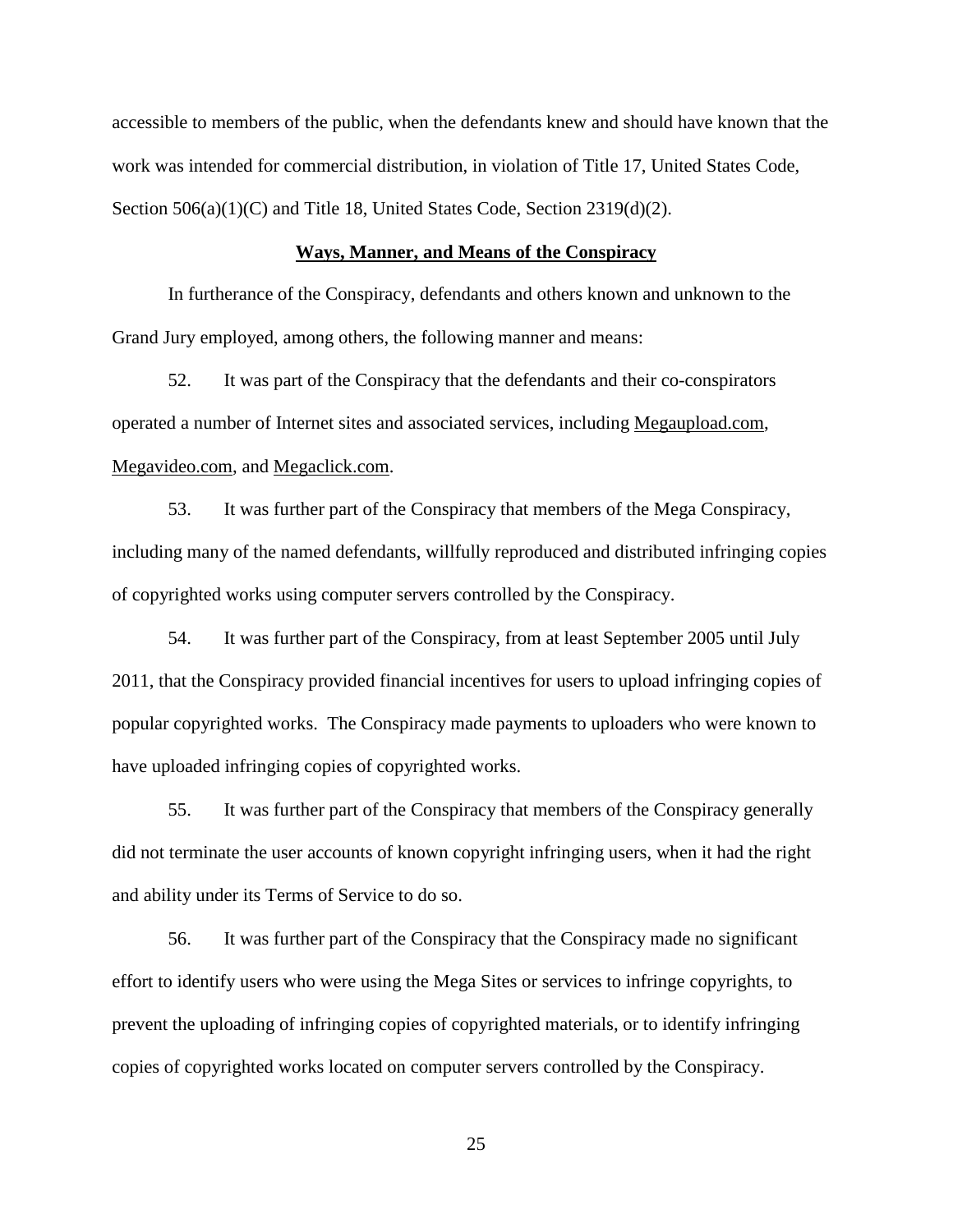57. It was further part of the Conspiracy that the Conspiracy made it more difficult for copyright holders to identify repeat infringers by removing the identity of the infringing file's uploader from public parts of the Mega Sites in or about November 2010.

58. It was further part of the Conspiracy that members of the Conspiracy generally did not delete infringing copies of copyrighted works from computer servers that they controlled, even when they were aware of the infringing material or the removal was specifically requested by the copyright holder.

59. It was further part of the Conspiracy that members of the Conspiracy selectively complied with their obligations to remove any copyrighted materials (or links thereto) from the computer servers they controlled, and sometimes deliberately did not remove copyrighted works (or links thereto) when it would result in a loss of revenue.

60. It was further part of the Conspiracy that members of the Conspiracy deliberately misrepresented to copyright holders that they had removed copyright infringing content from their servers, while, in fact, they only removed certain links to the content file, which could still be illegally downloaded through numerous redundant links. Redundant links were sometimes created by members of the Conspiracy.

61. It was further part of the Conspiracy that members of the Conspiracy had the ability to search files that were on the computer systems they controlled, and purposefully did not provide full and accurate search results to the public, or, in the case of Megaupload.com, chose not to provide any search functionality at all in order to conceal the fact that the primary purpose of the website and service was to reproduce and distribute infringing copies of copyrighted works for private financial gain.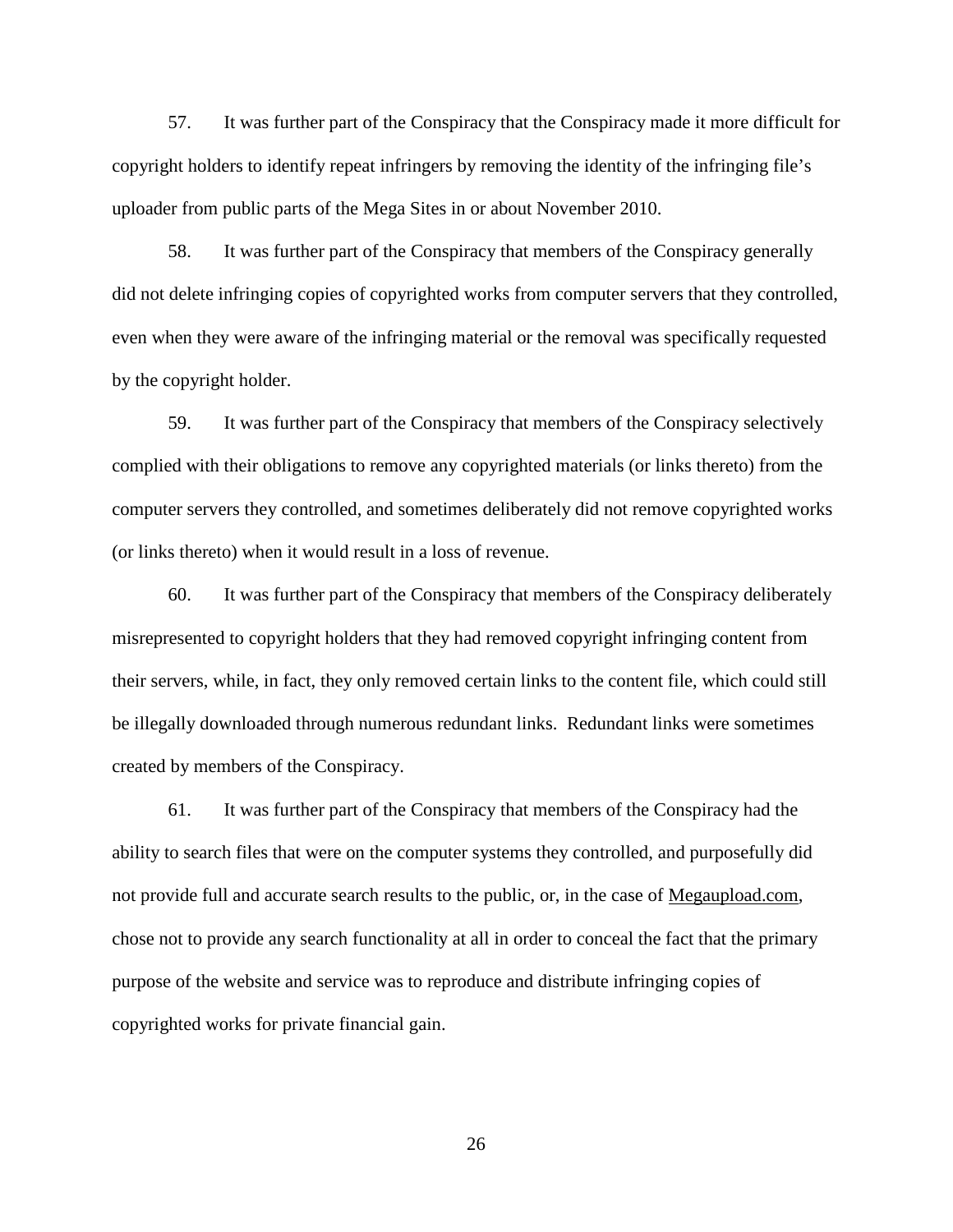62. It was further part of the Conspiracy that the members of the Conspiracy misrepresented to the Conspiracy's users and the public the nature of the files that were contained on the computer servers it controlled and of the amount of their network bandwidth associated with infringement.

63. It was further part of the Conspiracy that members of the Conspiracy reproduced copyrighted works directly from third-party websites, including from YouTube.com, to make them available for reproduction and distribution on Megavideo.com.

64. It was further part of the Conspiracy that members of the Conspiracy monitored the public actions of law enforcement regarding large-scale copyright infringement and took active steps to conceal the copyright-infringing activities taking place on the Mega Sites.

65. It was further part of the Conspiracy that the content available on Megaupload.com and Megavideo.com was provided by known and unknown members of the Mega Conspiracy, including several of the defendants, who uploaded infringing copies of copyrighted works onto computer servers leased by the Mega Conspiracy in North America to further the reproduction and distribution of copyrighted works; in particular, copyright infringing content was hosted by the Conspiracy on various servers in Toronto, Canada; Los Angeles, California; and Ashburn, Virginia (the last of which is in the Eastern District of Virginia).

66. It was further part of the Conspiracy that content was also reproduced on and distributed from computer servers leased or owned by the Mega Conspiracy in France and the Netherlands.

67. It was further part of the Conspiracy that the Conspiracy derived a direct financial benefit from infringement through the advertising that was placed on the Mega Sites and from "premium" subscription charges. Between September 2005 and the date of this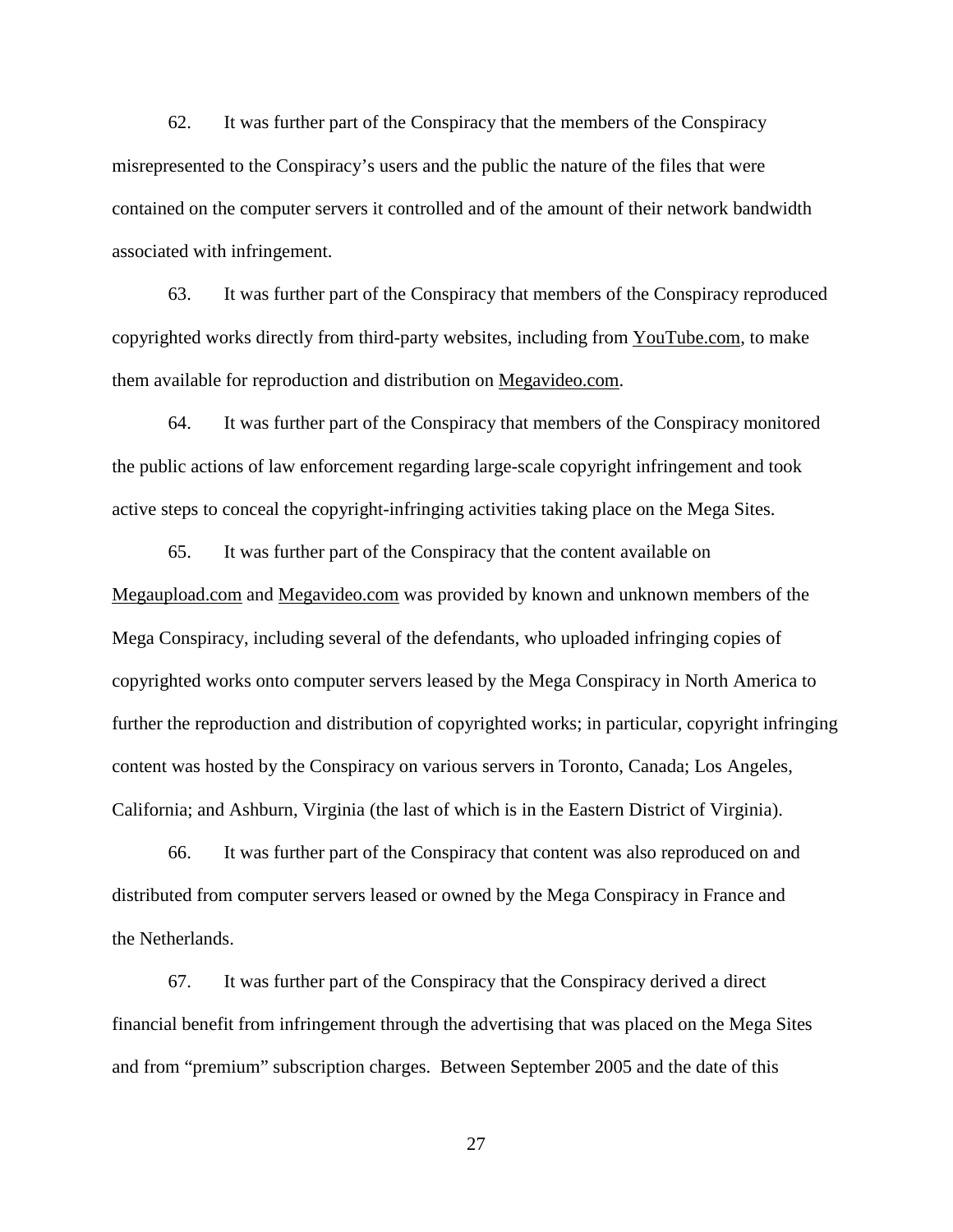Indictment, the defendants collectively have received more than \$175 million from advertising and subscriptions.

68. It was further part of the Conspiracy that infringing copies of many thousands of copyrighted works on Megaupload.com and Megavideo.com were made available to tens of millions of visitors each day.

#### **Overt Acts**

69. It was further part of the Conspiracy that the following acts in furtherance of and to effect the objects of the above-described Conspiracy were committed in the Eastern District of Virginia and elsewhere:

a. From at least November 24, 2006 until at least the date of this Indictment, infringing copies of copyrighted materials were stored on computer servers located at Carpathia Hosting in Ashburn, Virginia, which is in the Eastern District of Virginia.

b. For the 180 days up to and including the date of this Indictment, members of the Conspiracy infringed by electronic means, including by means of the Internet, more than ten copies of one or more copyrighted works which had a total retail value of more than \$2,500 for purposes of private financial gain. In part, copies of copyright-infringing works were downloaded by agents of the Federal Bureau of Investigation ("FBI") and other participating federal agencies from the National Intellectual Property Rights Coordination Center in Arlington, Virginia, from computer servers controlled by the Mega Conspiracy, since approximately March 2010, when federal law enforcement began their investigation.

c. During the course of the Conspiracy, the Mega Conspiracy has paid more than \$65 million to hosting providers around the world for computer leasing, hosting, bandwidth, and support services. The amounts of some of these payments are detailed in Count Three, and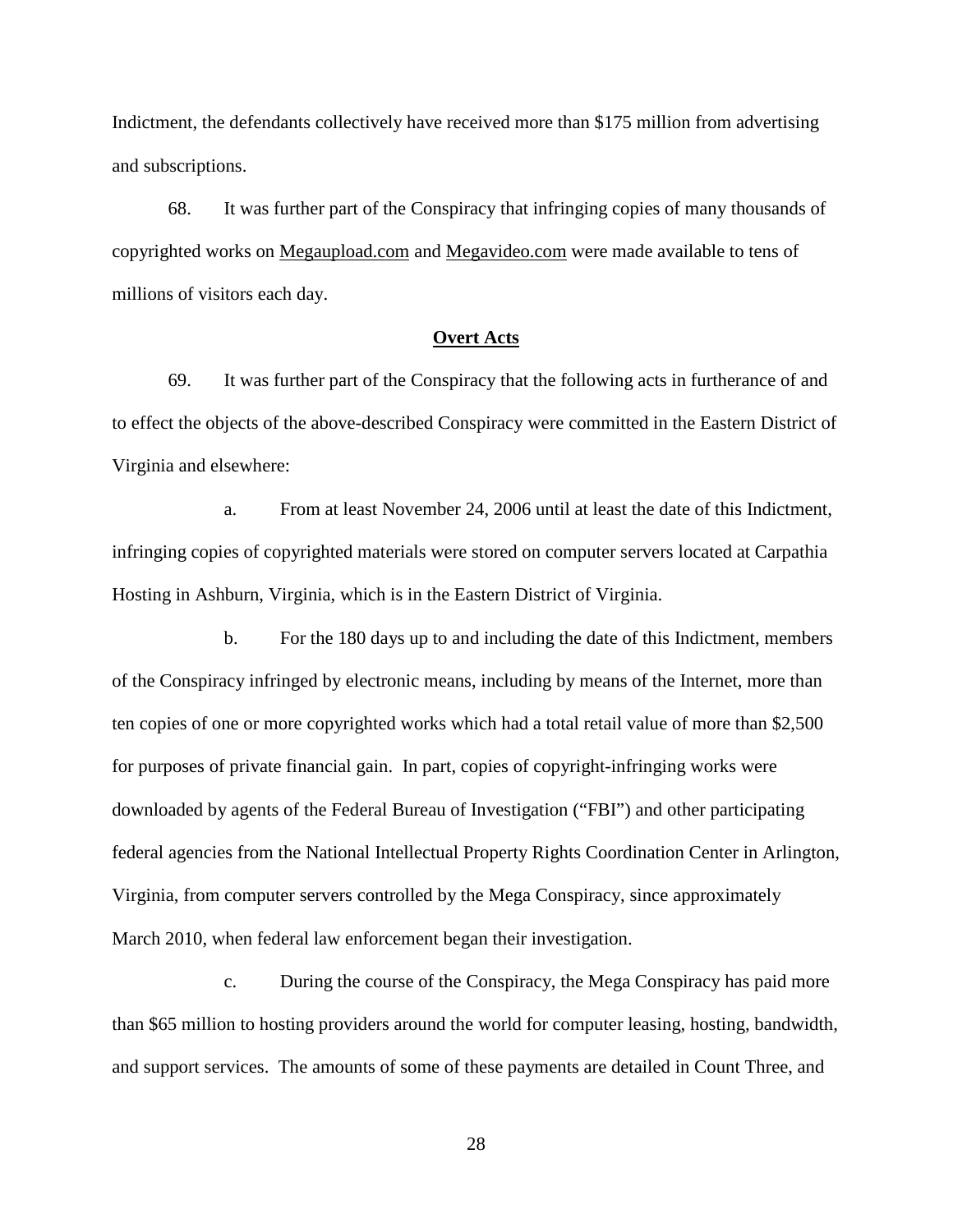incorporated herein by reference. These payments involved the use of proceeds of criminal copyright infringement to promote the objects of the conspiracy.

d. From at least September 2005 until July 2011, the Mega Conspiracy offered and provided financial incentives to its premium subscribers to upload copies of popular works to Megaupload.com and then distribute links that provided a download of that file, with a single click, to anyone on the Internet. Though the "Uploader Rewards" program warned that the uploading of copyrighted files would result in disqualification, the Mega Conspiracy rarely, if ever, terminated the accounts of individuals who posted copyrighted content. In fact, the Mega Conspiracy affirmatively chose to financially reward specific uploaders of infringing copies of copyrighted content, including repeat offenders.

e. An early version of the "Uploader Rewards" program for Megaupload.com from approximately September 2005 announced: "Today we are also introducing our ground breaking Uploader Rewards. Our new reward program pays money and cash prizes to our uploaders. This makes Megaupload the first and only site on the Internet paying you for hosting your files. The more popular your files the more you make." Directly addressing "file traders," the announcement continued: "You deliver popular content and successful files[.] We provide a power hosting and downloading service. Let's team up!" In addition, the announcement stated: "You must have at least 50000 downloads within 3 months to qualify" and "You must allow us to list your files & descriptions on our Top 100 pages." The rewards included "\$1 USD Cash per 1000 downloads of your uploaded files", plus an additional bonus between \$50 to \$5,000 for Top 100 "Megauploaders with the most downloads" during a three-month period, to be paid through PayPal according to the following ranking:

Rank 1: \$5,000 USD Bonus Ranks 2-5: \$1,000 USD Bonus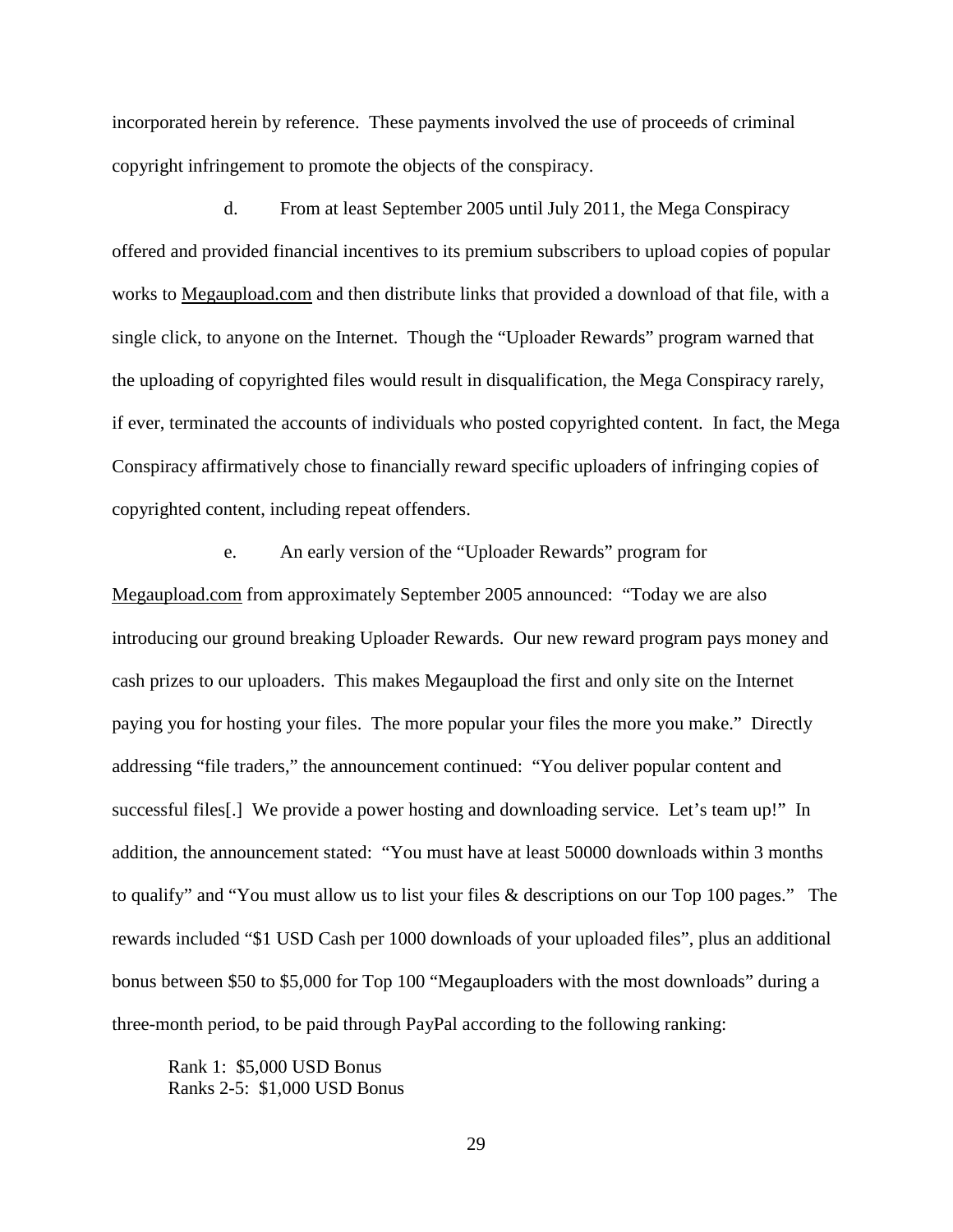Ranks 6-10: \$500 USD Bonus Ranks 11-50: \$100 USD Bonus Ranks 51-100: \$50 USD Bonus

f. A later version of the "Uploader Rewards" program, available at least as

early as November 2006, offered the following: "For every download of your files, you earn 1

reward point. \* You can redeem your reward points for premium services and cash[.]" The

program required "a premium membership to qualify for a payment." Rewards were paid

through PayPal according to the following reward point totals:

5,000 reward points: One day premium 50,000 reward points: One month premium 100,000 reward points: One year premium 500,000 reward points: Lifetime platinum + \$300 USD 1,000,000 reward points: \$1,000 USD 5,000,000 reward points: \$10,000 USD

g. At the time of its termination, as recently as July 2011, the "Uploader

Rewards" program offered rewards according to the following reward point totals:

10,000 reward points: One month premium membership 50,000 reward points: 6 months premium membership 100,000 reward points: One year premium + \$100 USD 500,000 reward points: Lifetime platinum + \$500 USD 1,000,000 reward points: \$1,500 USD 5,000,000 reward points: \$10,000 USD

h. In approximately April 2006, members of the Mega Conspiracy copied

videos directly from Youtube.com to make them available on Megavideo.com.

i. On or about April 10, 2006, VAN DER KOLK sent an e-mail to

ORTMANN asking "Do we have a server available to continue downloading of the Youtube's

vids? … Kim just mentioned again that this has really priority."

j. On or about April 10, 2006, VAN DER KOLK sent an e-mail to

ORTMANN indicating "Hope [Youtube.com is] not implementing a fraud detection system

now... \* praying \*".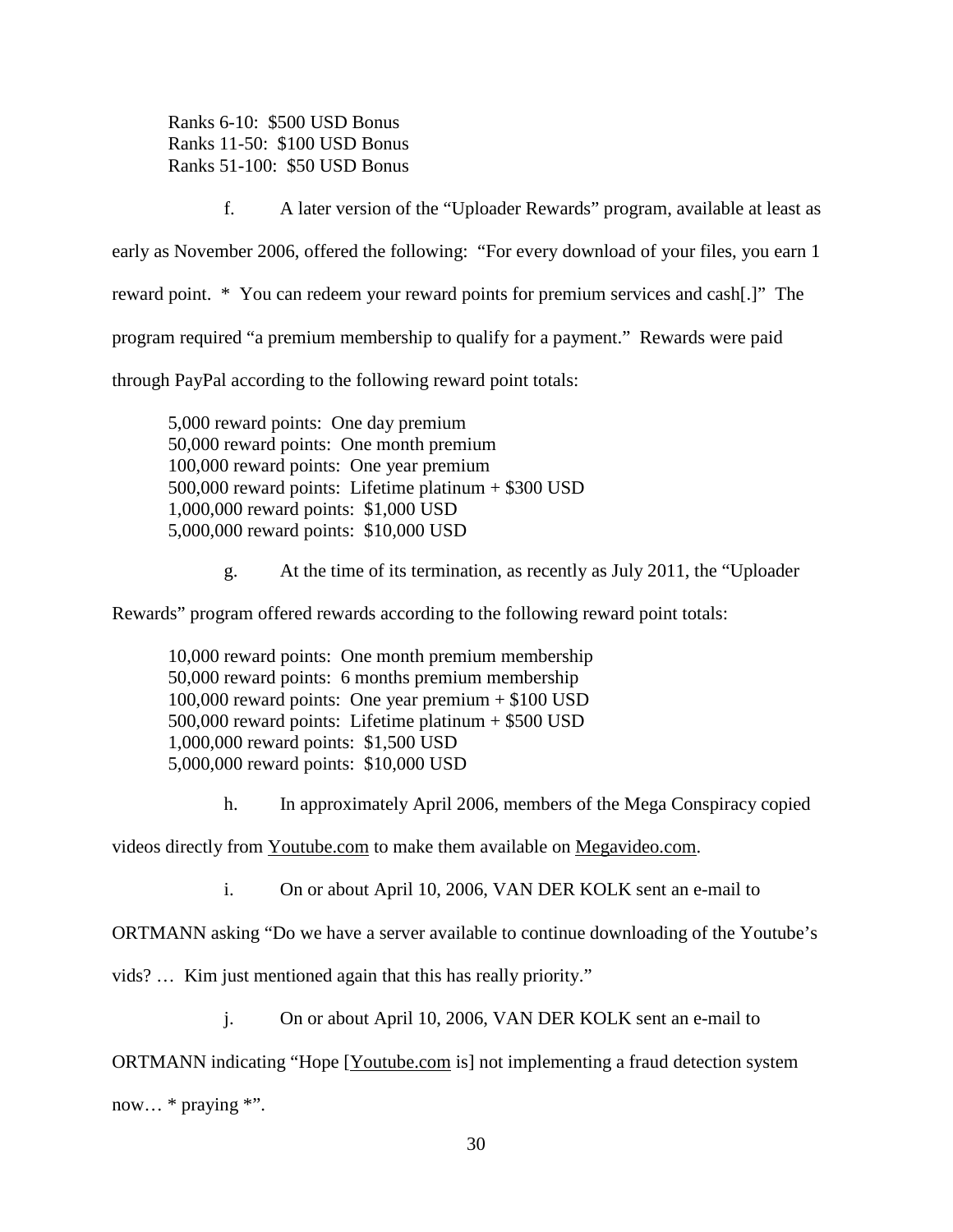k. On or about April 10, 2006, ORTMANN sent an e-mail to VAN DER KOLK in reply to the "fraud detection" message indicating "Even if they did, the usefulness of their non-popular videos as a jumpstart for Megavideo is limited, in my opinion."

l. On or about April 10, 2006, VAN DER KOLK sent an e-mail to ORTMANN in reply to the "jumpstart for Megavideo" message indicating that "Well we only have 30% of their videos yet.. In my opinion it's nice to have everything so we can descide and brainstorm later how we're going to benefit from it."

m. On or about May 10, 2006, a member of the Mega Conspiracy registered the Internet domain Megaclick.com.

n. On or about August 31, 2006, VAN DER KOLK sent an e-mail to an associate entitled "lol". Attached to the message was a screenshot of a Megaupload.com file download page for the file "Alcohol 120 1.9.5 3105complete.rar" with a description of "Alcohol 120, con crack!!!! By ChaOtiX!". The copyrighted software "Alcohol 120" is a CD/DVD burning software program sold by www.alcohol-soft.com.

o. On or about November 13, 2006, VAN DER KOLK sent an e-mail to another individual that contained 100 Megaupload.com links to infringing copies of copyrighted musical recordings by the artist Armin van Buuren.

p. On or about November 13, 2006, a member of the Mega Conspiracy registered the Internet domain Megavideo.com.

q. On or about December 3, 2006, DOTCOM distributed a Megaupload.com link to a music file entitled "05-50\_cent\_feat.\_mobb\_deep-nah-c4.mp3" to ORTMANN. A copy of this file was still present on servers controlled by the Mega Conspiracy as of December 20, 2011.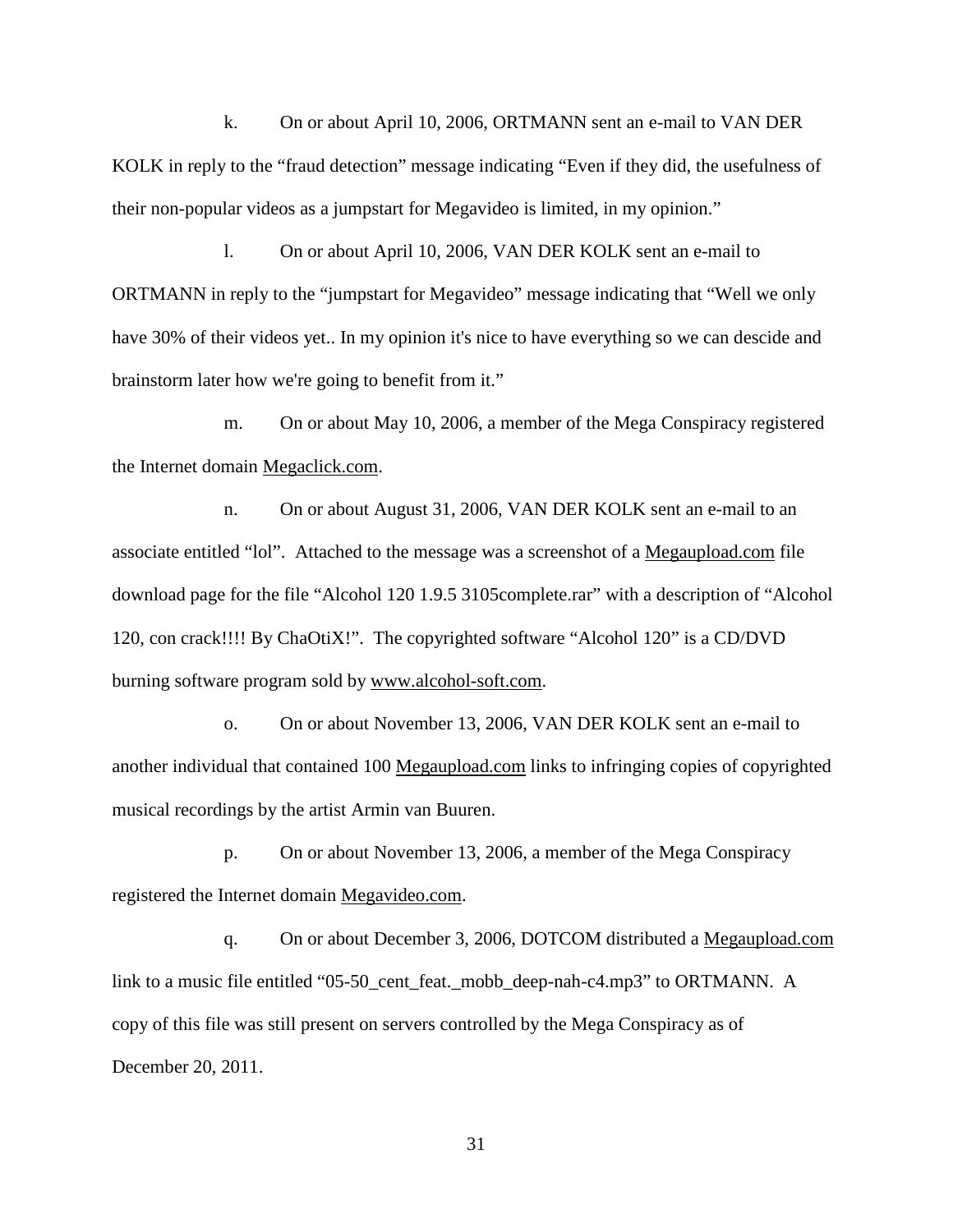r. On or about February 5, 2007, VAN DER KOLK sent an e-mail to

ORTMANN entitled "reward payments". Attached to the e-mail was a text file listing the

following proposed reward amounts, the Megaupload.com username, and the content they uploaded:

| <b>100 USD</b> | [USERNAME DELETED] 10+ Full popular DVD rips (split files), a few |
|----------------|-------------------------------------------------------------------|
|                | small porn movies, some software with keygenerators (warez)       |
| 100 USD        | [USERNAME DELETED] 5845 files in his account, mainly Vietnamese   |
|                | content                                                           |
| 100 USD        | [USERNAME DELETED] Popular DVD rips                               |
| <b>100 USD</b> | [USERNAME DELETED] Some older DVD rips + unknown (Italian         |
|                | serries?) rar files                                               |
| 1500 USD       | [USERNAME DELETED] known paid user (vietnamese content)           |

The last individual received at least \$55,000 from the Mega Conspiracy through transfers from PayPal Inc., as part of the "Uploader Rewards" program.

s. On or about February 11, 2007, VAN DER KOLK sent an e-mail to

ORTMANN indicating that "Kim really wants to copy Youtube one to one."

t. On or about February 13, 2007, ORTMANN sent an e-mail to VAN DER

KOLK entitled "my concerns about the thumbnails table." In the e-mail, ORTMANN asked VAN DER KOLK to create "a dummy lifetime premium user," stating that "[t]his is very important to prevent the loss of source files due to expiration or abuse reports."

u. On or about February 21, 2007, VAN DER KOLK sent an e-mail to ORTMANN entitled "2 reward payment files." Attached to the e-mail was a file containing Megaupload.com users' e-mail addresses and reward payments for that time period, which ranged from \$100 to \$500. For one user that was paid \$300, VAN DER KOLK wrote, "30849 files, mainly Mp3z, some copyrighted but most of them have a very small number of downloads per file." For other users, all of which were selected for reward payments of \$100 by the Mega Conspiracy, he wrote the following: "Our old famous number one on MU, still some illegal files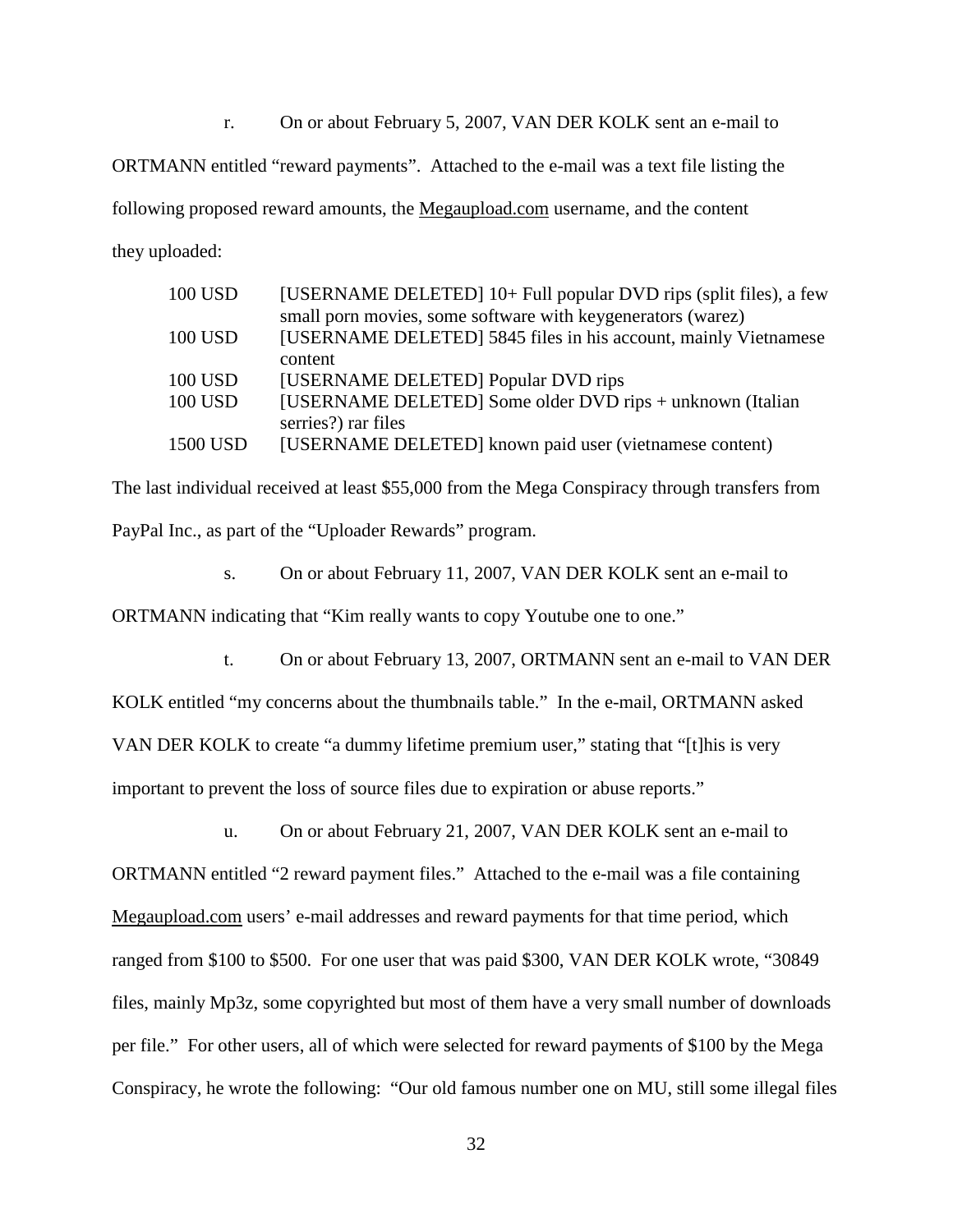but I think he deserves a payment"; "Loads of PDF files (looks like scanned magazines)"; "looks like vietnamese DVD rips"; "This user was paid last time has mainly split RAR files, however more than 50% deleted through abuse reports."

v. From on or about March 1, 2007, through July 3, 2010, payments totaling approximately \$13 million were transferred in and affecting interstate and foreign commerce through PayPal, Inc. by a member of the Mega Conspiracy to WR, the Chief Financial Officer of Carpathia Hosting in Ashburn, Virginia, which is in the Eastern District of Virginia, for computer leasing, hosting, and support services. The details of these payments are described more specifically in Count Three and incorporated herein by reference.

w. From on or about March 2, 2007, through July 3, 2010, payments totaling at least \$9 million were transferred in and affecting interstate and foreign commerce through PayPal, Inc. by a member of the Mega Conspiracy to Leaseweb in the Netherlands for computer leasing, hosting, and support services. The details of these payments are described more specifically in Count Three and incorporated herein by reference.

x. On or about April 15, 2007, VAN DER KOLK sent an e-mail to ORTMANN entitled "reward batch payment." In the e-mail, VAN DER KOLK stated: "We saved more than half of the money. Most of the disqualifications were based on fraud (automated mass downloads). The other disqualifications had very obvious copyrighted files in their account portfolio, but I was rather flexible (considering we saved quite a lot on fraud already). Total cost: 5200 USD." Attached to the e-mail was a file containing the Megaupload.com users' e-mail addresses and selected reward payments for that time period, which ranged from \$100 to \$1,500.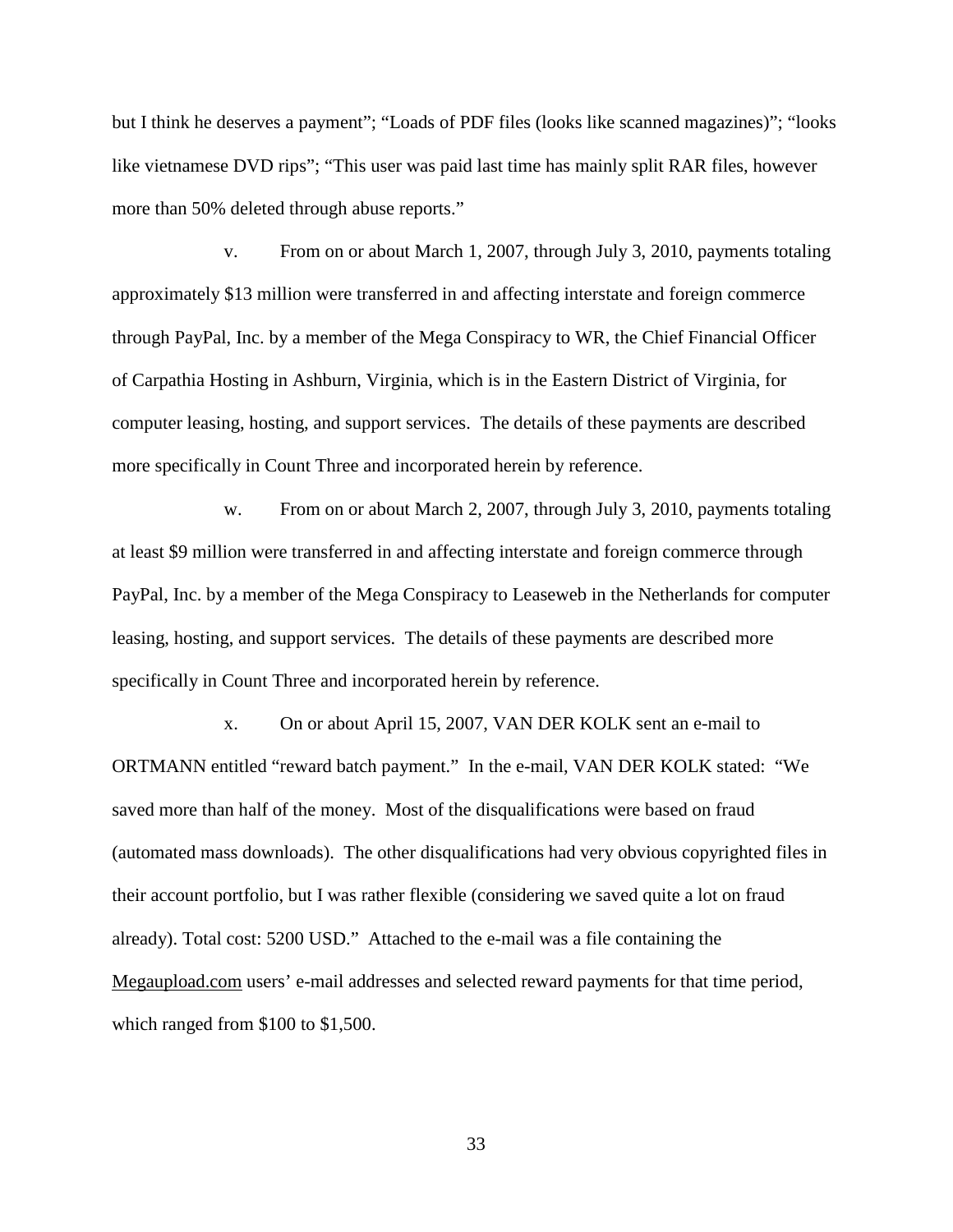y. On or about May 17, 2007, a representative from Google AdSense, an Internet advertising company, sent an e-mail to DOTCOM entitled "Google AdSense Account Status." In the e-mail, the representative stated that "[d]uring our most recent review of your site [Megaupload.com,]" Google AdSense specialists found "numerous pages" with links to, among other things, "copyrighted content," and therefore Google AdSense "will no longer be able to work with you." The e-mail contains links to specific examples of offending content located on Megaupload.com. DOTCOM and his conspirators have continued to operate and financially profit from the Megaupload.com website after receiving this notice.

z. On or about July 1, 2007, the Mega Conspiracy publicly launched the Megavideo.com website.

aa. On or about August 12, 2007, VAN DER KOLK sent an e-mail to ORTMANN regarding a particular file located on Megaupload.com. The file was a music video, entitled "soulja\_boy-crank\_dat\_soulja\_boy\_(superman)-[zGalaxy\_Xvid].avi." In the e-mail, VAN DER KOLK copied information about the file from the Megaupload.com internal database, which contains, among other things, the following: file name; file extension type (*e.g.,* .avi, .jpg, etc.); file size; date; rank; the file's 32-digit identification number, also referred to as a MD5 hash; and the file's 8-digit download number for use with the Megaupload.com link (for example, the last eight digits of the following: www.megaupload.com/?d=BY15XE3V).

bb. On or about August 15, 2007, BENCKO sent VAN DER KOLK an e-mail message indicating "the sopranos is in French : ((( fuck.. can u pls find me some again ?")

cc. On September 29, 2007 and again on March 11, 2009, a member of the Mega Conspiracy made transfers in and affecting interstate and foreign commerce through PayPal, Inc. to PA, a resident of Newport News, Virginia, which is in the Eastern District of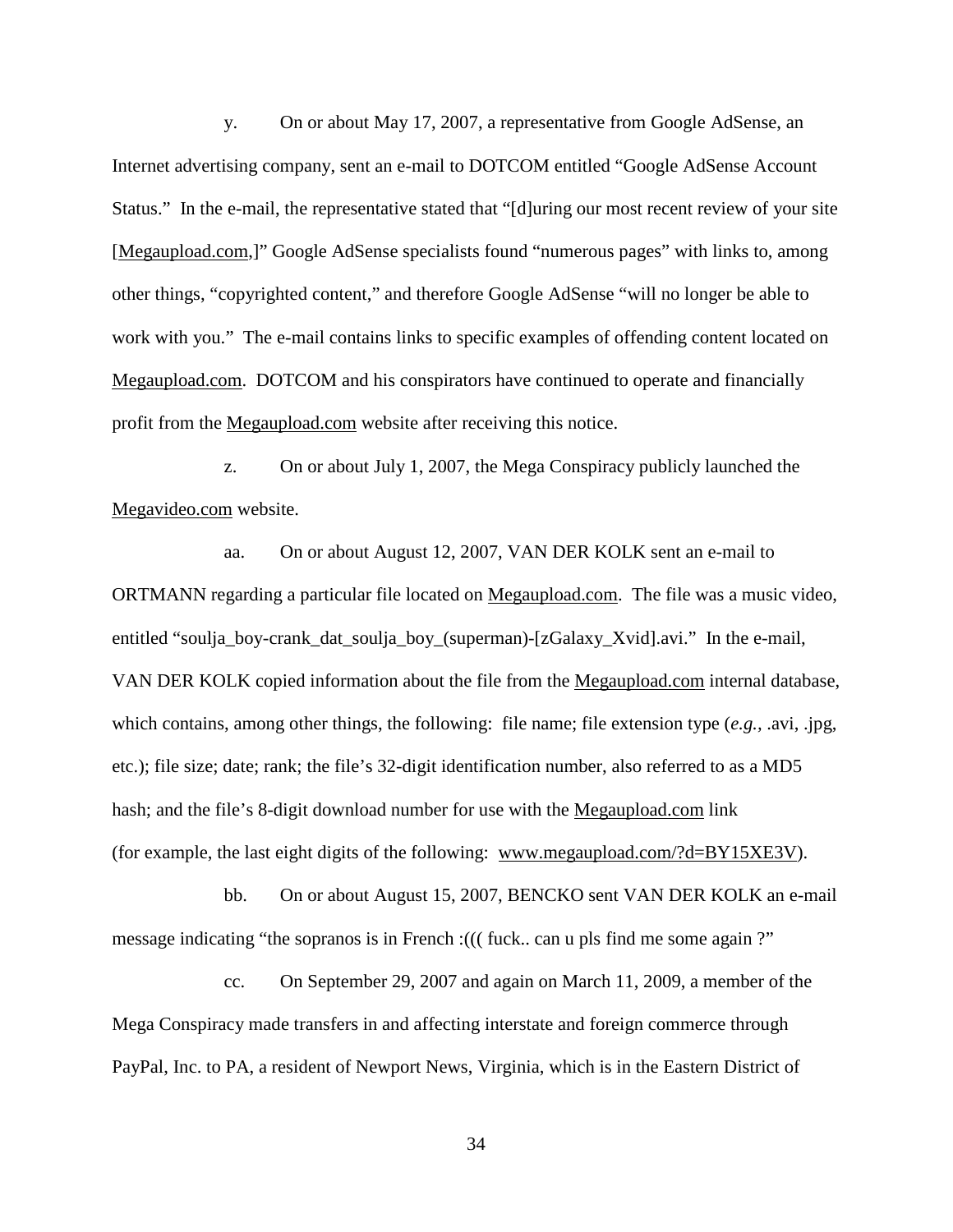Virginia, as part of the Mega Conspiracy's "Uploader Rewards" program. Specifically, this individual received a transfer of \$1,500 on each of these dates from the Mega Conspiracy (for a total of \$3,000).

dd. On or about October 4, 2007, BENCKO sent VAN DER KOLK an e-mail message entitled "pls" requesting "can u pls get me some links to the series called 'Seinfeld' from MU?"

ee. On or about October 18, 2007, BENCKO sent an e-mail to VAN DER KOLK indicating that "sorry to bother but if you would have a second to find me some links for the "Grand Archives" band id be very happy." On or about the same day, VAN DER KOLK responded to BENCKO with an e-mail that contained a Megaupload.com link to a Grand Archives music album with the statement "That's all we have. Cheers mate!"

ff. On or about December 11, 2007, a credit card payment processor e-mailed ECHTERNACH and VAN DER KOLK regarding "complaints" that the processor had received from third-parties, including one in which a third-party stated, "we have pulled over 65 full videos from Megarotic. That's \$200k in content we paid for." In the e-mail, the processor stated, among other things: "you are not allowed to sell or financially benefit from the content that is infringing in copyrights on your site"; and "you are not allowed to continue with allowing the user to upload content if you can have knowledge of the infringing of copyright." DOTCOM responded to the e-mail, stating "The DMCA quotes you sent me are not relevant. We are a hosting company and all we do is sell bandwidth and storage. Not content. All of the content on our site is available for "free download"."

gg. On or about December 12, 2007, BATATO distributed a Megaupload.com link to an infringing copy of the copyrighted music file "Louis Armstrong – We have all the time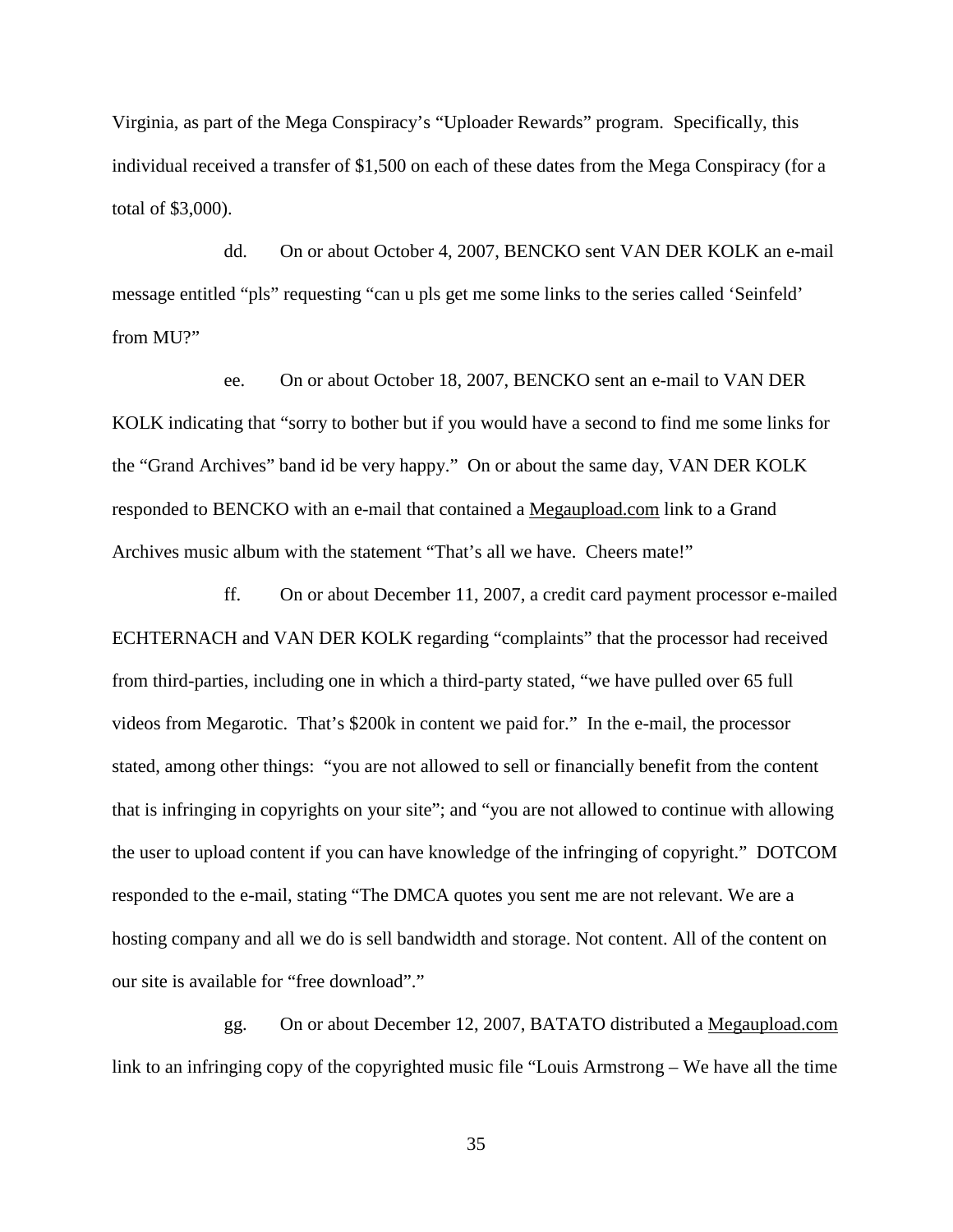in the world.mp3" to DOTCOM. An infringing copy of this copyrighted work was still present on servers leased by the Mega Conspiracy as of September 2, 2011.

hh. Starting as early as January 27, 2008, a member of the Mega Conspiracy made multiple transfers in and affecting interstate and foreign commerce through PayPal, Inc. to CB, a resident of Alexandria, Virginia, which is in the Eastern District of Virginia, as part of the Mega Conspiracy's "Uploader Rewards" program. CB received total payments from the Conspiracy of \$500, including transfers of \$100 on January 27, 2008; \$300 on October 8, 2009; and \$100 on February 1, 2010.

ii. Starting as early as February 11, 2008, a member of the Mega Conspiracy made multiple transfers in and affecting interstate and foreign commerce through PayPal, Inc. to ND, a resident of Falls Church, Virginia, which is in the Eastern District of Virginia, as part of the Mega Conspiracy's "Uploader Rewards" program. ND received total payments from the Conspiracy of \$900, including transfers of \$100 on February 11, 2008; \$100 on March 3, 2008; \$300 on March 15, 2008; \$100 on March 29, 2008; and \$300 on April 15, 2008.

jj. On or about July 1, 2008, DOTCOM sent an e-mail to ORTMANN entitled "[Fwd: Illegal links]". DOTCOM instructed him: "Never delete files from private requests like this. I hope your current automated process catches such cases."

kk. On or about July 9, 2008, VAN DER KOLK sent an e-mail to a thirdparty, entitled "funny chat-log." In the e-mail, VAN DER KOLK copied the text of a previous online conversation between himself and ORTMANN, in which VAN DER KOLK had stated, "we have a funny business . . . modern days pirates :)" ORTMANN responded, "we're not pirates, we're just providing shipping services to pirates :)".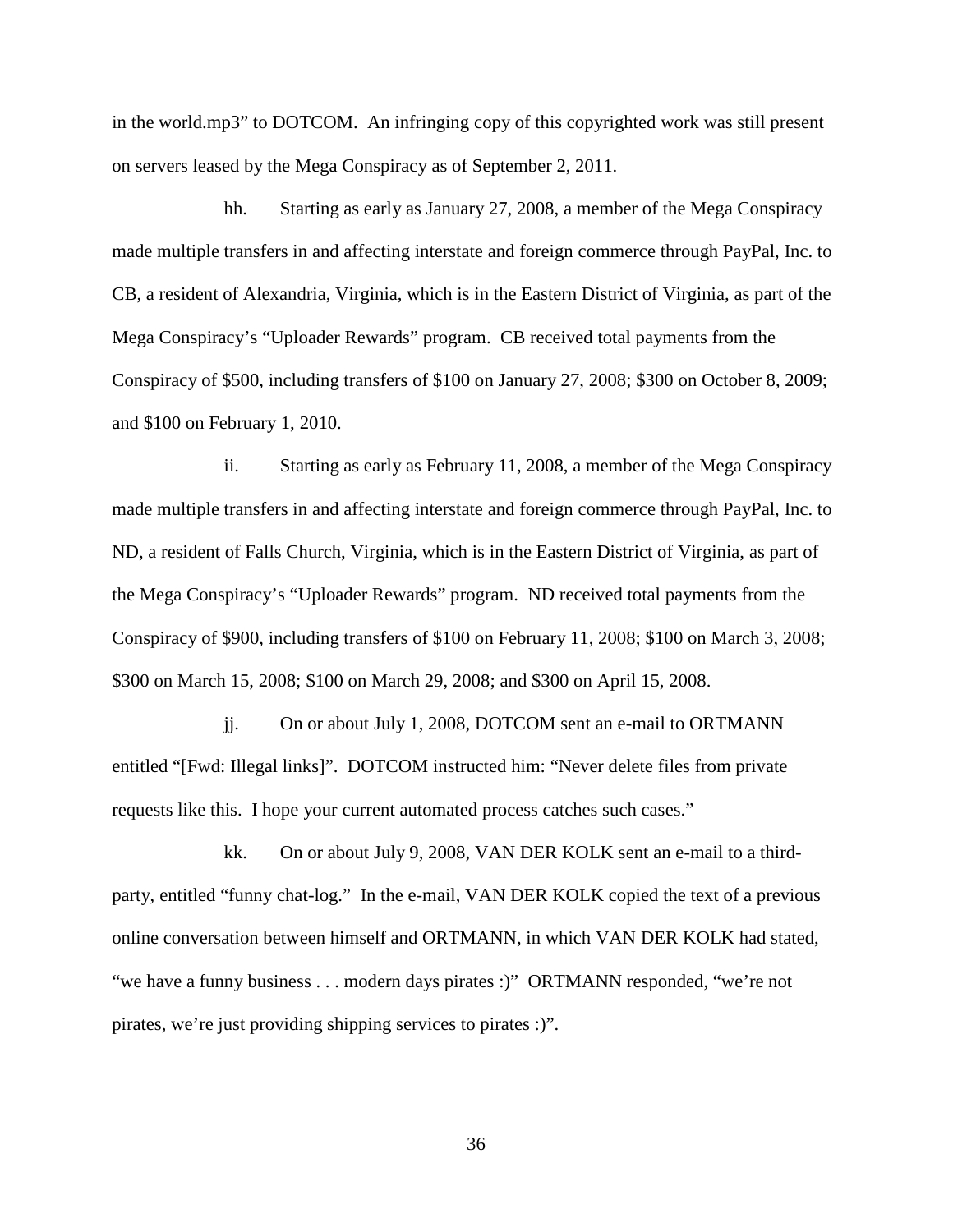ll. On or about July 18, 2008, DOTCOM sent an e-mail message to ORTMANN instructing him to list "Mega Manager" as the "Number 1 dowload" out of the Top 100 Megaupload.com files.

mm. On or about August 4, 2008, the Mega Conspiracy launched their own advertising company for the Mega Sites called Megaclick.com.

nn. On or about August 11, 2008, DOTCOM requested that the Mega Conspiracy's contract with Leaseweb drop a standard clause requiring contract termination for violations of Leaseweb's "Acceptable Use Policy."

oo. On or about September 1, 2008, VAN DER KOLK uploaded an infringing copy of the copyrighted television program entitled

"BBC.Earth.-.The.Power.Of.The.Planet.5of5.Rare.Earth.XviD.AC3.MVGroup.org.avi" to Megaupload.com and e-mailed the URL file to another individual. An infringing copy of this copyrighted work was still present on servers leased by the Mega Conspiracy as of September 8, 2011.

pp. On or about October 13, 2008, BATATO sent an e-mail to an advertiser, which included a screen capture of the Megaupload.com download page for the file "MyBlueBerryNights.part1.rar". The screen capture also contained an open browser window to the linking site www.mulinks.com.

qq. On or about October 14, 2008, BATATO sent an e-mail to an advertiser that contained two Megaupload.com links. One of the links directed to a file "DanInRealLife.part2.rar", which was a portion of an infringing copy of the copyrighted motion picture "Dan in Real Life."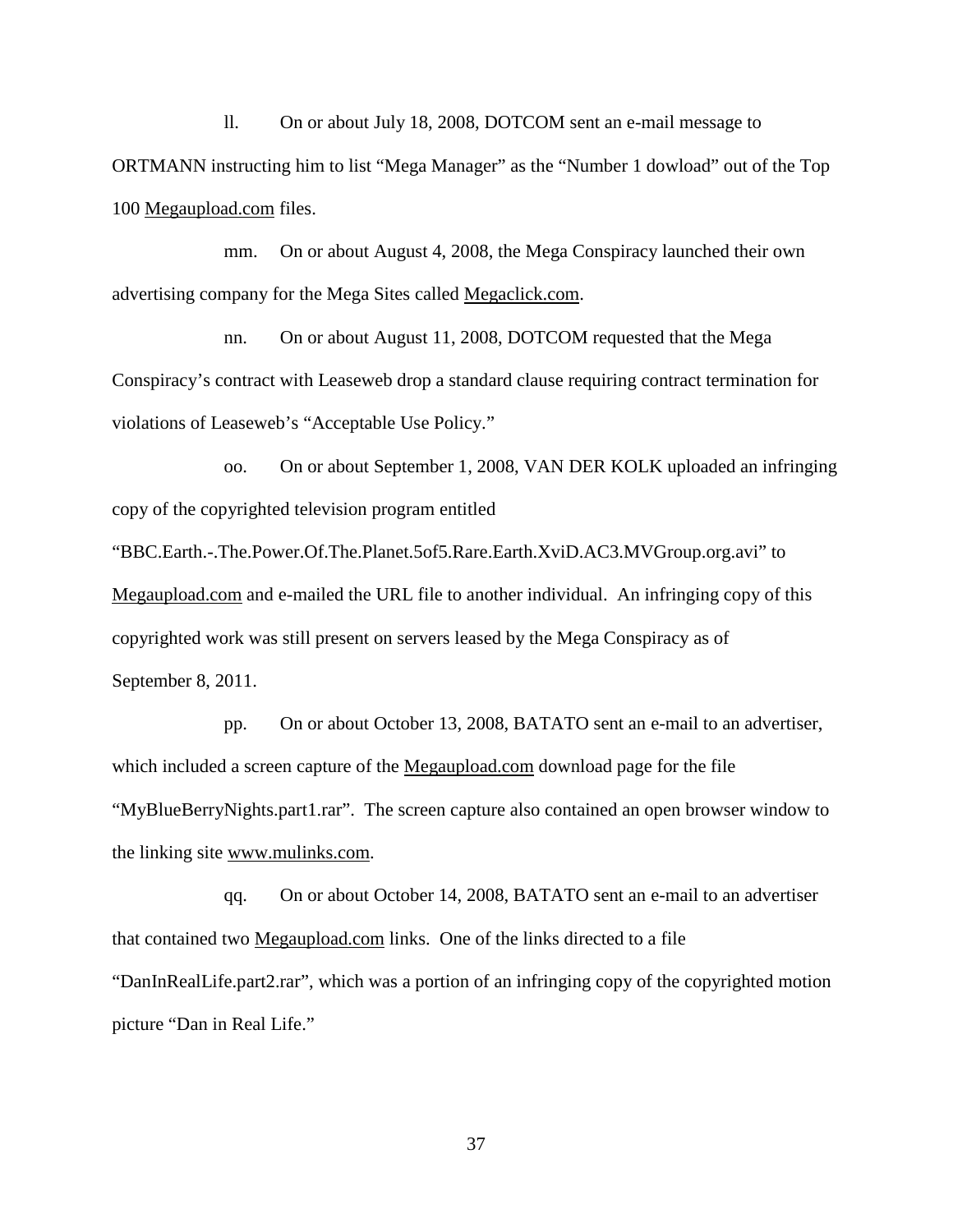rr. On or about October 25, 2008, VAN DER KOLK uploaded an infringing copy of a copyrighted motion picture entitled "Taken 2008 DVDRip Repack [A Release Lounge H264 By Micky22].mp4" to Megaupload.com and e-mailed the URL link for the file to another individual. An infringing copy of this copyrighted work was still present as of October 27, 2011,on a server in the Eastern District of Virginia controlled by the Mega Conspiracy.

ss. On or about October 31, 2008, DOTCOM forwarded an e-mail to ORTMANN from a customer entitled "Sharebee.com" and stating that "Sharebee.com have uploaded over 1million files to megaupload in 2008." ORTMANN responded to DOTCOM that Sharebee.com was a "multifile hoster upload service." Sharebee.com allows the mass distribution of files to a number of file hosting and distribution services, including Megaupload.com, and creates clickable links to access that content from multiple sites.

tt. On or about November 17, 2008, DOTCOM forwarded an e-mail to ORTMANN from a customer that indicated "I just want to start of by saying that i love the site, but today i discovered something i would consider a flawd. I was watching a video of Myth Busters when i recived a message that said "You have watched 3079 minutes of video today"". ORTMANN responded to DOTCOM that this was the correct behavior of the service.

uu. On or about November 23, 2008, DOTCOM forwarded an e-mail to ORTMANN and ECHTERNACH from a non-premium customer that indicated "i guess we need to find a new hobby because watching pirated material via megavideo is now over-rated and ruined because of this video bandwidth limit."

vv. On or about November 23, 2008, DOTCOM received an e-mail from a Mega Site user entitled "video problems." The e-mail described, "I've been trying to watch Dexter episodes, but… the sound doesn't match up with the visual… I didn't choose to use your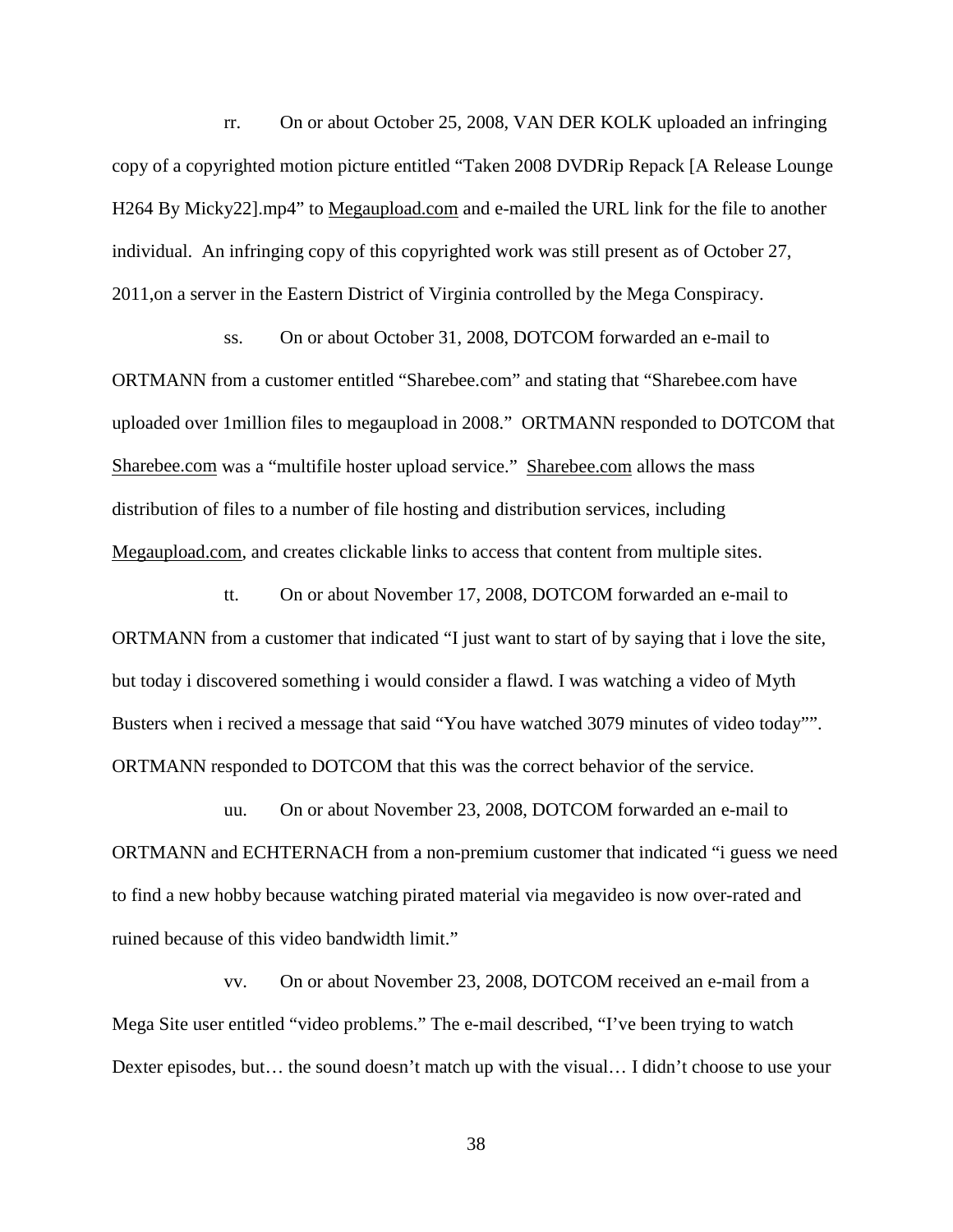site, you seem to dominate episodes 6 and 7 of Dexter on alluc[.org, a linking site]." DOTCOM forwarded the e-mail to ORTMANN and wrote, "… on many forums people complain that our video / sound are not in sync… We need to solve this asap!" "Dexter" is a copyrighted television series on the premium cable channel Showtime.

ww. On or about December 5, 2008, NOMM sent VAN DER KOLK an e-mail, which included a screenshot of NOMM's account using Megavideo.com to watch an infringing episode of the copyrighted television show "Chuck." The episode in the image, Season 2 Episode 9, initially aired on December 1, 2008, four days before the e-mail.

xx. On or about January 14, 2009, BATATO sent an e-mail message to a Megaupload.com advertiser saying "You can find your banner on the downloadpages of Megaupload.com. Just choose a link for example from this site: www.mulinks.com…"

yy. On or about March 3, 2009, DOTCOM sent an e-mail to a reporter indicating "Whenever a user uploads a new file it is checked against our database and if we already have the exact same file the upload completes instantly. This way a complete system backup into the cloud only takes a fraction of the time it used to take. And the longer we exist, the more files we receive, the faster we get."

zz. On or about April 23, 2009, DOTCOM sent an e-mail message to VAN DER KOLK, ORTMANN, and BENCKO in which he complained about the deletion of URL links in response to infringement notices from the copyright holders. In the message, DOTCOM stated that "I told you many times not to delete links that are reported in batches of thousands from insignificant sources. I would say that those infringement reports from MEXICO of "14,000" links would fall into that category. And the fact that we lost significant revenue because of it justifies my reaction."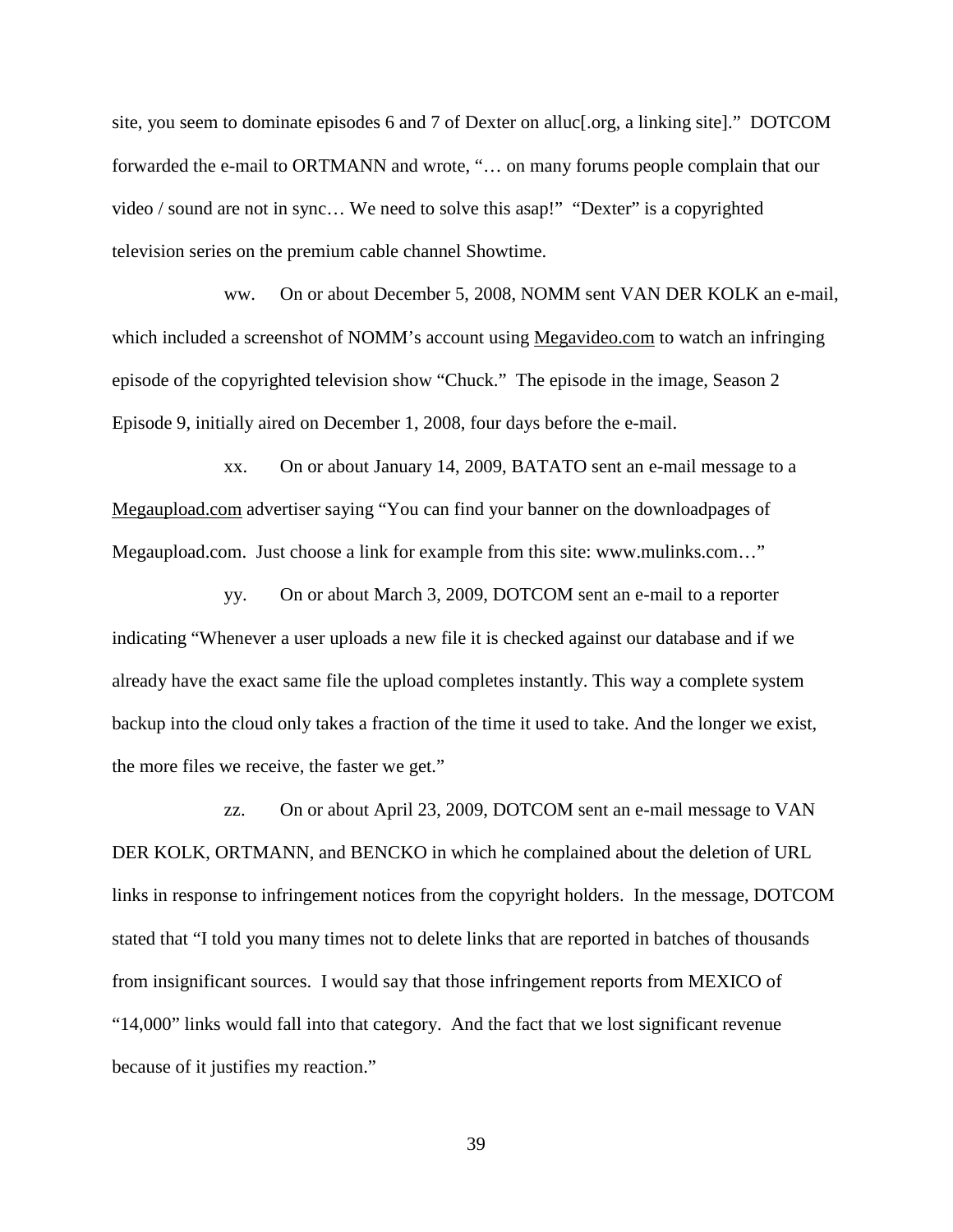aaa. On or about April 24, 2009, DOTCOM sent an e-mail to BENCKO,

ORTMANN, and VAN DER KOLK indicating, "I remembered the steep drop of revenue at the same time in 2008 and thought that this might have also been caused by careless mass link deletions. This made me very mad, especially because I told you that such mass deletions should be prevented and sources checked much more carefully. I am sure such mass link deletions are also contributing to a drop of revenue … In the future please do not delete thousands of links at ones from a single source unless it comes from a major organization in the US."

bbb. Starting as early as April 29, 2009, a member of the Mega Conspiracy made multiple transfers in and affecting interstate and foreign commerce through PayPal, Inc. to NA, a resident of Alexandria, Virginia, which is in the Eastern District of Virginia, as part of the Mega Conspiracy's "Uploader Rewards" program. NA received total payments from the Conspiracy of \$600, including transfers of \$100 on April 29, 2009; \$100 on May 25, 2009; and \$400 on July 31, 2009.

ccc. Starting as early as April 29, 2009, a member of the Mega Conspiracy made multiple transfers in and affecting interstate and foreign commerce through PayPal, Inc. to NS, a resident of Fairfax, Virginia, which is in the Eastern District of Virginia, as part of the Mega Conspiracy's "Uploader Rewards" program. NS received total payments from the Conspiracy of \$300, including transfers of \$100 on April 29, 2009; \$100 on April 26, 2010; and \$100 on May 8, 2010.

ddd. On or about May 7, 2009, ORTMANN sent an e-mail in German to DOTCOM indicating the top referring or linking sites to Megaupload.com by Megaupload premium users. The linking sites included: seriesyonkis.com, surfthechannel.com, sharebee.com, taringa.net, watch-movies-links.net, cinetube.es, and megauploadforum.net.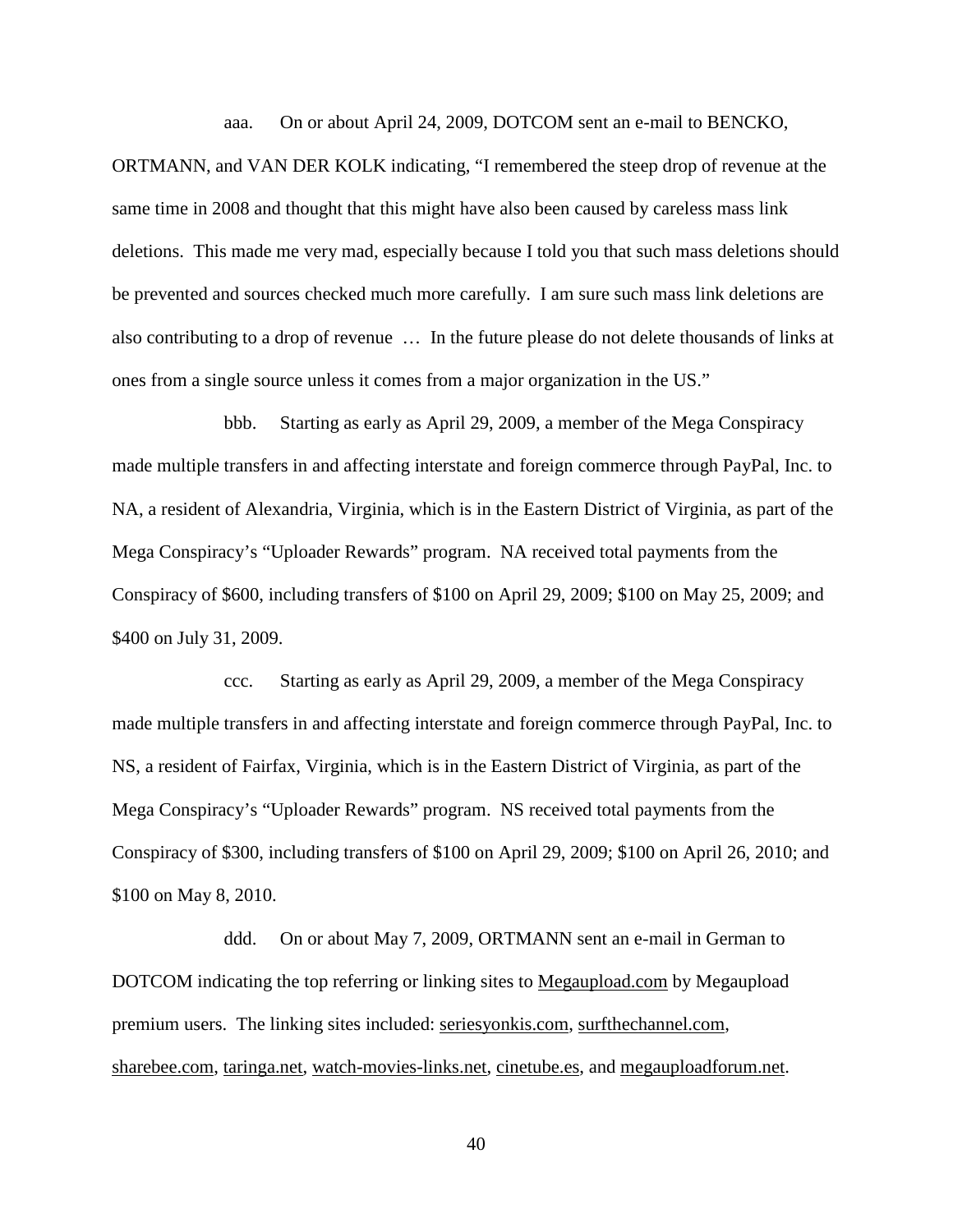eee. On or about May 17, 2009, NOMM sent an e-mail to ORTMANN entitled "Competitor Links Report." The e-mail indicated that the top third-party sites used to reach Megavideo.com content were seriesyonkis.com, peliculasyonkis.com, dospuntocerovision.com, cinetube.es, and surfthechannel.com, which are all linking sites.

fff. On or about May 25, 2009, NOMM sent an e-mail to DOTCOM and ORTMANN entitled "status report." NOMM wrote "I have been processing HD videos for some time now to find best of the best for showcase (Mathias gave specification). Even though we have lots of HD content uploaded most seems to be problematic quality or legality wise."

ggg. On or about May 25, 2009, BATATO sent an e-mail to ORTMANN that contained customers' e-mails. One of the customer e-mails indicated: "We watched Taken successfuly and then tried to watch the "Alphabet Killer" a day later and got the message to upgrade if we wanted to continue watching."

hhh. On or about June 6, 2009, BATATO sent an e-mail to an advertiser indicating, "Banners will be shown on the download pages of Megaupload. You will find some links here for example: http://mulinks.com/news.php".

iii. Starting as early as July 31, 2009, a member of the Mega Conspiracy made multiple transfers in and affecting interstate and foreign commerce through PayPal, Inc. to TT, a resident of Woodbridge, Virginia, which is in the Eastern District of Virginia, as part of the Mega Conspiracy's "Uploader Rewards" program. TT received total payments from the Conspiracy of \$2,700, including transfers totaling \$100 on July 31, 2009; \$100 on August 29, 2009; \$200 on September 18, 2009; \$100 on September 29, 2009; \$200 on October 8, 2009; \$200 on November 8, 2009; \$600 on November 24, 2009; \$1,000 on December 23, 2009; and \$200 on February 1, 2010.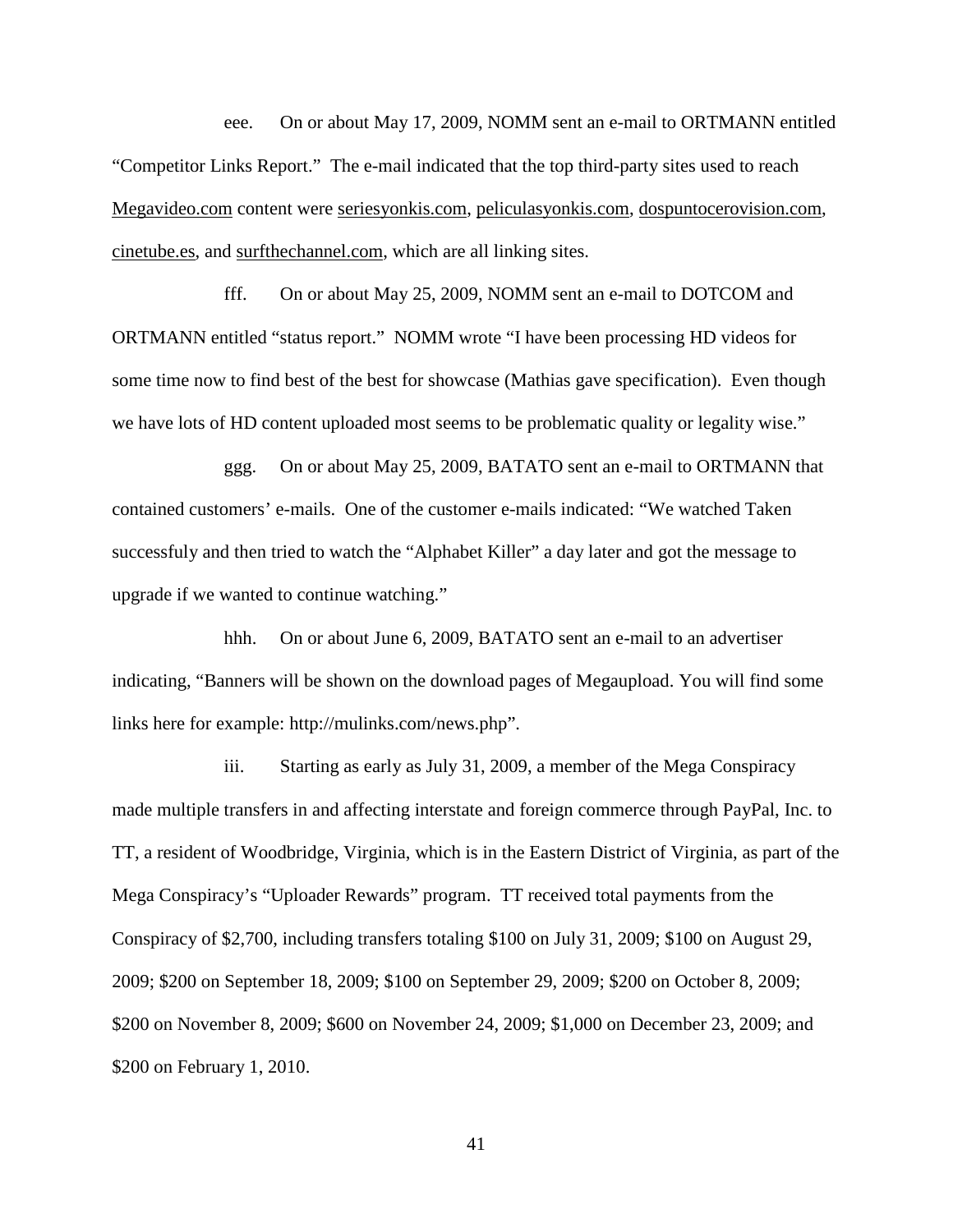jjj. Starting as early as August 9, 2009, a member of the Mega Conspiracy made multiple transfers in and affecting interstate and foreign commerce through PayPal, Inc. to CW, a resident of Moseley, Virginia, which is in the Eastern District of Virginia, as part of the Mega Conspiracy's "Uploader Rewards" program. CW received total payments from the Conspiracy of \$2,900, including payments of \$100 and \$600 on August 9, 2009; a payment of \$500 on October 8, 2009; a transfer of \$1,500 on December 23, 2009; and a payment of \$200 on June 21, 2010.

kkk. On or about August 10, 2009, TT of Woodbridge, Virginia, which is in the Eastern District of Virginia, sent a payment of \$9.99 that traveled in interstate and foreign commerce through PayPal, Inc., and was received by the Megaupload.com PayPal, Inc. account.

lll. On or about September 4, 2009, a representative of Warner Brothers Entertainment, Inc. ("Warner") sent an e-mail to Megaupload.com, stating that Warner was "unable to remove links" to copyright-infringing content on Megaupload.com using the Abuse Tool. In the e-mail, the Warner representative requested an increase in Warner's removal limit, which is controlled by the Mega Conspiracy. On or about September 8, the representative sent a follow-up request, and on or about September 9, the representative sent another follow-up request. On or about September 10, ORTMANN sent an e-mail to DOTCOM, stating, "They are currently removing 2500 files per day - a cursory check indicates that it's legit takedowns of content that they own appearing in public forums." ORTMANN also stated, "We should comply with their request - we can afford to be cooperative at current growth levels." DOTCOM responded that the limit should be increased to 5,000 per day, but "not unlimited."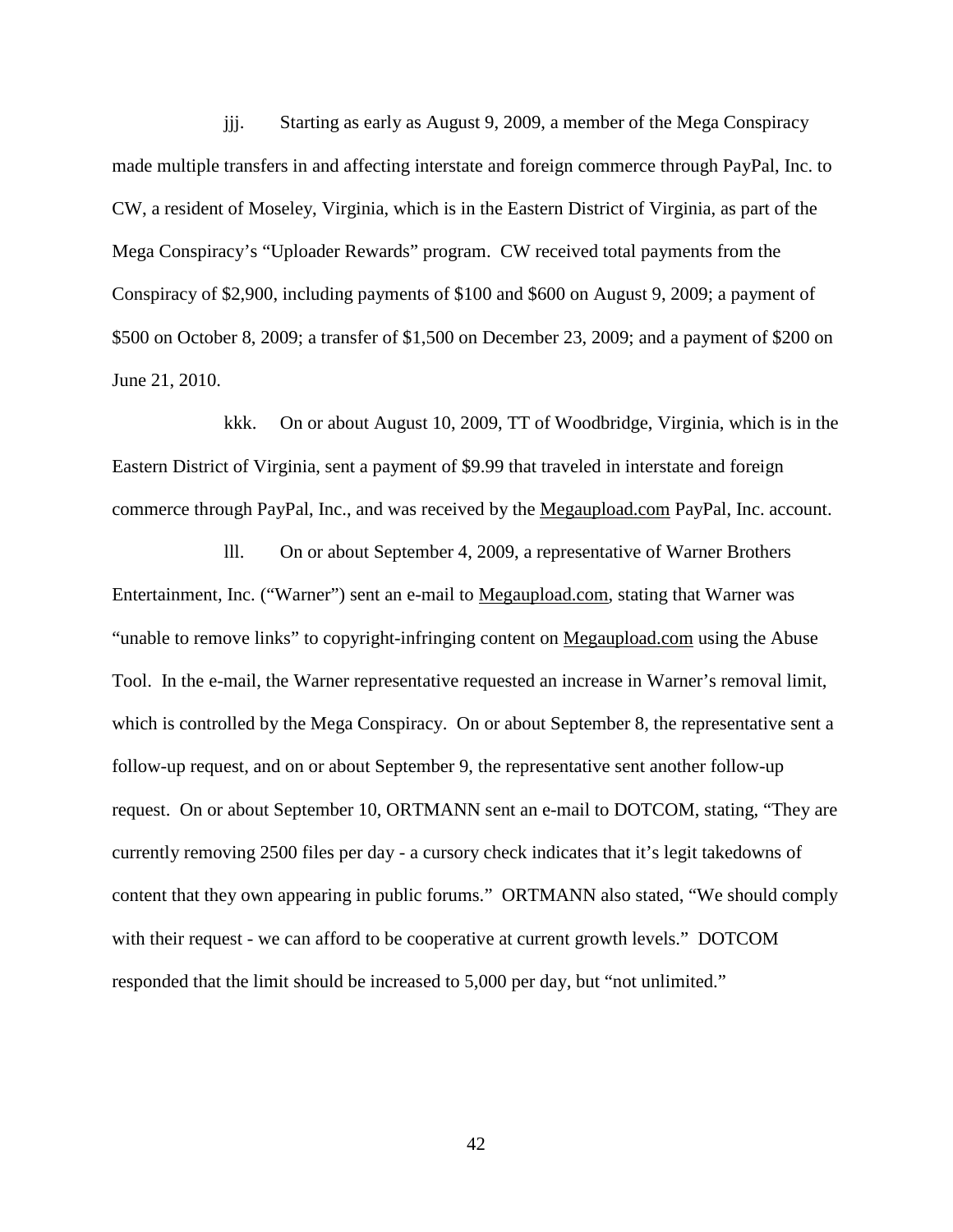mmm. On or about September 29, 2009, CB of Alexandria, Virginia, which is in the Eastern District of Virginia, sent a payment of \$9.99 that traveled in interstate and foreign commerce through PayPal, Inc., and was received by the Megaupload.com PayPal, Inc. account.

nnn. On or about October 25, 2009, VAN DER KOLK instructed a Mega Conspiracy employee in German through e-mail how to alter the "featured" videos list on Megavideo.com and the Top 100 Megaupload.com list.

ooo. On or about November 30, 2009, BATATO sent an e-mail to an advertiser stating: "Please go to mulinks.com and copy paste One of those URLs to your browser. You will then See where the banner appears."

ppp. On or about January 28, 2010, in an e-mail entitled "activating old countries," a user of a Mega Conspiracy site asked BATATO: "where can we see full movies?" BATATO replied "You need to go to our referrer sites. Such as www.thepiratecity.org or www.ovguide.com[.] There are the movie and series links. You cannot find them by searching on MV directly. That would cause us a lot of trouble ;-)"

qqq. On or about February 1, 2010, BATATO sent an e-mail to an unindicted co-conspirator with the subject "[tradeit] – Campaign stats" stating "We can't deliver [Hong Kong] traffic because the company is based in [Hong Kong] and we don't want to experience any trouble with license holders etc. Remember, I told you about that topic ;-)".

rrr. On or about March 15, 2010, a member of the Mega Conspiracy created Megastuff Limited, a New Zealand company, that has facilitated the transfer to New Zealand of millions of dollars in illicit proceeds and assets for the personal financial gain of DOTCOM and other conspirators, as well as to facilitate additional operations of the Mega Conspiracy.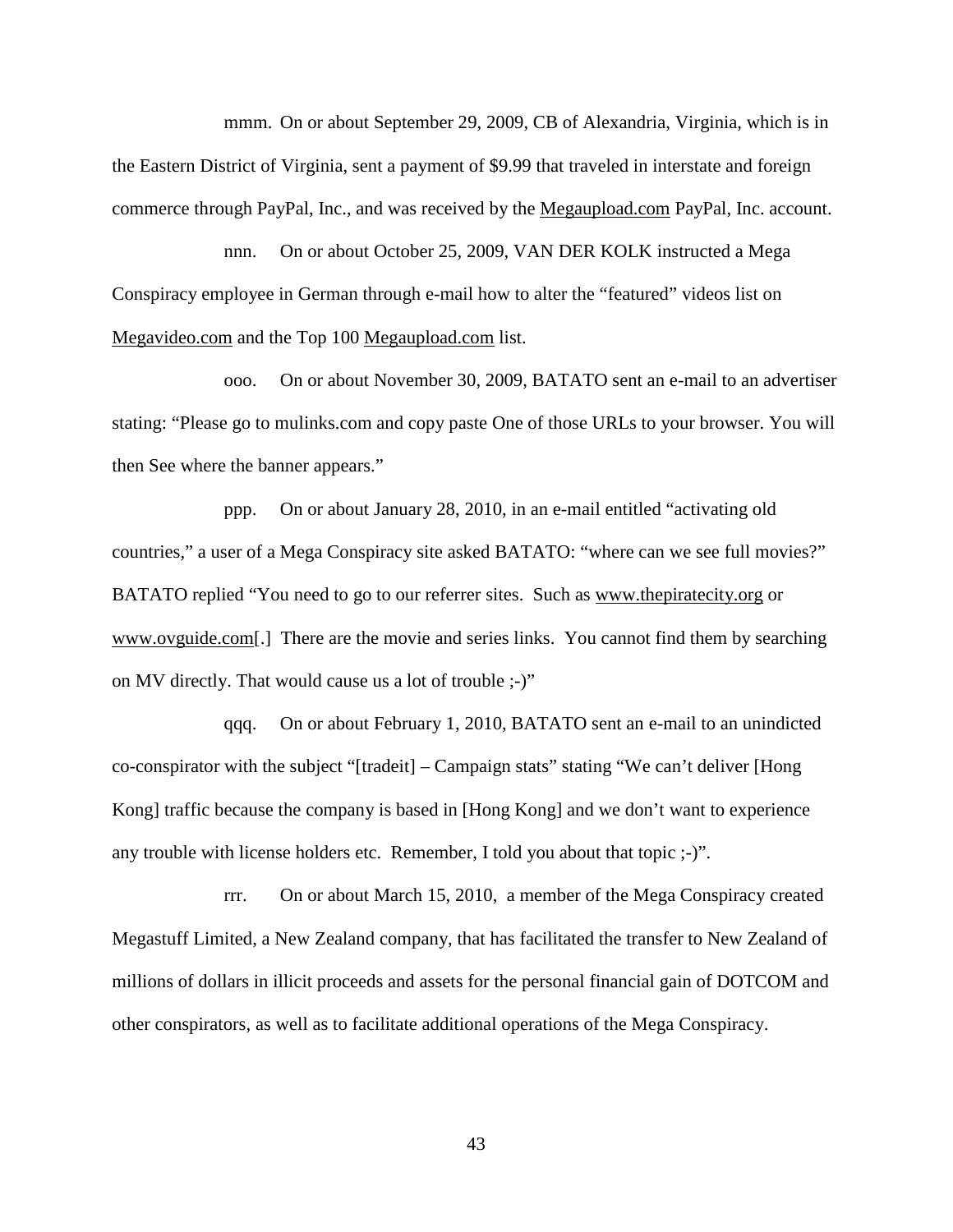sss. On or about May 8, 2010, NS of Fairfax, Virginia, which is in the Eastern District of Virginia, sent a payment of \$199.99 that traveled in interstate and foreign commerce through PayPal, Inc., and was received by the Megaupload.com PayPal, Inc. account.

ttt. On or about June 24, 2010, members of the Mega Conspiracy were informed, pursuant to a criminal search warrant from the U.S. District Court for the Eastern District of Virginia, that thirty-nine infringing copies of copyrighted motion pictures were believed to be present on their leased servers at Carpathia Hosting in Ashburn, Virginia. On or about June 29, 2010, after receiving a copy of the criminal search warrant, ORTMANN sent an e-mail entitled "Re: Search Warrant – Urgent" to DOTCOM and three representatives of Carpathia Hosting in the Eastern District of Virginia. In the e-mail, ORTMANN stated, "The user/payment credentials supplied in the warrant identify seven Mega user accounts", and further that "The 39 supplied MD5 hashes identify mostly very popular files that have been uploaded by over 2000 different users so far[.]" The Mega Conspiracy has continued to store copies of at least thirty-six of the thirty-nine motion pictures on its servers after the Mega Conspiracy was informed of the infringing content.

uuu. On or about July 8, 2010, DOTCOM sent an e-mail to ORTMANN and ECHTERNACH entitled "attention." The e-mail contained a link to a news article entitled "Pirate Bay and Megaupload Escape Domain Seizure by US." The article discussed how, "[a]s part of an initiative to crack down on Internet piracy and counterfeiting, the US Government recently took action against sites making available movies and TV shows." In the e-mail, DOTCOM stated, "this is a serious threat to our business. Please look into this and see how we can protect ourselfs." DOTCOM also asked, "Should we move our domain to another country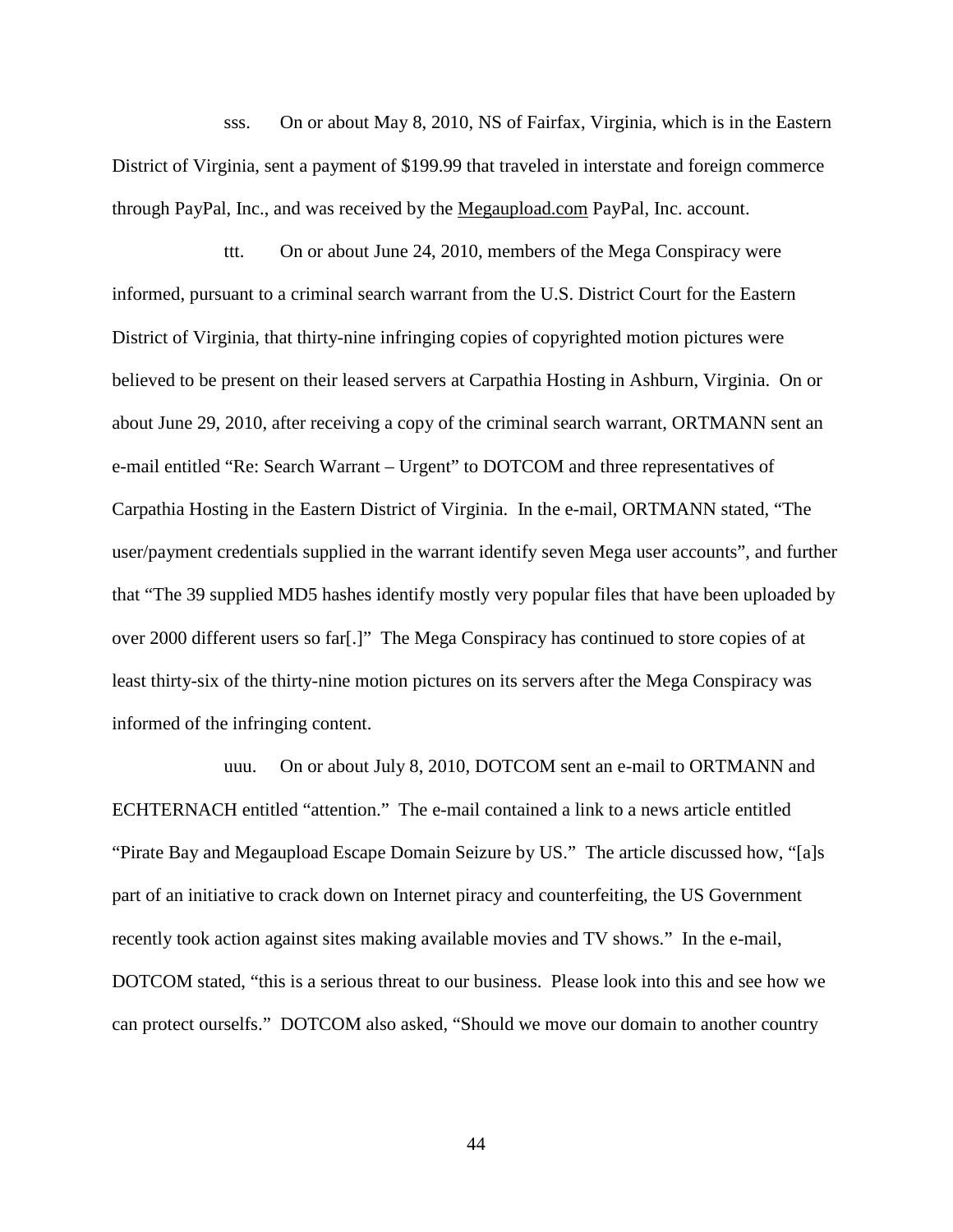(canada or even HK?)" ECHTERNACH responded, "In case domains are being seized from the registrar, it would be safer to choose a non-US registrar[.]"

vvv. On or about September 5, 2010, BENCKO sent an e-mail to DOTCOM, ORTMANN, and VAN DER KOLK. Attached to the e-mail message was a screenshot of BENCKO logged into a Megaupload.com file download page with a filename of "Meet.Dave.2008.avi".

www. On or about November 1, 2010, ECHTERNACH forwarded an e-mail from a Universal Music Group ("UMG") executive to DOTCOM and ORTMANN, which discussed requirements that UMG would require of Megaupload before they could discuss licensing for MegaBox. Included in the list of requirements was "proactive fingerprint filtering to ensure that there is no infringing music content hosted on its service; proactive text filtering for pre-release titles that may not appear in fingerprint databases at an early stage; terminate the accounts of users that repeatedly infringe copyright; limit the number of possible downloads from each file; process right holder take down notices faster and more efficiently."

xxx. On or about November 15, 2010, BATATO forwarded an e-mail to ORTMANN entitled "member-issue" that was received by a Mega Conspiracy employee from a user. In the forward, BATATO wrote "Fanpost ;-)". The email from the user stated "I paid yesturday however can't work it out!!!\ I have been trying to see Robin Hod, 3th season, chapter 10, and do not succeed. Please help me solve it – or cancel my payment!"

yyy. On or about December 10, 2010, DOTCOM forwarded a complaint from a user that "Megakey is not working" to ORTMANN and VAN DER KOLK. In the forward, DOTCOM writes "this doesn't work yet? we are advertising it. why is it not working?". In the user's e-mail, he complained that he installed Megakey, which provides Mega Conspiracy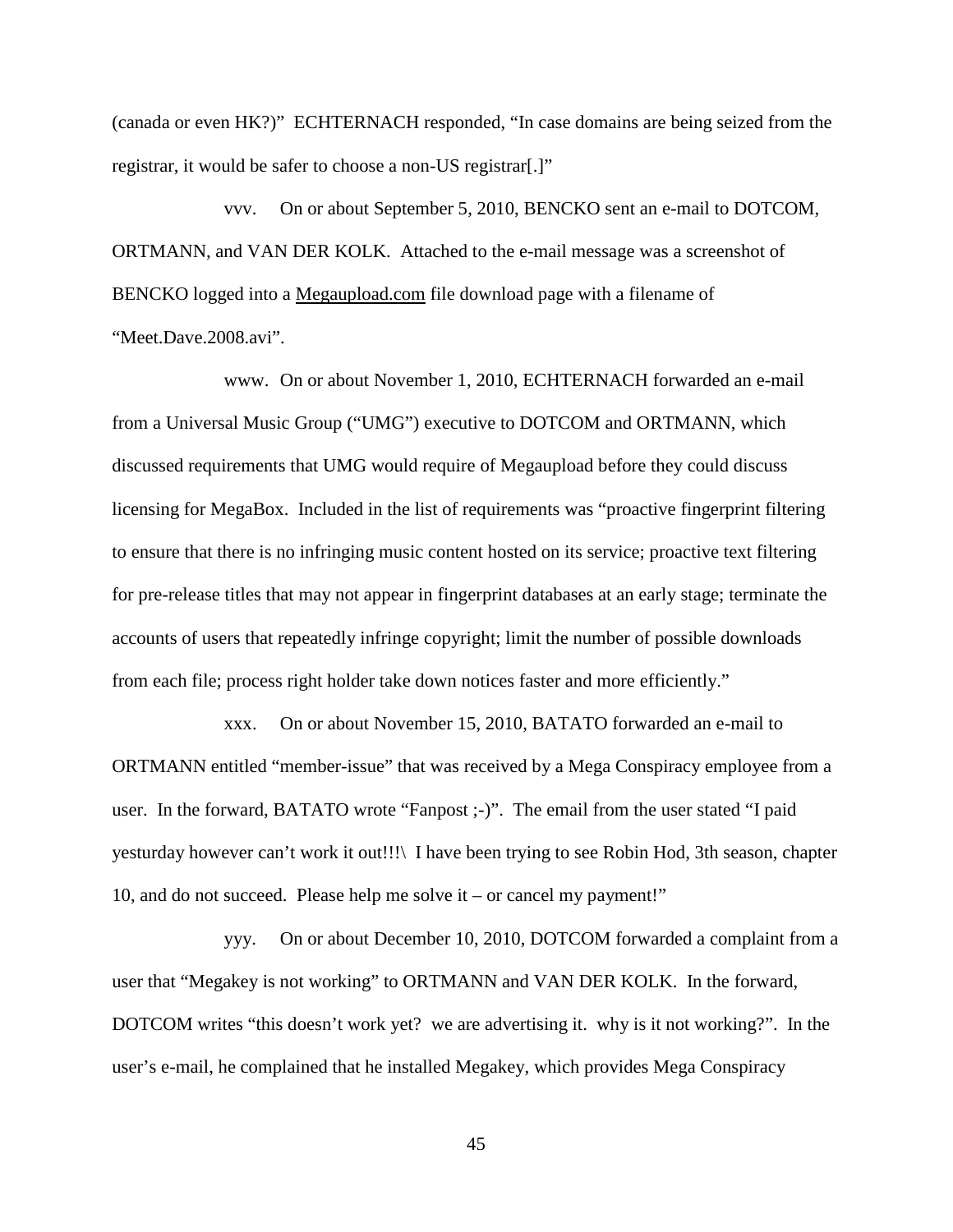advertising to users in exchange for premium access to Megaupload.com and Megavideo.com, and the user was still receiving a message about the "megavideo time limit." The e-mail included apparent screenshots of the user's computer which shows the linking site animefreak.tv being used to attempt to watch an episode of the copyrighted television series "Fruits Basket" on Megavideo.com.

zzz. On or about December 22, 2010, ORTMANN provided DOTCOM with a possible response to a press inquiry that discusses the Recording Industry Association of America ("RIAA")'s campaign to have payment services such as Mastercard to stop allowing payments to Megaupload.com because the site is, in the words of the reporter citing RIAA, "dedicated to facilitating copyright infringement." ORTMANN's proposed response includes: "We are watching the unfolding events with interest, but as the vast majority of our revenue is coming from advertising, the effect on our business will be limited."

aaaa. On or about January 13, 2011, DOTCOM sent a proposed Megaupload.com public statement regarding piracy allegations against the website to hosting company executives DS and JK. On or about January 13, 2011, DS replied to DOTCOM: "It looks accurate to me. good luck." The same day, JK replied, "Using the words, '….vast majority is legitimate.' Opens you up. It's an admission that there are 'bad' things on your site. I would get rid of that so it simply reads that it is legitimate."

bbbb. On or about January 27, 2011, ECHTERNACH received an e-mail from an unindicted co-conspirator stating that "video resource sites such as youtube which is our source for videos which we upload to megavideo."

cccc. On or about February 2, 2011, DOTCOM forwarded an article from The Telegraph by e-mail to ORTMANN, which discusses the potential for courts in the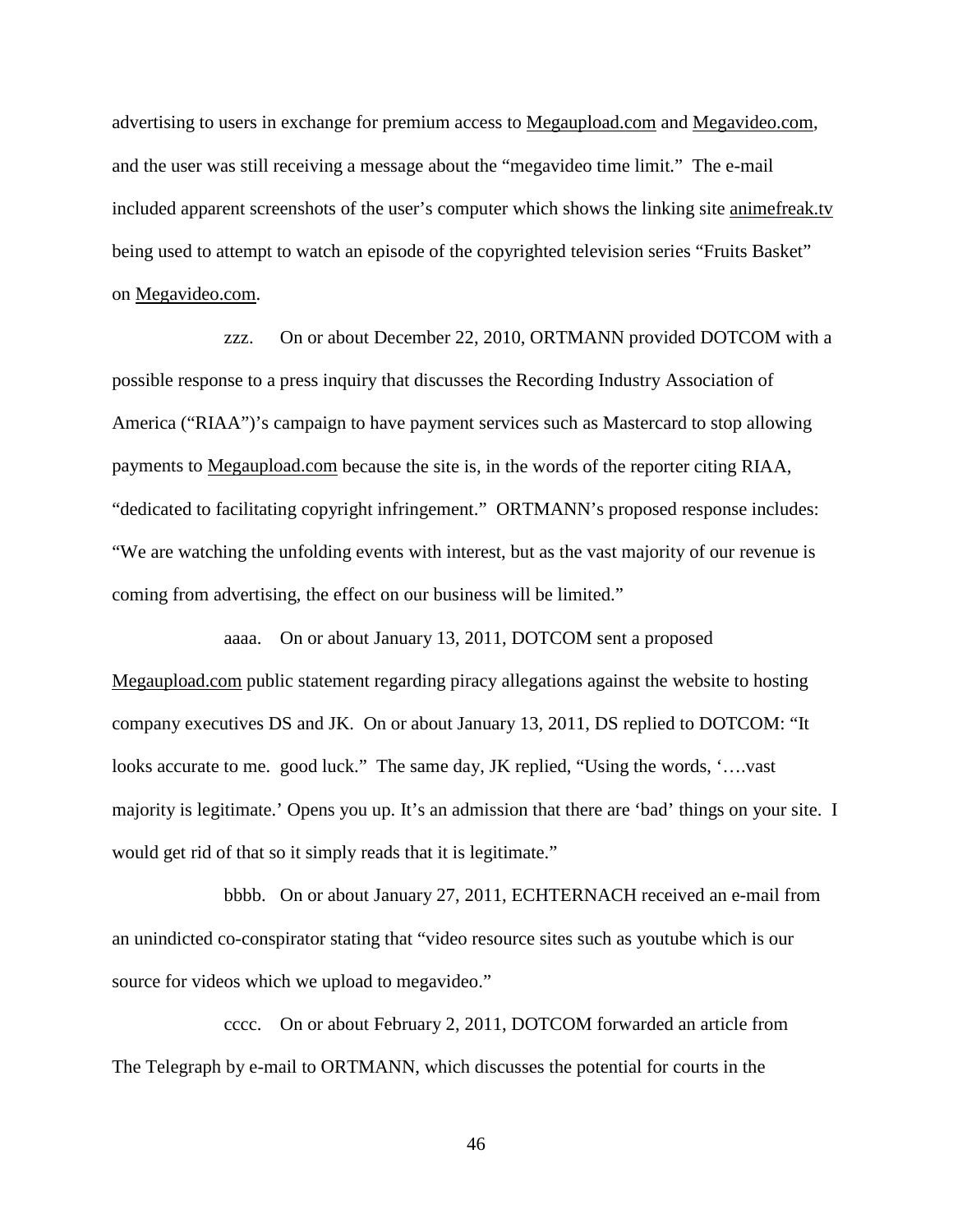United Kingdom to block access to "websites used exclusively for facilitating illegal downloading of content."

dddd. On or about February 5, 2011, ORTMANN responded in an e-mail to DOTCOM, copying ECHTERNACH and VAN DER KOLK, about an article that DOTCOM sent him entitled "how-to-stop-domain-names-being-seized-by-the-us-government." ORTMANN indicates the status of the Mega Conspiracy's completion of the recommendations made in the article.

eeee. On or about February 10, 2011, DOTCOM forwarded a complaint to ORTMANN from a Taiwanese broadband service provider about problems its users have had downloading from Megaupload.com. In the screenshots that are in the original e-mail complaint is what appears to be an ongoing download of a copyrighted The Simpsons episode from Fox Television entitled "Treehouse of Horror XIII." The e-mail traces the download from the provider's connection to Cogent Communications to the Mega Conspiracy's servers.

ffff. On or about February 18, 2011, DOTCOM forwarded an e-mail inquiry entitled "'Repeat Offender' Infringement Policy" to ORTMANN. In the original e-mail, a representative of a copyright holder indicates that Megaupload.com does not specify any "repeat offender or repeat infringer policy" in its Terms of Service. The representative points out that the "Safe Harbor" provision of the DMCA "requires that providers deal appropriately with repeat offenders" and asks for the termination of repeat offenders on Megaupload.com.

gggg. On or about February 25, 2011, BATATO forwarded an e-mail to NOMM, copying ORTMANN, entitled "embedded ads not functioning correctly," from an individual complaining that the advertising click through rate ("CTR") from playing Megavideo.com videos directly on the linking site alluc.org has suffered because the embedded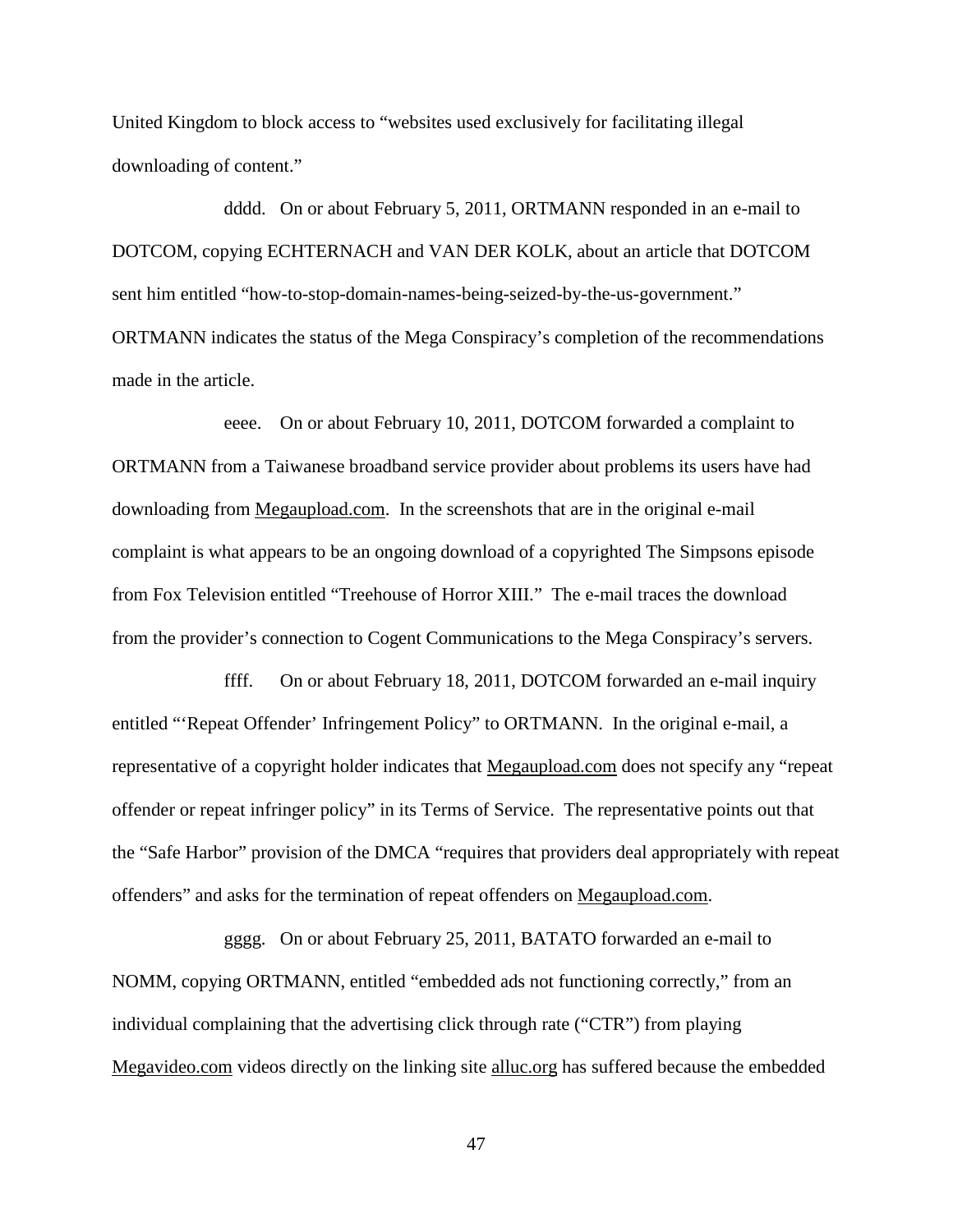advertising from the Mega Conspiracy is not automatically playing on the external website. The individual's e-mail contains screenshots from the linking site that shows episodes of the BBC copyrighted television show Red Dwarf that were available on Megavideo.com. BATATO, in the forward, stated: "Could you please check that issue? We need to help them a bit now as their CTR and conversions went down by 50% and 95% respectively. That was expected but at least we should help them now get their campaigns running w/o problems."

hhhh. On or about February 25, 2011, BATATO sent an e-mail to NOMM and VAN DER KOLK regarding problems with getting "pre-roll" advertising for Megavideo.com because of a "copy right issue." His e-mail contains messages between employees of Megaclick.com and a third-party advertising service. In an early message, the Megaclick.com employee informs BATATO that the third-party advertising service considers it illegal to monetize infringing content through advertising immediately prior to viewing the content.

iiii. On or about March 9, 2011, a developer for the Mega Conspiracy sent an e-mail to ORTMANN and two other individuals. In the e-mail, the developer indicated that an associate had downloaded an infringing copy of a copyrighted musical recording entitled "The\_Matrix\_-\_Original\_Motion\_Picture\_Score.rar" from Rapidshare.com, and then, using the "Megakey music search," added the files to a Megabox account. The e-mail further indicates that the Megabox website listed the wrong artist for the album.

jjjj. On or about April 29, 2011, members of the Conspiracy infringed the copyright of the motion picture "The Green Hornet" by making it available on publicly accessible Internet-connected servers at Carpathia Hosting in Ashburn, Virginia, within the Eastern District of Virginia, and reproduced and distributed the work over the Internet without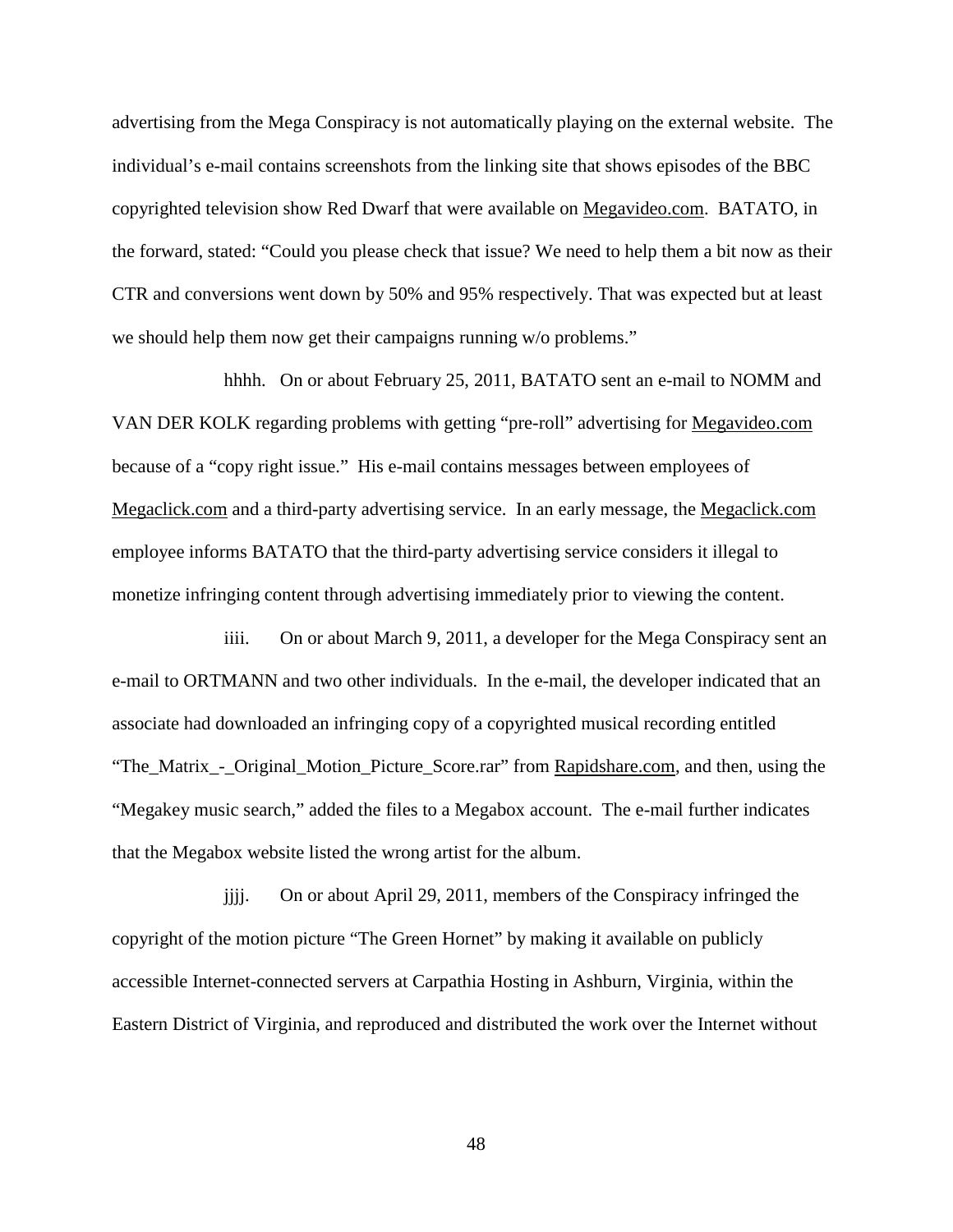authorization. The film, which had been released in U.S. theaters on or about January 14, 2011, was not commercially distributed in the United States until on or about May 3, 2011.

kkkk. On or about May 13, 2011, members of the Conspiracy infringed the copyright of the motion picture "Thor" by making it available on publicly accessible Internetconnected servers at Carpathia Hosting in Ashburn, Virginia, within the Eastern District of Virginia, and reproduced and distributed the work over the Internet without authorization. The film, which had been released in U.S. theaters on or about May 6, 2011, was not commercially distributed in the United States until on or about September 13, 2011.

llll. On or about June 7, 2011, VAN DER KOLK sent an e-mail to ORTMANN forwarding a French complaint about infringement of their copyrighted motion pictures. In the forward, VAN DER KOLK stated: "They basically want us to audit / filter every upload, and are threatening with action against us if their material continues to appear on MV."

mmm. On or about July 6, 2011, DOTCOM forwarded an online story from Spiegel.tv to ORTMANN about the takedown of the linking site Kino.to by law enforcement in Germany, and wrote, in German: "Possibly not fly to Germany?"

nnnn. On or about July 6, 2011, BATATO sent an e-mail to ORTMANN forwarding a string of e-mails in German from an advertising entity saying that a customer wants their campaigns on a Mega Site discontinued because of concerns related to the Kino.to takedown.

oooo. On or about August 11, 2011, DOTCOM forwarded an e-mail to ORTMANN from a user who stated: "I used to buy monthly fees to help with the cost of you guys doing business . … I miss being about to view tv shows on you service . My most favorite was True blood and battle star Gallactica . I would be happy to continue to pay for the service ,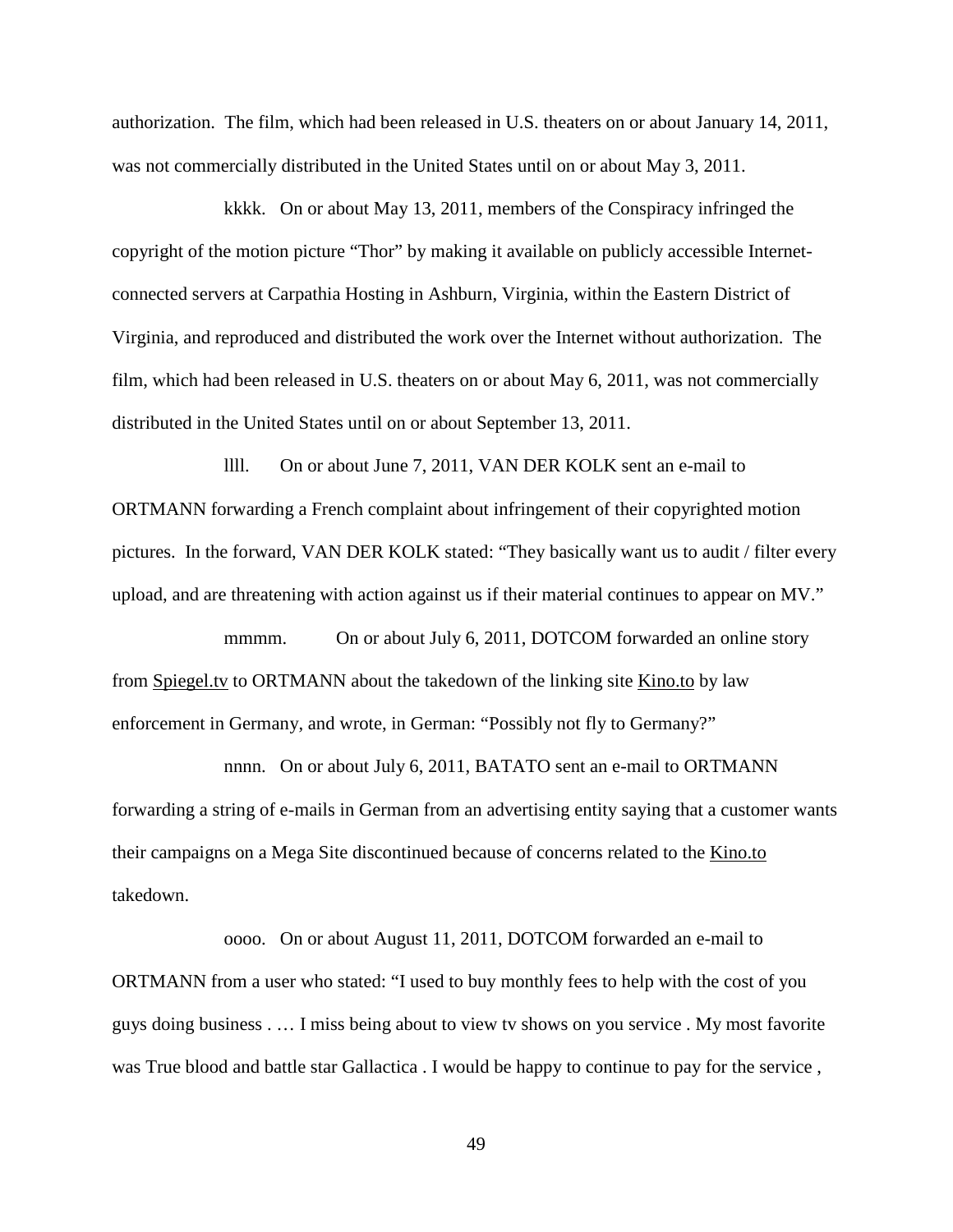but some thing would needs to change. I don't mind your services be bogged down from time to time. I don't mind paying, but i need to get something for the service i pay for."

pppp. On or about August 12, 2011, members of the Conspiracy infringed the copyright of the motion picture "Bad Teacher" by making it available on publicly accessible Internet-connected servers at Carpathia Hosting in Ashburn, Virginia, within the Eastern District of Virginia, and reproduced and distributed the work over the Internet without authorization. The film, which had been released in U.S. theaters on or about June 24, 2011, was not commercially distributed in the United States until on or about October 18, 2011.

qqqq. On or about August 14, 2011, members of the Conspiracy infringed the copyright of the motion picture "Harry Potter and the Deathly Hallows, Part 1" by distribution without authorization.

rrrr. On or about September 16, 2011, NOMM sent an analysis of Megavideo.com to ORTMANN by e-mail. The analysis indicates: "The search function for the site should also list full length videos. Currently, movies that do not have copyright infringements are also not being listed in the search." The analysis further indicates: "Movies should also be available in Megavideo and not from third party websites only[.]"

ssss. On or about September 17, 2011, VAN DER KOLK sent an e-mail to ORTMANN, attaching a Google Analytics report on referrals to Megaupload.com from the linking site Taringa.net. The single page report indicates that, between August 17, 2010 and September 16, 2011, Taringa.net provided more than 72 million referrals to Megaupload.com, with the top 10 links including some copyrighted software and music titles. The page indicates, for example, that the linking site produced 164,214 visits to Megaupload.com for a download of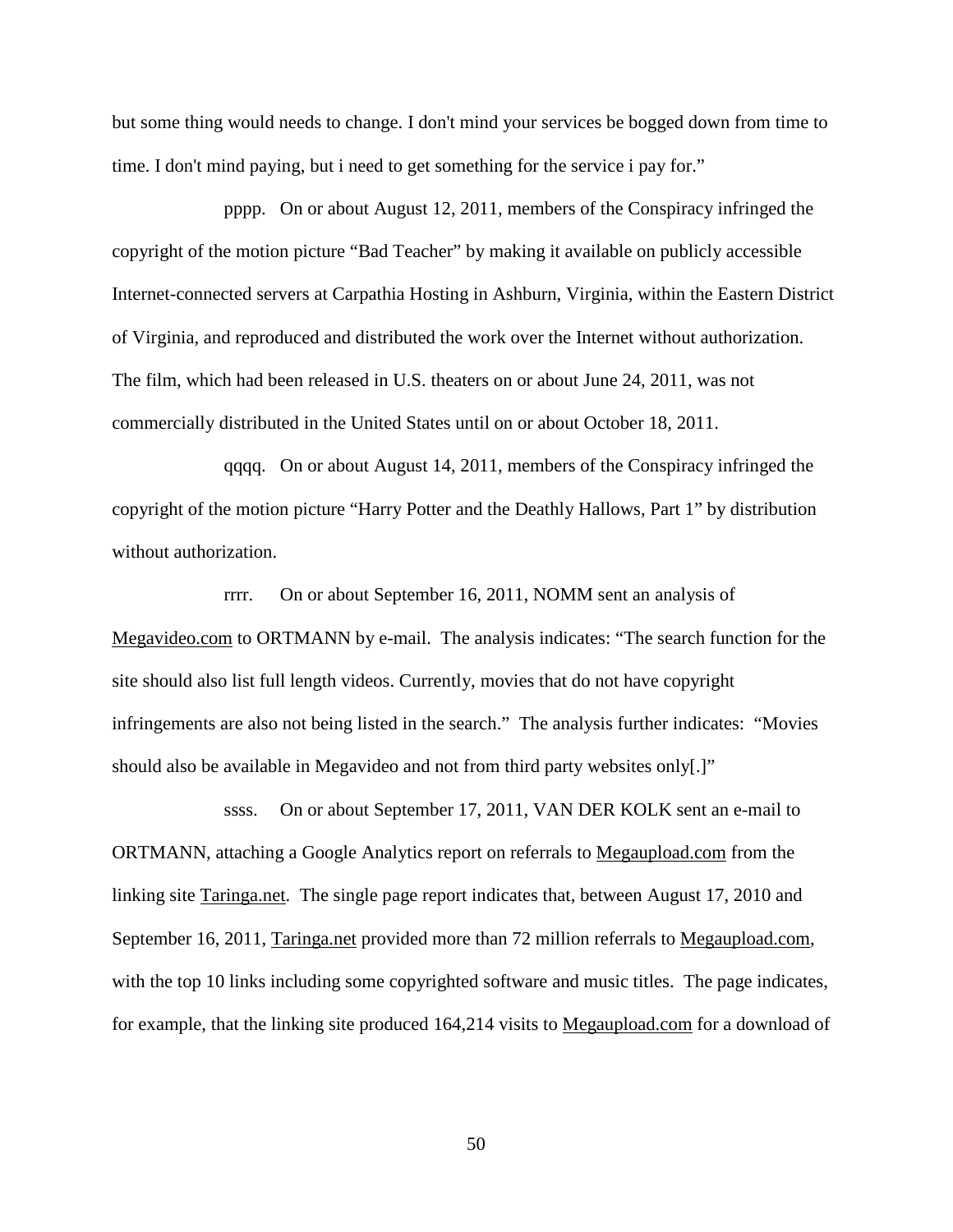the copyrighted CD/DVD burning software package Nero Suite 10. This software program had a suggested retail price of \$99.

tttt. On or about October 10, 2011, JK, an executive from a hosting provider, sent an e-mail to ORTMANN entitled "Article." The e-mail contained a link to a news article, which discussed how a Dutch court ordered a "major" website "to delete all infringing content from its servers." The article asked: "Could file-hosting services like MegaUpload and RapidShare be next?" In the e-mail, JK asked ORTMANN: "Do you have any concerns that this kind of thing could find its way to you"? ORTMANN responded to JK, with a copy to DOTCOM, stating that the sites in the article "provide a search index covering their entire content base, including the infringing material."

uuuu. On or about October 14, 2011, DOTCOM sent an e-mail to a PayPal, Inc.

representative indicating:

Our legal team in the US is currently preparing to sue some of our competitors and expose their criminal activity. We like to give you a heads up and advice you not to work with sites that are known to pay uploaders for pirated content. They are damaging the image and the existence of the file hosting industry (see whats happening with the Protect IP act). Look at Fileserve.com, Videobb.com, Filesonic.com, Wupload.com, Uploadstation.com. These sites pay everyone (no matter if the files are pirated or not) and have NO repeat infringer policy. And they are using PAYPAL to pay infringers.

vvvv. On or about October 18, 2011, VAN DER KOLK sent an e-mail to

ORTMANN, forwarding a complaint from the Vietnamese Entertainment Content Protection Association. The complaint indicated that the DMCA Abuse Tool for Megaupload.com does not remove particular types of links. It also noted that a particular linking site is a repeat infringer "where users and admin team are all involved in upload and reupload as soon as the files are removed." It also stated "To date, we have removed 24 pages of infringed download links and almost 100% are Megaupload."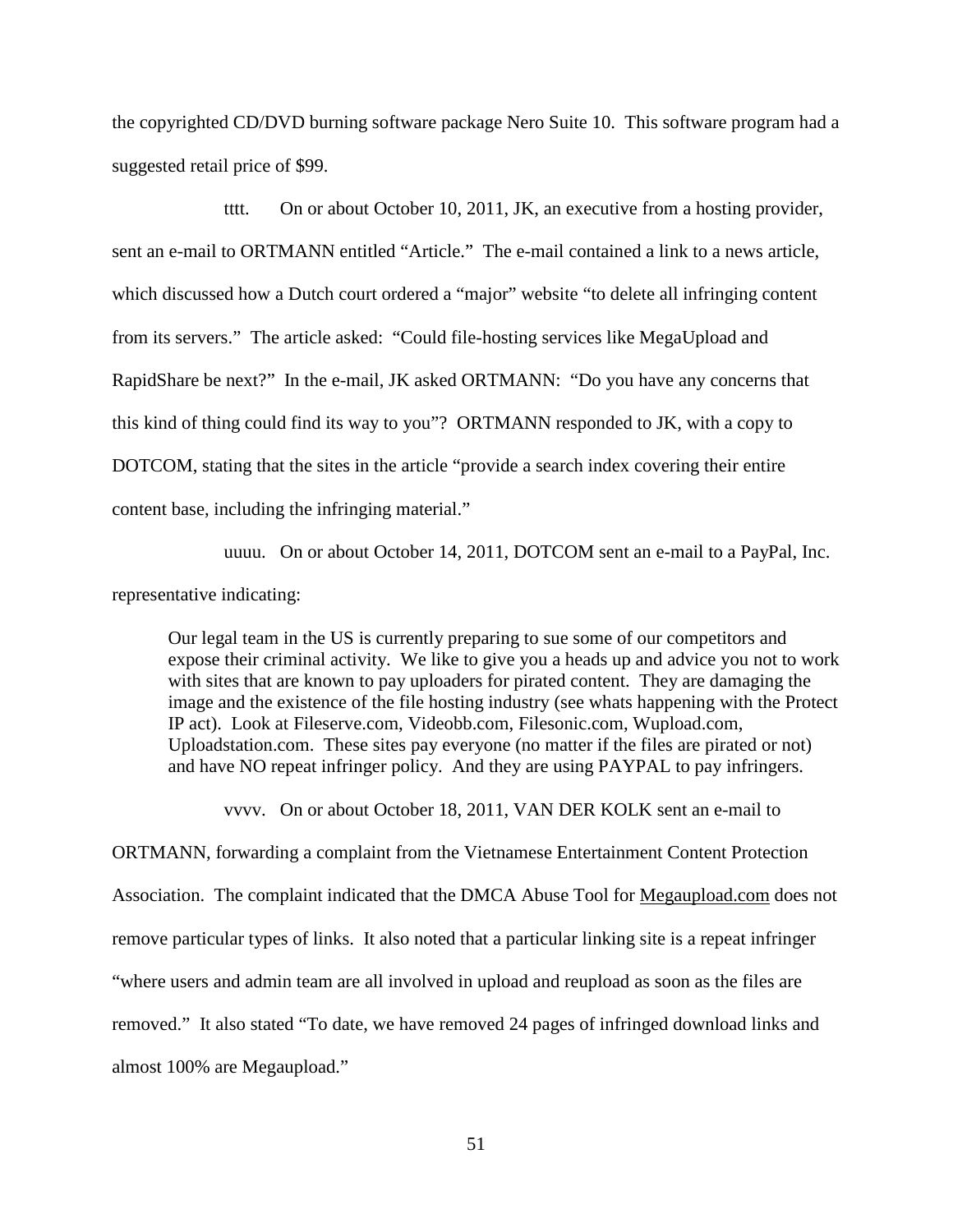wwww. On or about November 10, 2011, a member of the Mega Conspiracy made a transfer of \$185,000 to further an advertising campaign for Megaupload.com, involving a musical recording and video.

xxxx. On or about November 20, 2011, members of the Conspiracy infringed the copyright of a high definition version of the motion picture "Lord of the Rings: Fellowship of the Ring" by distribution without authorization.

yyyy. On or about November 20, 2011, members of the Conspiracy infringed the copyright of the motion picture "The Twilight Saga: Breaking Dawn – Part 1" by making it available on publicly accessible Internet-connected servers at Carpathia Hosting in Ashburn, Virginia, within the Eastern District of Virginia, and reproduced and distributed the work over the Internet without authorization. The film, which was released in U.S. theaters on or about November 18, 2011, has not been commercially distributed as of the date of this Indictment.

(All in violation of Title 18, United States Code, Section 371)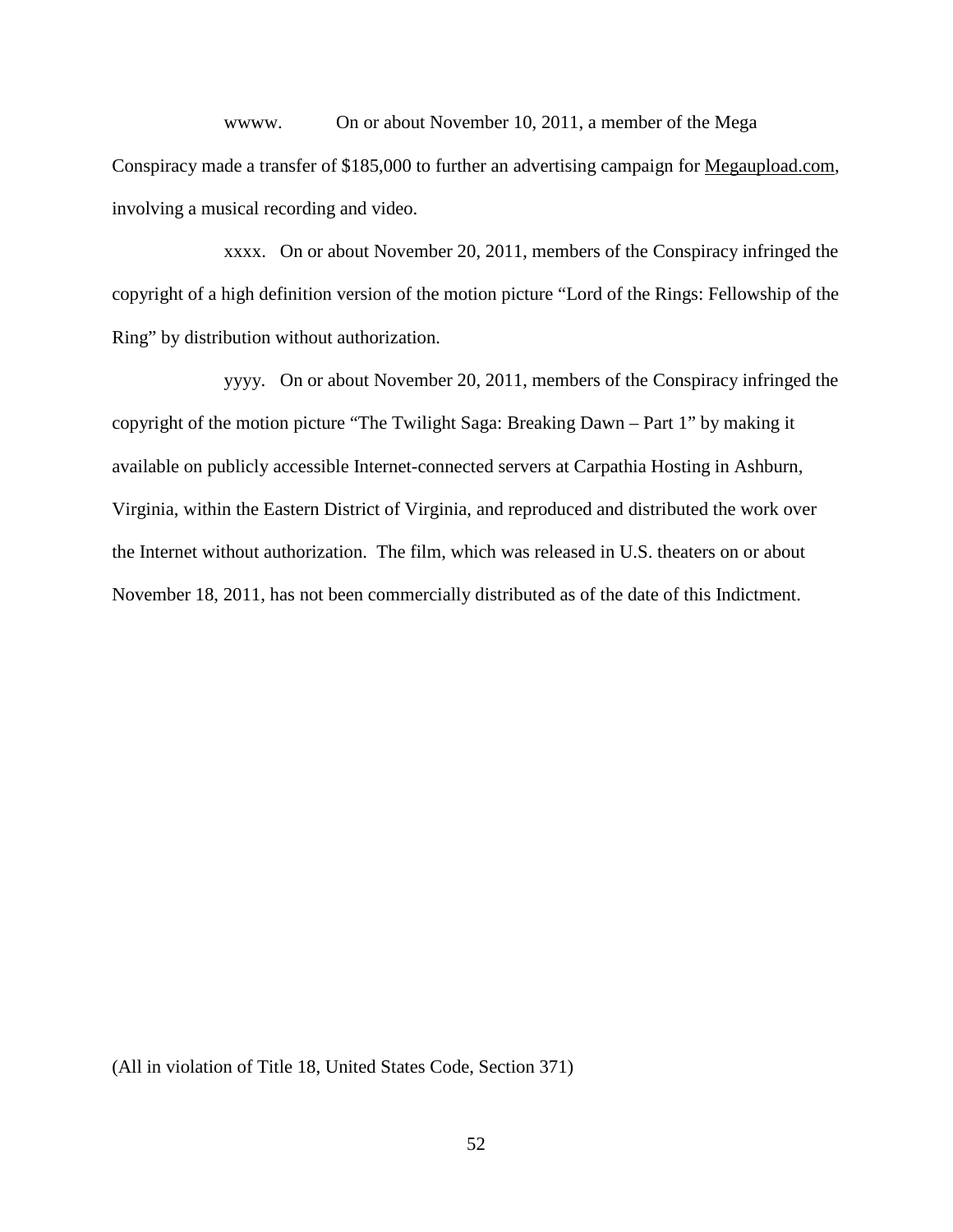#### **COUNT THREE**

(18 U.S.C. § 1956(h) – Conspiracy to Commit Money Laundering)

## THE GRAND JURY CHARGES THAT:

70. All of the allegations in Counts One, Two, Four, and Five are incorporated as if set forth here in their entirety.

71. Beginning in at least September 2005 and continuing until at least the date of this Indictment, in the Eastern District of Virginia and elsewhere, the defendants,

#### **KIM DOTCOM,**

## **MEGAUPLOAD LIMITED, VESTOR LIMITED, FINN BATATO, JULIUS BENCKO, SVEN ECHTERNACH, MATHIAS ORTMANN, ANDRUS NOMM,** and **BRAM VAN DER KOLK**

each knowingly and intentionally combined, conspired, and agreed together and with each other, and with other persons known and unknown to the Grand Jury, to commit offenses against the United States in violation of Title 18, United States Code, Sections 1956 and 1957, namely:

(a) to knowingly conduct and attempt to conduct a financial transaction affecting interstate and foreign commerce, which in fact involved the proceeds of the specified unlawful activity of criminal copyright infringement with the intent to promote the carrying on of the specified unlawful activity of criminal copyright infringement, and that while conducting and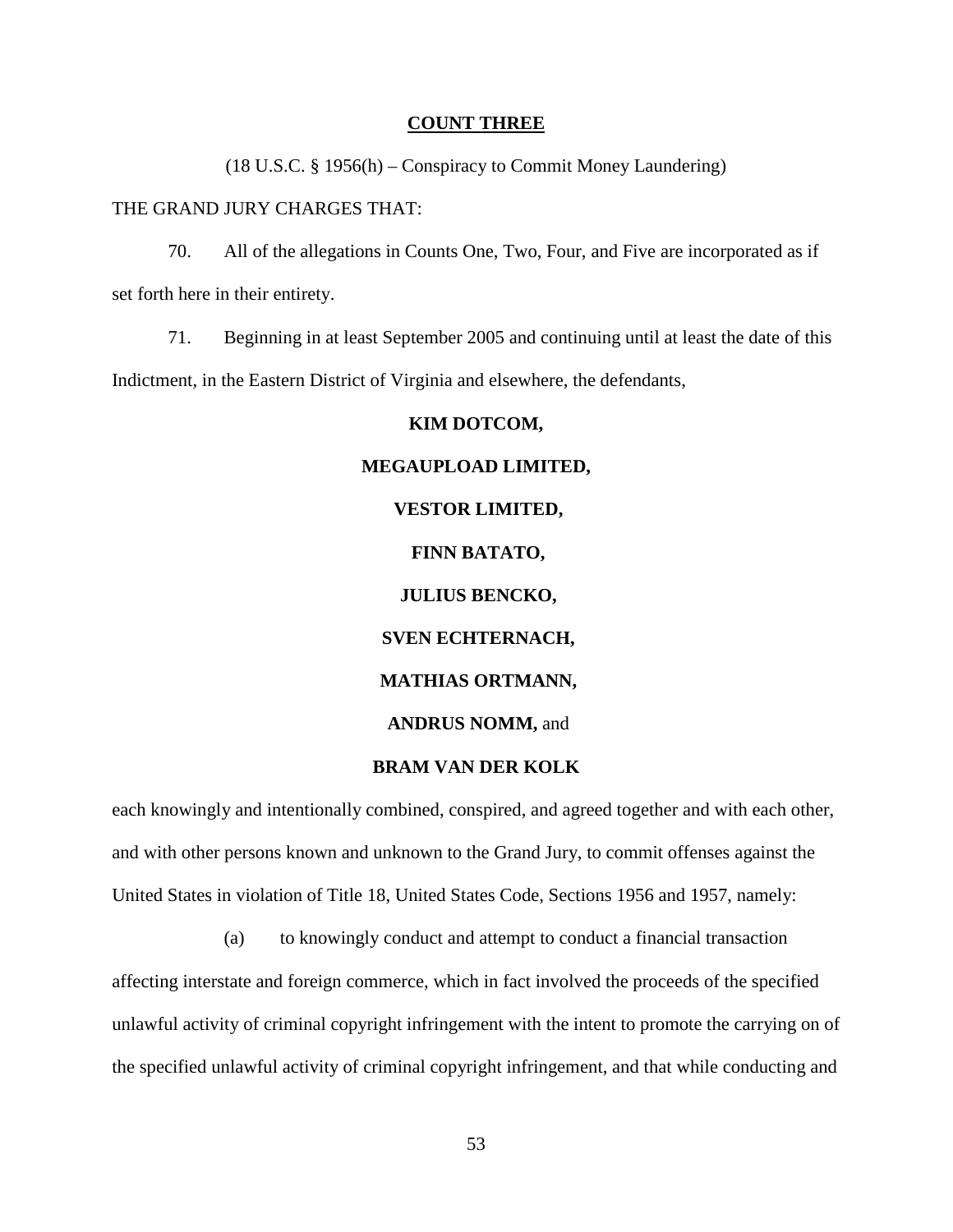attempting to conduct such financial transaction knew that the property involved in the financial transaction represented the proceeds of some form of unlawful activity in violation of Title 18, United States Code, Section 1956(a)(1)(A)(i);

(b) to transport, transmit, and transfer and attempt to transport, transmit, and transfer a monetary instrument and funds from a place in the United States to and through a place outside the United States, and to a place in the United States from or through a place outside the United States, with the intent to promote the carrying on of the specified unlawful activity of criminal copyright infringement, in violation of Title 18, United States Code, Section  $1956(a)(2)(A)$ ; and

(c) to knowingly engage and attempt to engage in monetary transactions in criminally derived property of a value greater than \$10,000 that is derived from the specified unlawful activity of criminal copyright infringement, in violation of Title 18, United States Code, Section 1957.

#### **Ways, Manner, and Means of the Conspiracy**

In furtherance of the Conspiracy, defendants and others known and unknown to the Grand Jury employed, among others, the following manner and means:

72. It was part of the Conspiracy that members of the Conspiracy willfully reproduced and distributed, in the Eastern District of Virginia and elsewhere, infringing copies and phonorecords of copyrighted works with the purpose of private financial gain; such conduct is a "specified unlawful activity" under Title 18 of the United States Code, Section  $1956(c)(7)(D)$ .

73. It was further part of the Conspiracy that infringing copies and phonorecords of copyrighted works were stored on computer servers controlled by the Conspiracy located at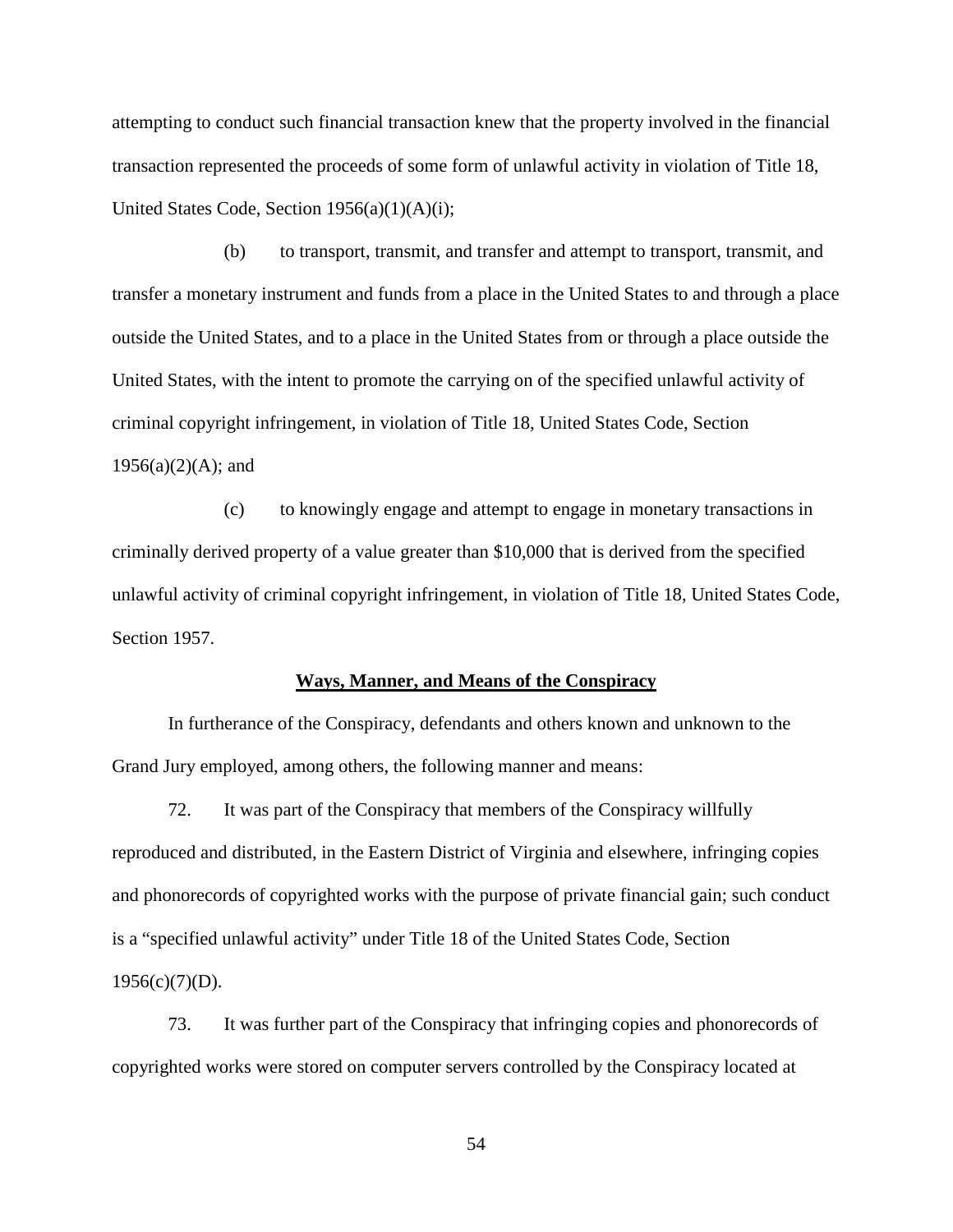Carpathia Hosting in Ashburn, Virginia, which is in the Eastern District of Virginia; such conduct occurred at least in part in the United States, under Title 18 of the United States Code, Section 1956(f)(1).

74. It was further part of the Conspiracy that a transaction or series of transactions conducted by members of the Conspiracy involved funds or monetary instruments of a value exceeding \$10,000, under Title 18 of the United States Code, Section 1956(f)(2).

75. It was further part of the Conspiracy that members of the Conspiracy intended to promote the carrying on of criminal copyright infringement using multiple financial transactions affecting interstate and foreign commerce, which involved the proceeds of criminal copyright infringement, and that, while conducting and attempting to conduct such financial transactions, members of the Conspiracy knew that the property involved in the transactions represented the proceeds of criminal copyright infringement.

76. It was further part of the Conspiracy that members of the Conspiracy intended to promote the carrying on of criminal copyright infringement using multiple transfers involving monetary instruments and funds from places in the United States to and through places outside the United States, and to places in the United States from or through places outside the United States.

77. It was further part of the Conspiracy that members of the Conspiracy knowingly engaged in multiple monetary transactions in criminally derived property of a value greater than \$10,000 that was derived from criminal copyright infringement.

78. It was further part of the Conspiracy that multiple transfers totaling more than \$5 million, which involved proceeds of criminal copyright infringement in the Eastern District of Virginia and elsewhere, from a Moneybookers Limited account in the United Kingdom were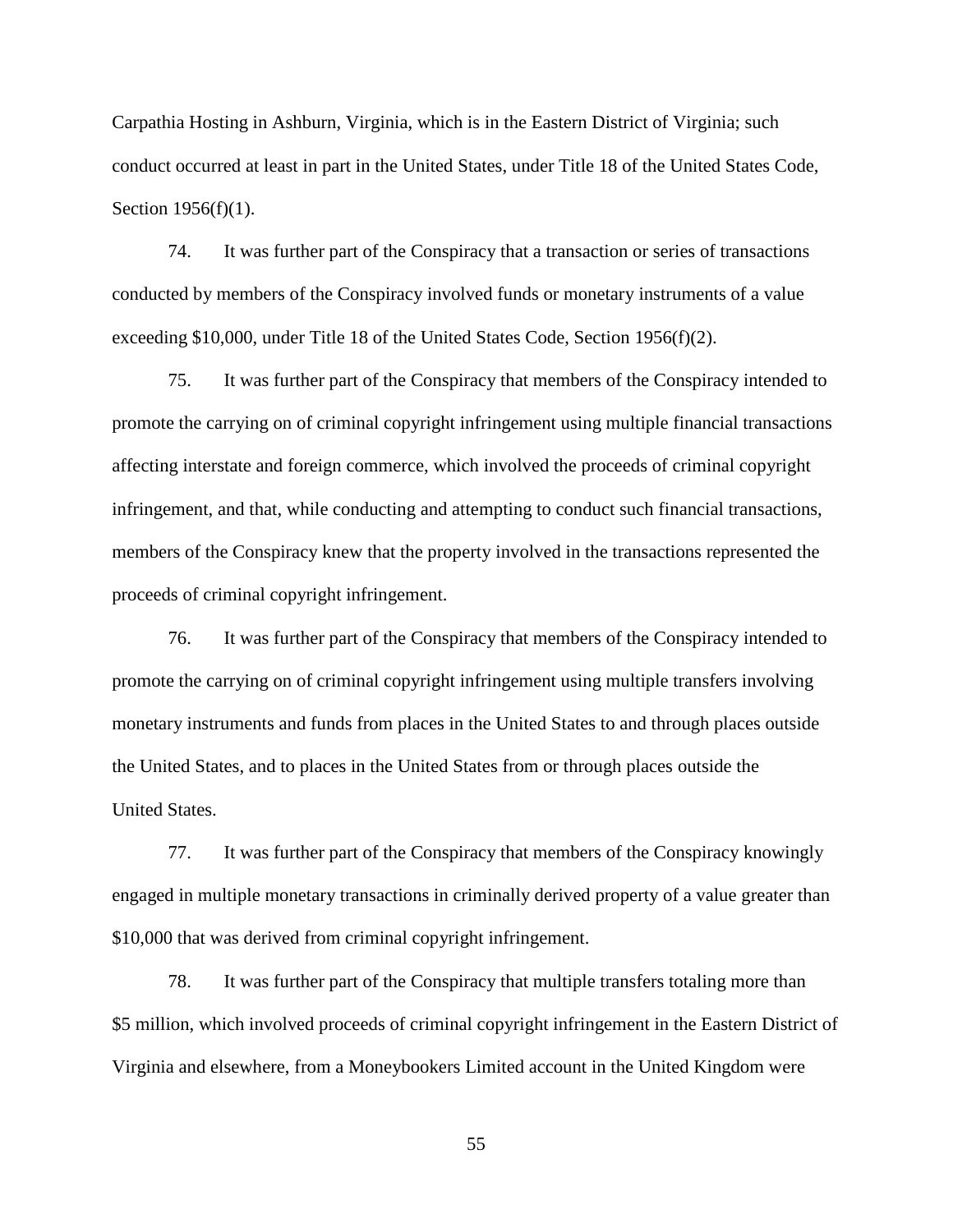made, and the transfers were directed to a DBS (Hong Kong) Limited account for the Conspiracy in Hong Kong between August 1, 2010 and July 31, 2011; such activity provides jurisdiction under Title 18 of the United States Code, Section 1956(f).

79. It was further part of the Conspiracy that multiple transfers totaling more than \$66 million, which involved proceeds of criminal copyright infringement in the Eastern District of Virginia and elsewhere, from a PayPal, Inc. account were made in and affecting interstate and foreign commerce and by a member of the Conspiracy, and the transfers were directed to a DBS (Hong Kong) Limited account for the Conspiracy between on or about August 3, 2007, and July 31, 2011; such activity provides jurisdiction under Title 18 of the United States Code, Section  $1956(f)$ .

80. It was further part of the Conspiracy that multiple transfers totaling more than \$6 million, which involved proceeds of criminal copyright infringement in the Eastern District of Virginia and elsewhere, from a PayPal, Inc. account for the Conspiracy were made in and affecting interstate and foreign commerce by a member of the Conspiracy, and the transfers were directed to a bank account in Hong Kong for the Conspiracy between on or about August 15, 2005, and July 5, 2010; such activity provides jurisdiction under Title 18 of the United States Code, Section 1956(f) and included the following:

- a. On or about August 15, 2005, a transfer of approximately \$14,750 to a HSBC Bank account for the Conspiracy;
- b. On or about September 23, 2008, transfers of approximately \$320,150 to a DBS (Hong Kong) Limited account for the Conspiracy;
- c. On or about November 9, 2009, transfers of approximately \$1,077,648 to a DBS (Hong Kong) Limited account for the Conspiracy;
- d. On or about December 2, 2009, transfers of approximately \$667,443 to a DBS (Hong Kong) Limited account for the Conspiracy; and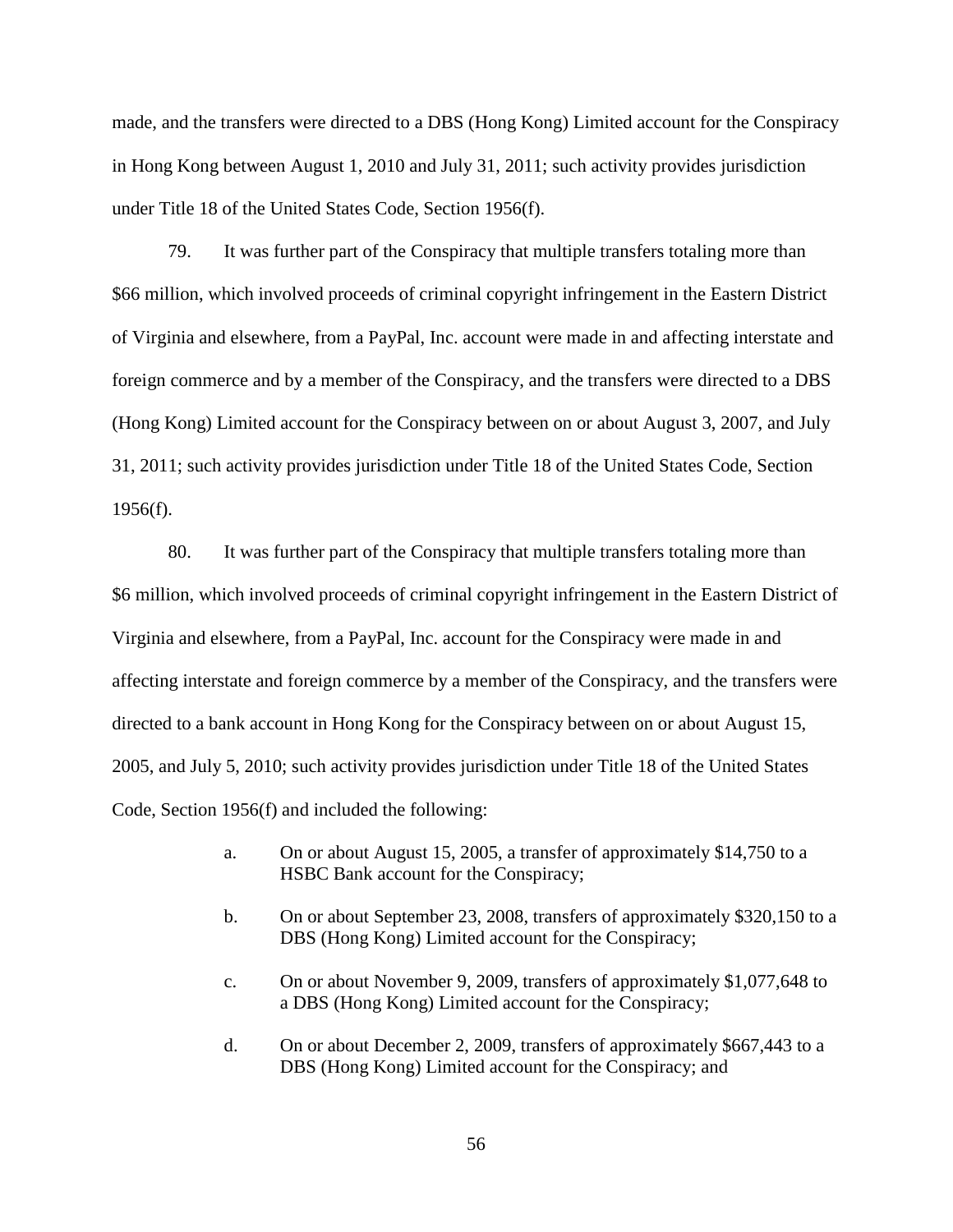e. On or about July 5, 2010, transfers of approximately \$656,507 to a DBS (Hong Kong) Limited account for the Conspiracy.

81. It was further part of the Conspiracy that multiple transfers, which involved proceeds of criminal copyright infringement in the Eastern District of Virginia and elsewhere, from a DBS (Hong Kong) Limited bank account for the Conspiracy were made by a member of the Conspiracy, and the transfers were directed to a ABN AMRO BANK NV account for Leaseweb in the Netherlands; such activity provides jurisdiction under Title 18 of the United States Code, Section 1956(f) and included the following:

a. On or about May 5, 2009, a transfer of approximately \$733,000; and

b. On or about December 16, 2009, a transfer of approximately \$800,000.

82. It was further part of the Conspiracy that multiple transfers, which involved proceeds of criminal copyright infringement in the Eastern District of Virginia and elsewhere, from a DBS (Hong Kong) Limited bank account for the Conspiracy were made in and affecting interstate and foreign commerce by a member of the Conspiracy, and the transfers were directed to a PNC Bank NA account for Carpathia Hosting in Richmond, Virginia, which is in the Eastern District of Virginia, including the following:

- a. On or about December 20, 2010, a transfer of approximately \$720,000;
- b. On or about March 31, 2011, a transfer of approximately \$1,060,274;
- c. On or about May 5, 2011, a transfer of approximately \$950,000;
- d. On or about June 2, 2011, a transfer of approximately \$950,000; and

e. On or about July 5, 2011, a transfer of approximately \$950,000.

83. It was further part of the Conspiracy that multiple transfers, which involved proceeds of criminal copyright infringement in the Eastern District of Virginia and elsewhere, from a DBS (Hong Kong) Limited bank account for the Conspiracy were made in and affecting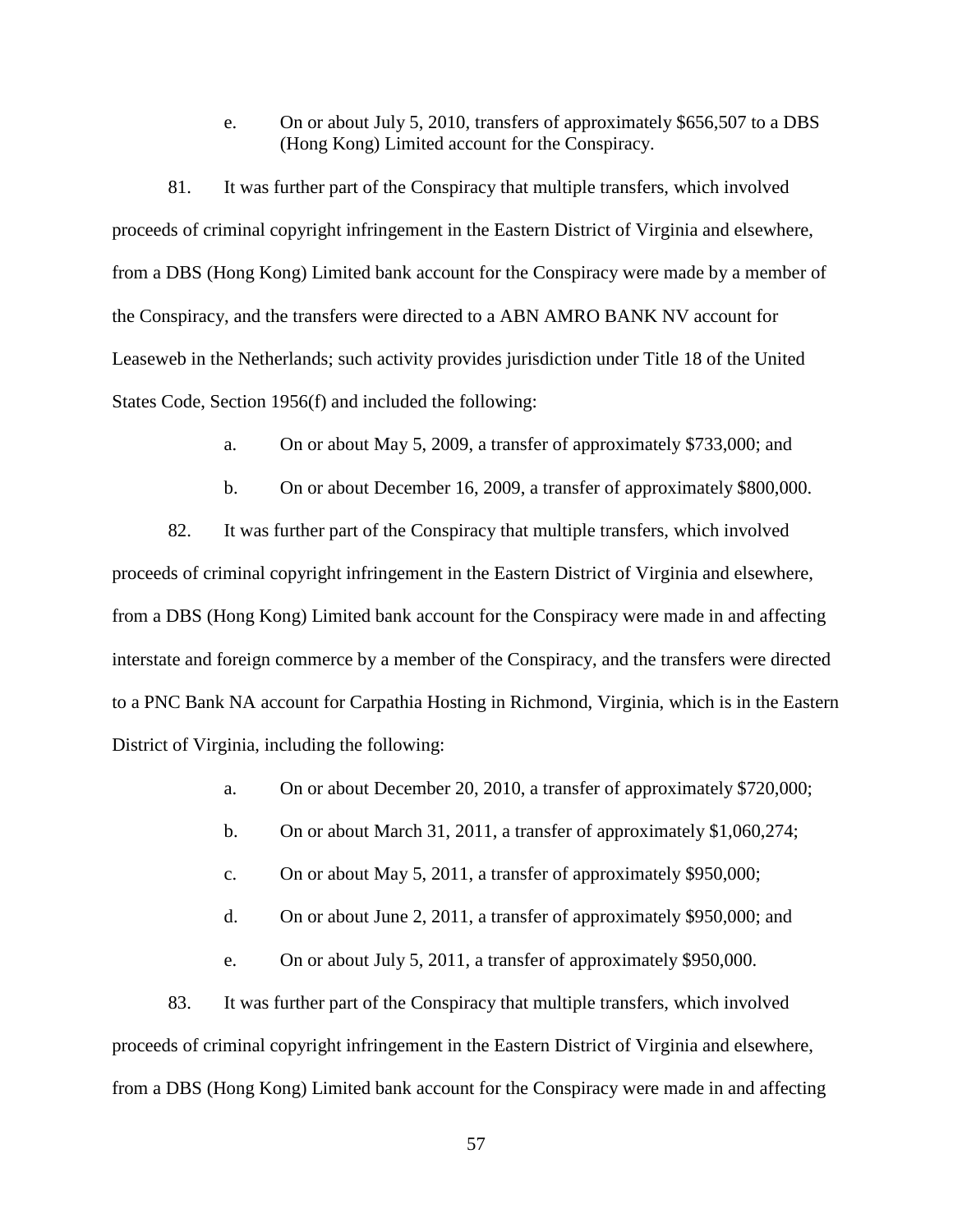interstate and foreign commerce by a member of the Conspiracy, and the transfers were directed to a Suntrust Bank account for Cogent Communications in Atlanta, Georgia, including the following:

| a.             | On or about February 25, 2009, a transfer of approximately \$625,000;    |
|----------------|--------------------------------------------------------------------------|
| $\mathbf b$ .  | On or about March 27, 2009, a transfer of approximately \$875,000;       |
| $\mathbf{c}$ . | On or about April 27, 2009, a transfer of approximately \$875,000;       |
| d.             | On or about May 27, 2009, a transfer of approximately \$1,000,000;       |
| e.             | On or about June 29, 2009, a transfer of approximately \$1,000,000;      |
| f.             | On or about July 27, 2009, a transfer of approximately \$1,000,000;      |
| g.             | On or about August 28, 2009, a transfer of approximately \$1,000,000;    |
| h.             | On or about September 28, 2009, a transfer of approximately \$1,000,000; |
| i.             | On or about October 28, 2009, a transfer of approximately \$1,000,000;   |
| j.             | On or about November 25, 2009, a transfer of approximately \$1,000,000;  |
| k.             | On or about January 25, 2010, a transfer of approximately \$1,000,000;   |
| 1.             | On or about February 26, 2010, a transfer of approximately \$1,000,000;  |
| m.             | On or about March 29, 2010, a transfer of approximately \$1,000,000;     |
| n.             | On or about April 27, 2010, a transfer of approximately \$1,000,000;     |
| 0.             | On or about May 27, 2010, a transfer of approximately \$1,000,000;       |
| p.             | On or about June 28, 2010, a transfer of approximately \$1,000,000;      |
| q.             | On or about July 23, 2010, a transfer of approximately \$1,450,000;      |
| r.             | On or about August 27, 2010, a transfer of approximately \$1,000,000;    |
| S.             | On or about September 24, 2010, a transfer of approximately \$1,000,000; |
| t.             | On or about October 28, 2010, a transfer of approximately \$1,000,000;   |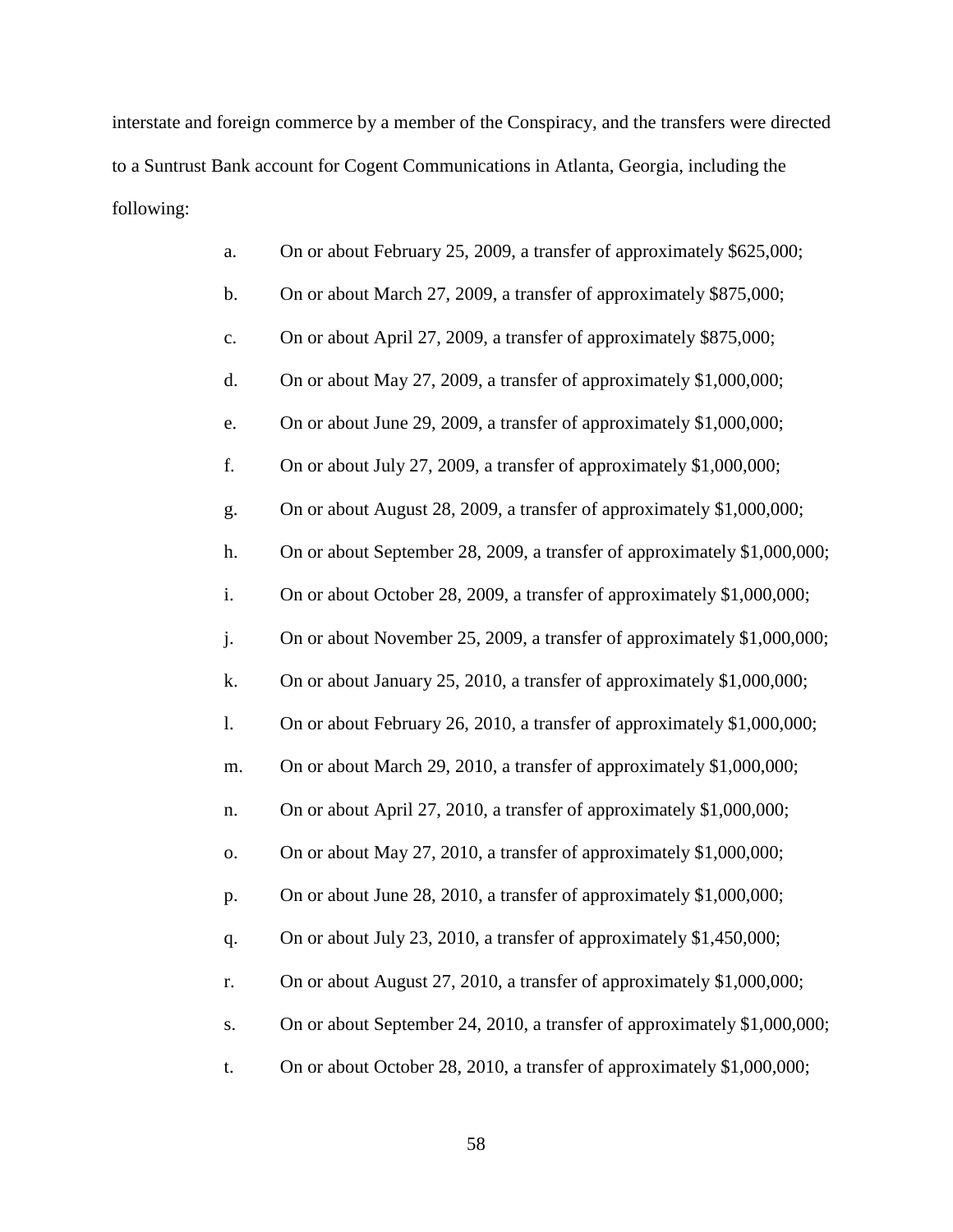| u.  | On or about November 29, 2010, a transfer of approximately \$1,000,000; |
|-----|-------------------------------------------------------------------------|
| V.  | On or about December 28, 2010, a transfer of approximately \$1,667,500; |
| w.  | On or about January 26, 2011, a transfer of approximately \$1,475,000;  |
| X.  | On or about February 28, 2011, a transfer of approximately \$1,100,000; |
| y.  | On or about March 29, 2011, a transfer of approximately \$682,600;      |
| z.  | On or about April 26, 2011, a transfer of approximately \$1,000,000;    |
| aa. | On or about May 27, 2011, a transfer of approximately \$1,000,000;      |
| bb. | On or about June 2, 2011, a transfer of approximately \$93,600;         |
| cc. | On or about June 28, 2011, a transfer of approximately \$1,093,600; and |
|     |                                                                         |

dd. On or about July 26, 2011, a transfer of approximately \$1,093,600.

84. It was further part of the Conspiracy that multiple transfers, which involved proceeds of criminal copyright infringement in the Eastern District of Virginia and elsewhere, from the PayPal, Inc. account for the Conspiracy in Hong Kong were made in and affecting interstate and foreign commerce by a member of the Conspiracy to the benefit of Carpathia Hosting in Ashburn, Virginia, which is in the Eastern District of Virginia, including the following:

- a. On or about October 7, 2008, transfers totaling approximately \$90,000 to WR, the Chief Financial Officer of Carpathia Hosting;
- b. On or about May 30, 2010, transfers totaling approximately \$688,852 to WR, the Chief Financial Officer of Carpathia Hosting; and
- c. On or about July 2, 2010, transfers totaling approximately \$688,852 to WR, the Chief Financial Officer of Carpathia Hosting.

85. It was further part of the Conspiracy that multiple transfers, which involved proceeds of criminal copyright infringement in the Eastern District of Virginia and elsewhere, from the PayPal, Inc. account for the Conspiracy were made in and affecting interstate and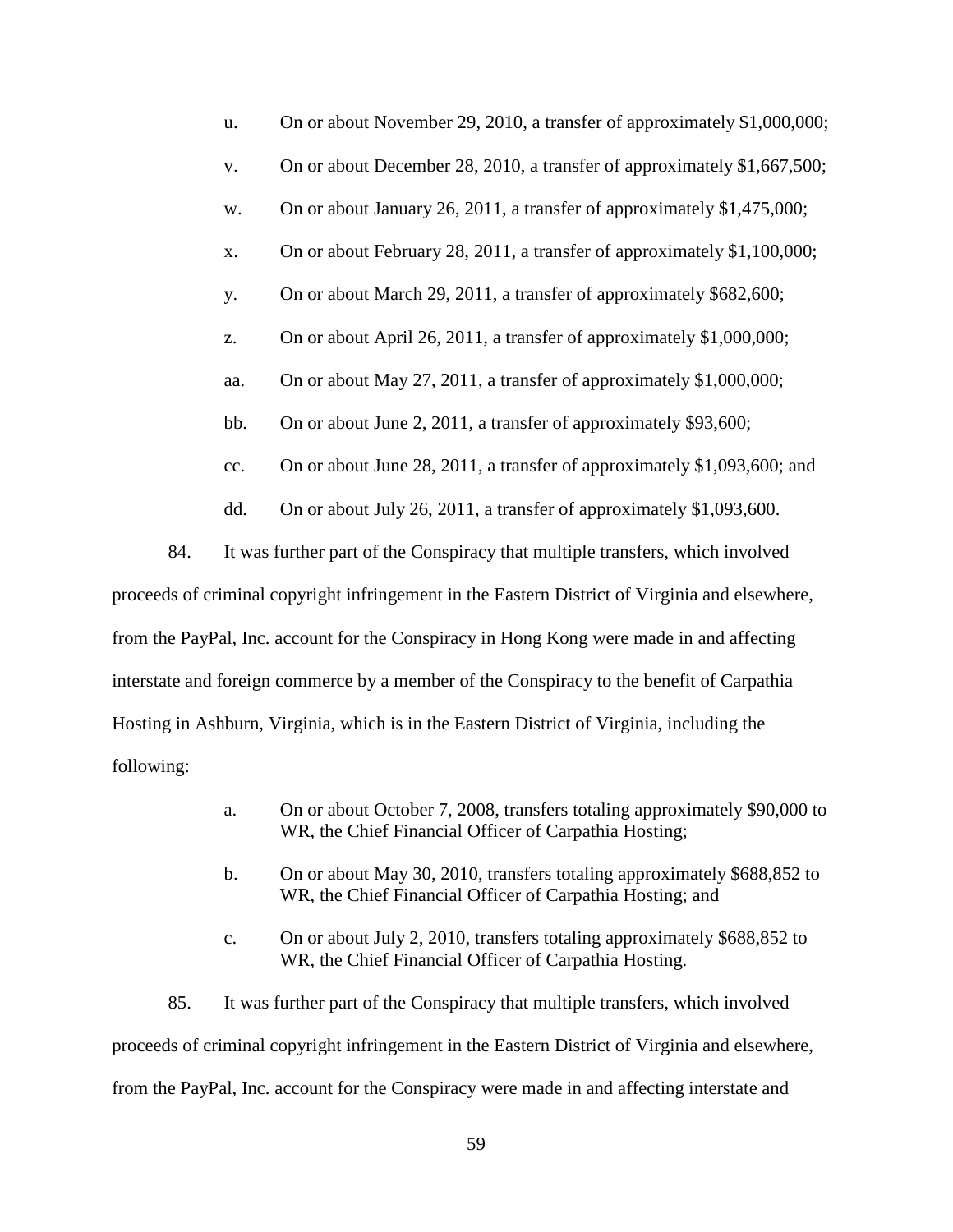foreign commerce by a member of the Conspiracy to the benefit of individuals in the Eastern

District of Virginia in order to promote criminal copyright infringement, including the following:

- a. On September 29, 2007, and March 11, 2009, a member(s) of the Conspiracy made transfers of \$1,500 (totaling \$3,000) to PA, a resident of Newport News, Virginia, which is in the Eastern District of Virginia;
- b. Starting as early as January 27, 2008, multiple transfers to CB, a resident of Alexandria, Virginia, which is in the Eastern District of Virginia. A member(s) of the Conspiracy transferred a total of \$500 to CB, including transfers of \$100 on January 27, 2008; \$300 on October 8, 2009; and \$100 on February 1, 2010;
- c. Starting as early as February 11, 2008, multiple transfers to ND, a resident of Falls Church, Virginia, which is in the Eastern District of Virginia. A member(s) of the Conspiracy transferred a total of \$900 to ND, including transfers of \$100 on February 11, 2008; \$100 on March 3, 2008; \$300 on March 15, 2008; \$100 on March 29, 2008; and \$300 on April 15, 2008;
- d. Starting as early as April 29, 2009, multiple transfers to NA, a resident of Alexandria, Virginia, which is in the Eastern District of Virginia. A member(s) of the Conspiracy transferred a total of \$600 to NA, including transfers of \$100 on April 29, 2009; \$100 on May 25, 2009; and \$400 on July 31, 2009;
- e. Starting as early as April 29, 2009, multiple transfers to NS, a resident of Fairfax, Virginia, which is in the Eastern District of Virginia. A member(s) of the Conspiracy transferred a total of \$300 to NS, including transfers of \$100 on April 29, 2009; \$100 on April 26, 2010; and \$100 on May 8, 2010;
- f. Starting as early as July 31, 2009, multiple transfers to TT, a resident of Woodbridge, Virginia, which is in the Eastern District of Virginia. A member(s) of the Conspiracy transferred a total of \$2,700 to TT, including transfers of \$100 on July 31, 2009; \$100 on August 9, 2009; \$100 on September 2, 2009; \$200 on September 18, 2009; \$200 on October 8, 2009; \$200 on November 8, 2009; \$600 on November 24, 2009; \$1,000 on December 23, 2009; and \$200 on February 1, 2010; and
- g. Starting as early as August 9, 2009, multiple transfers to CW, a resident of Moseley, Virginia, which is in the Eastern District of Virginia. A member(s) of the Conspiracy transferred a total of \$2,900 to CW, including transfers of \$100 and \$600 on August 9, 2009; a payment of \$500 on October 8, 2009; a transfer of \$1,500 on December 23, 2009; and a payment of \$200 on June 21, 2010.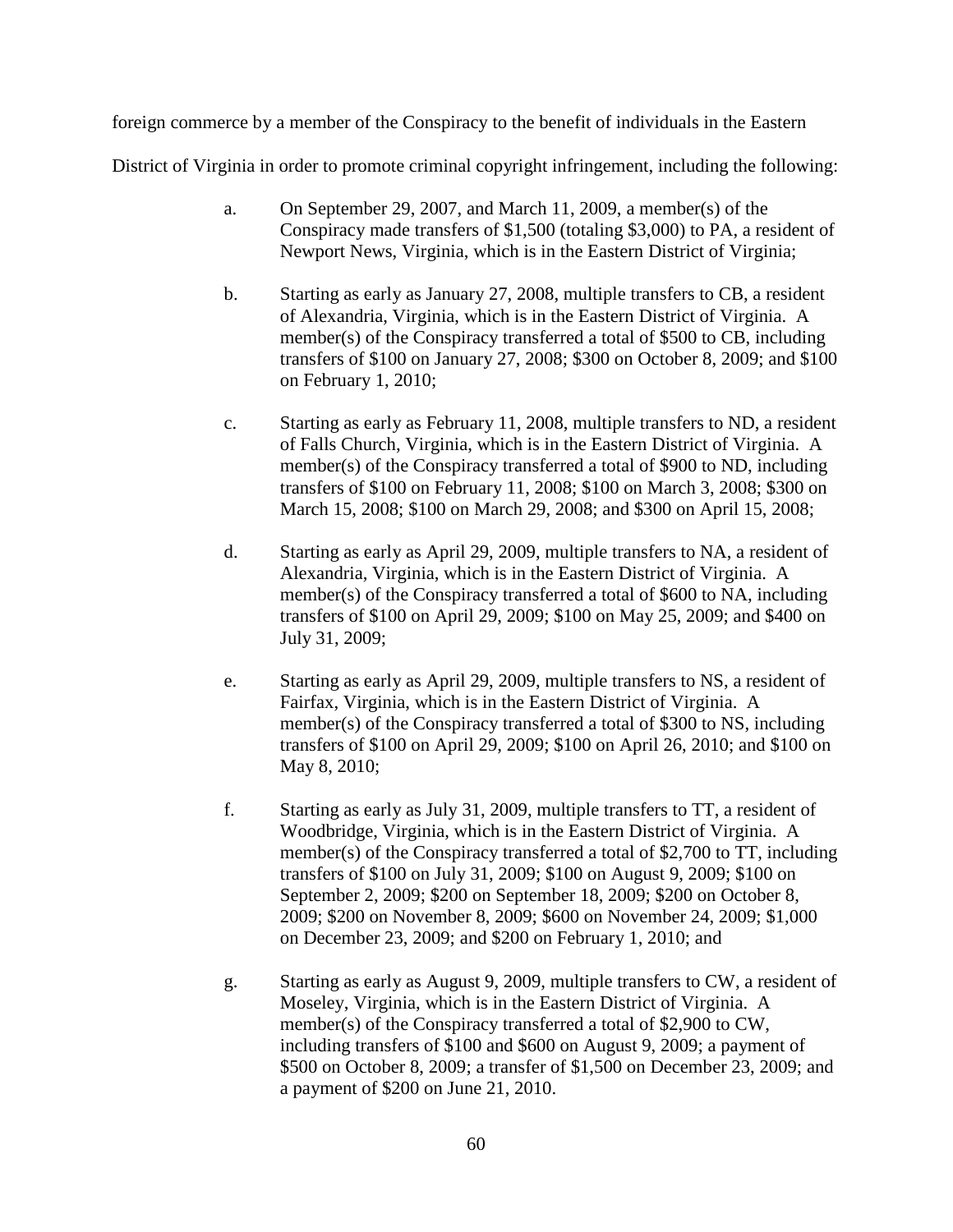86. It was further part of the Conspiracy that multiple transfers, which involved proceeds of copyright infringement in the Eastern District of Virginia and elsewhere, were made by the Conspiracy for yacht rentals in the Mediterranean Sea, for the purpose of promoting criminal copyright infringement, including the following:

- a. On or about April 8, 2011, VESTOR LIMITED transferred approximately \$616,000 to NBS for yacht rental;
- b. On or about April 18, 2011, VESTOR LIMITED transferred approximately \$3,606,000 to ECL for yacht rental;
- c. On or about May 27, 2011, MEGAUPLOAD LIMITED transferred approximately \$212,000 to ECL for yacht rental;
- d. On or about June 22, 2011, VESTOR LIMITED transferred approximately \$1,127,000 to NBS for yacht rental; and
- e. On or about June 24, 2011, VESTOR LIMITED transferred approximately \$2,394,000 to SYM for yacht rental.
- 87. It was further part of the Conspiracy that on or about November 10, 2011, a

member of the Conspiracy made transfers of \$185,000, for the purpose of promoting criminal

copyright infringement, associated with an advertising campaign for Megaupload.com.

(All in violation of Title 18, United States Code, Section 1956(h))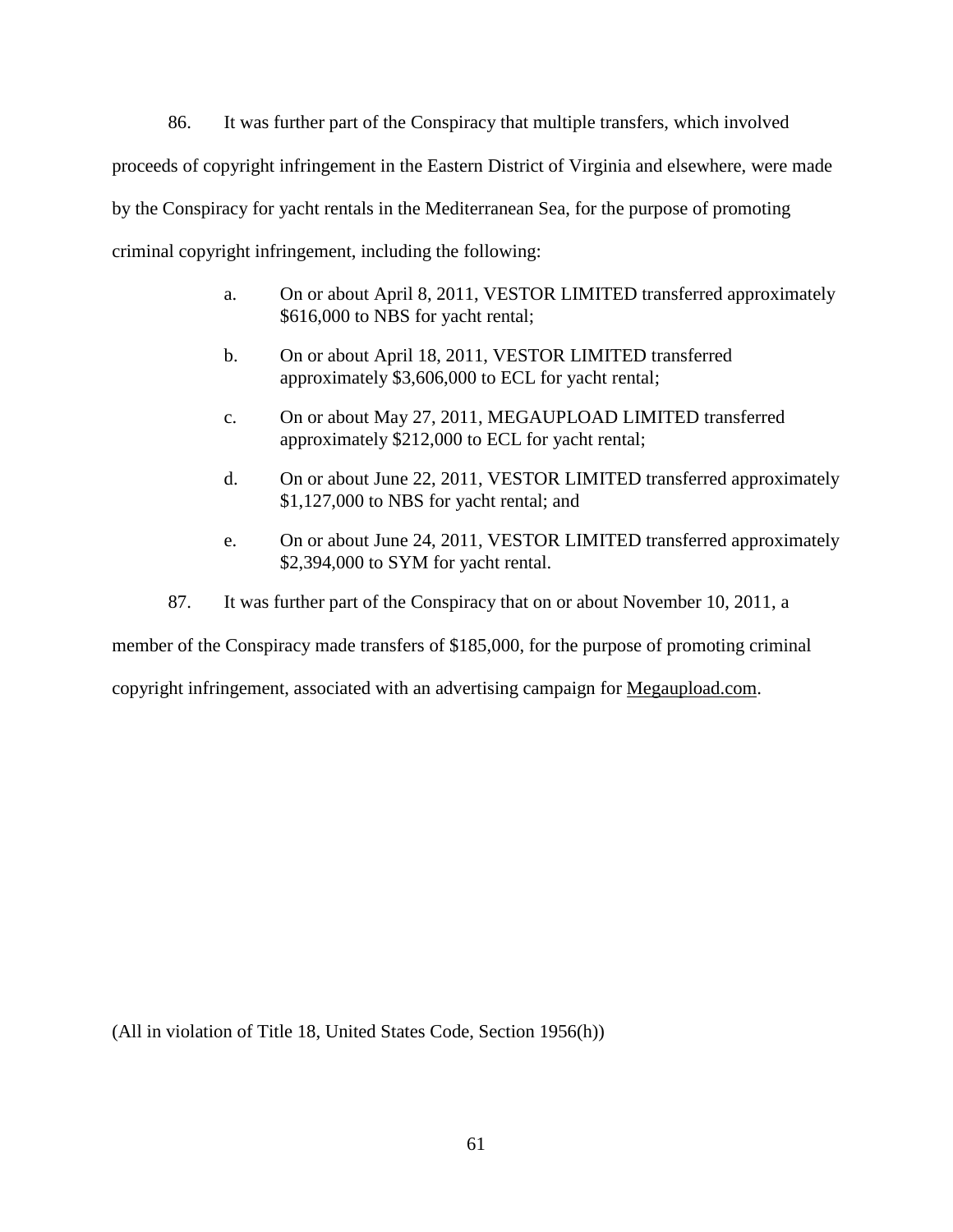#### **COUNT FOUR**

(18 U.S.C. §§ 2, 2319; 17 U.S.C. § 506 – Criminal Copyright Infringement by Distributing a Copyrighted Work Being Prepared For Commercial Distribution on a Computer Network & Aiding and Abetting Criminal Copyright Infringement)

#### THE GRAND JURY CHARGES THAT:

88. On or about October 25, 2008, in the Eastern District of Virginia and elsewhere, the defendants,

# **KIM DOTCOM, MEGAUPLOAD LIMITED, VESTOR LIMITED, FINN BATATO, JULIUS BENCKO, SVEN ECHTERNACH, MATHIAS ORTMANN, ANDRUS NOMM,** and

## **BRAM VAN DER KOLK**

did willfully, and for purposes of private financial gain, infringe a copyright by distributing a work being prepared for commercial distribution in the United States, to wit, the copyrighted motion picture "Taken" (which would not be commercially distributed until on or about January 30, 2009) by making it available on a computer network accessible to members of the public, when defendants knew, and should have known, that the work was intended for commercial distribution.

(All in violation of Title 17, United States Code, Section 506(a)(1)(C) and Title 18, United States Code, Sections 2 & 2319(d)(2))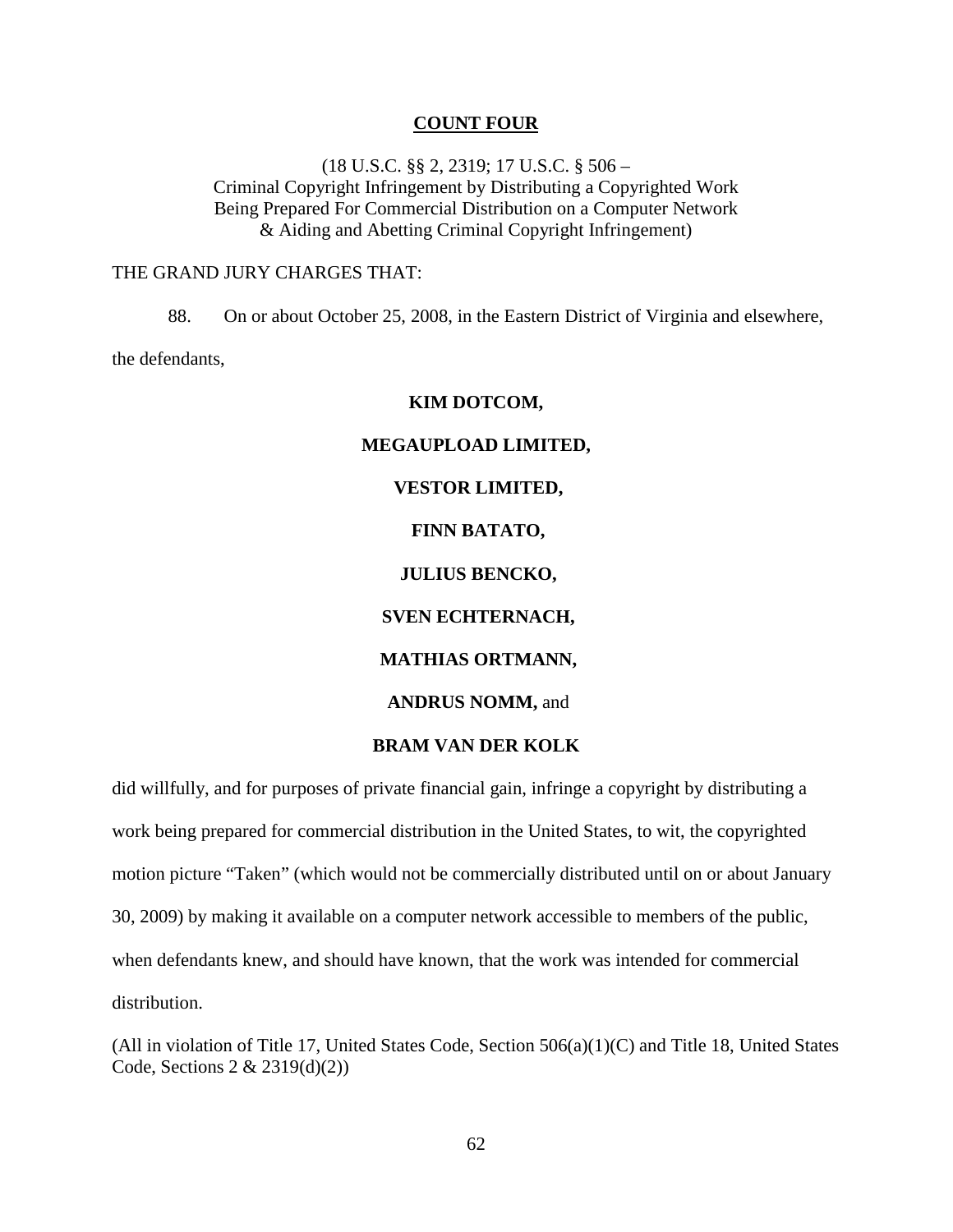#### **COUNT FIVE**

(18 U.S.C. §§ 2, 2319; 17 U.S.C. § 506 - Criminal Copyright Infringement By Electronic Means & Aiding and Abetting Criminal Copyright Infringement)

#### THE GRAND JURY CHARGES THAT:

89. For the 180 days up to and including the date of this Indictment, in the Eastern

District of Virginia and elsewhere, the defendants,

## **KIM DOTCOM, MEGAUPLOAD LIMITED, VESTOR LIMITED, FINN BATATO, JULIUS BENCKO, SVEN ECHTERNACH, MATHIAS ORTMANN, ANDRUS NOMM,** and **BRAM VAN DER KOLK**

did willfully, and for purposes of private financial gain, infringe copyrights in certain motion pictures, television programs, musical recordings, electronic books, images, video games, and other computer software, by reproducing and distributing over the Internet, during a 180-day period, ten or more copies and phonorecords of one or more copyrighted works which had a total retail value of more than \$2,500.

(All in violation of Title 17, United States Code, Section 506(a)(1)(A) and Title 18, United States Code, Section 2319(b)(1))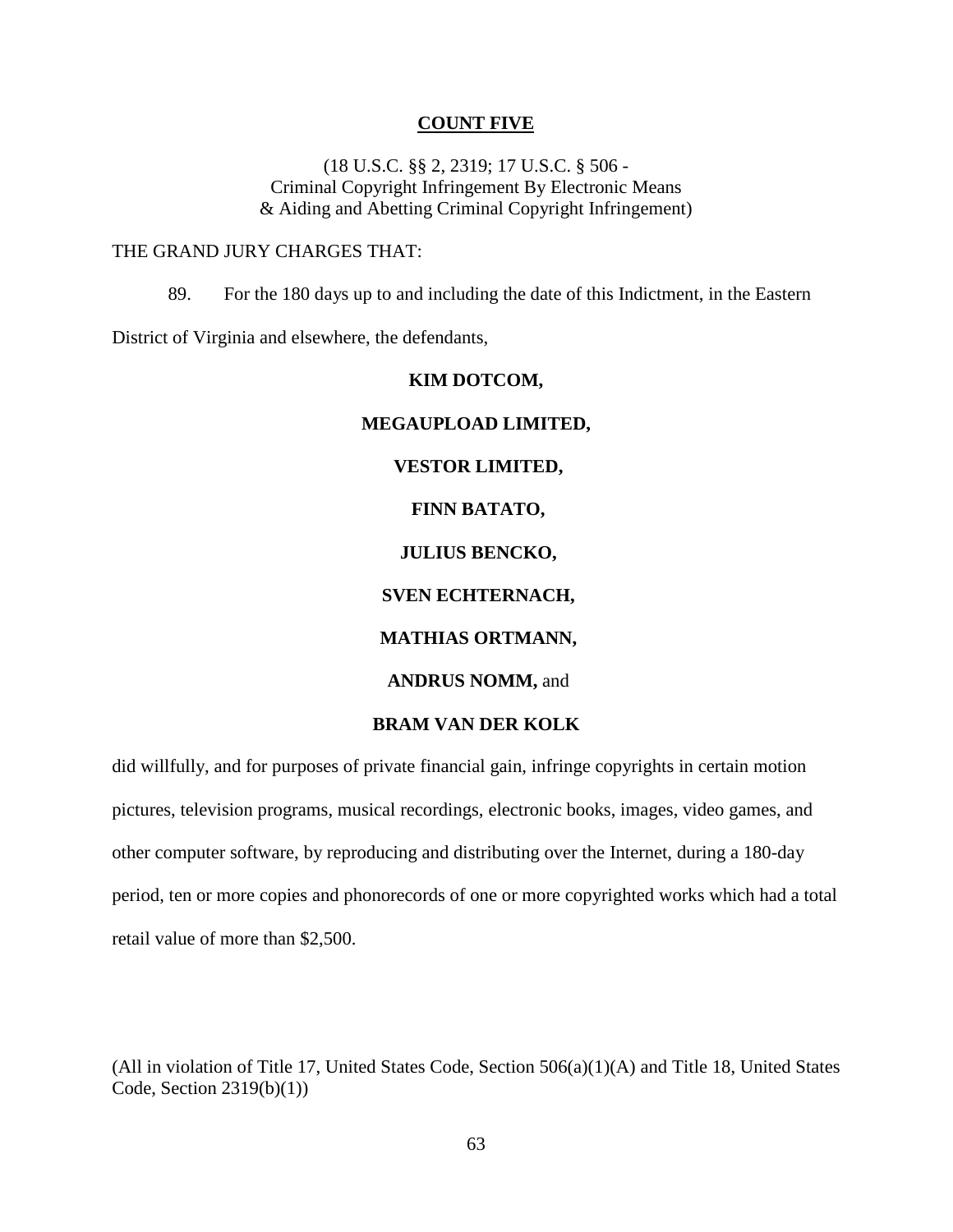## **NOTICE OF FORFEITURE**

(18 U.S.C. § 981(a)(1)(C); 18 U.S.C. § 982(a)(1); 18 U.S.C. § 1963; 18 U.S.C. § 2323; 21 U.S.C. § 853; 28 U.S.C. § 2461(c))

90. The allegations contained in Counts One through Five of this Indictment are hereby realleged and incorporated by reference for the purpose of alleging forfeiture.

### THE GRAND JURY HEREBY FINDS THAT:

91. There is probable cause that the property described in this NOTICE OF

FORFEITURE is subject to forfeiture pursuant to the statutes described herein.

## **NOTICE AS TO COUNTS ONE THROUGH FIVE AS TO ALL DEFENDANTS**

92. Pursuant to Federal Rule of Criminal Procedure 32.2(a), the United States of

America gives notice to all defendants that, in the event of a conviction by any defendant of any

of the offenses charged in Counts One through Five of this Indictment, the United States intends

to forfeit the property of that defendant as is further described in this NOTICE OF

#### FORFEITURE.

93. Pursuant to 18 U.S.C. § 1963, each defendant who is convicted of an offense in violation of 18 U.S.C. § 1962, shall forfeit to the United States of America:

- a. any interest that defendant has acquired or maintained in violation of Section 1962:
- b. any interest in, security of, claim against, or property or contractual right of any kind affording a source of influence over, any enterprise which the defendant, his co-conspirators, his associates, and other persons known or unknown to the grand jury have established, operated, controlled, conducted, or participated in the conduct of, in violation of Section 1962; and
- c. any property constituting, or derived from, any proceeds which the defendant obtained, directly or indirectly, from racketeering activity or unlawful debt collection in violation of 1962.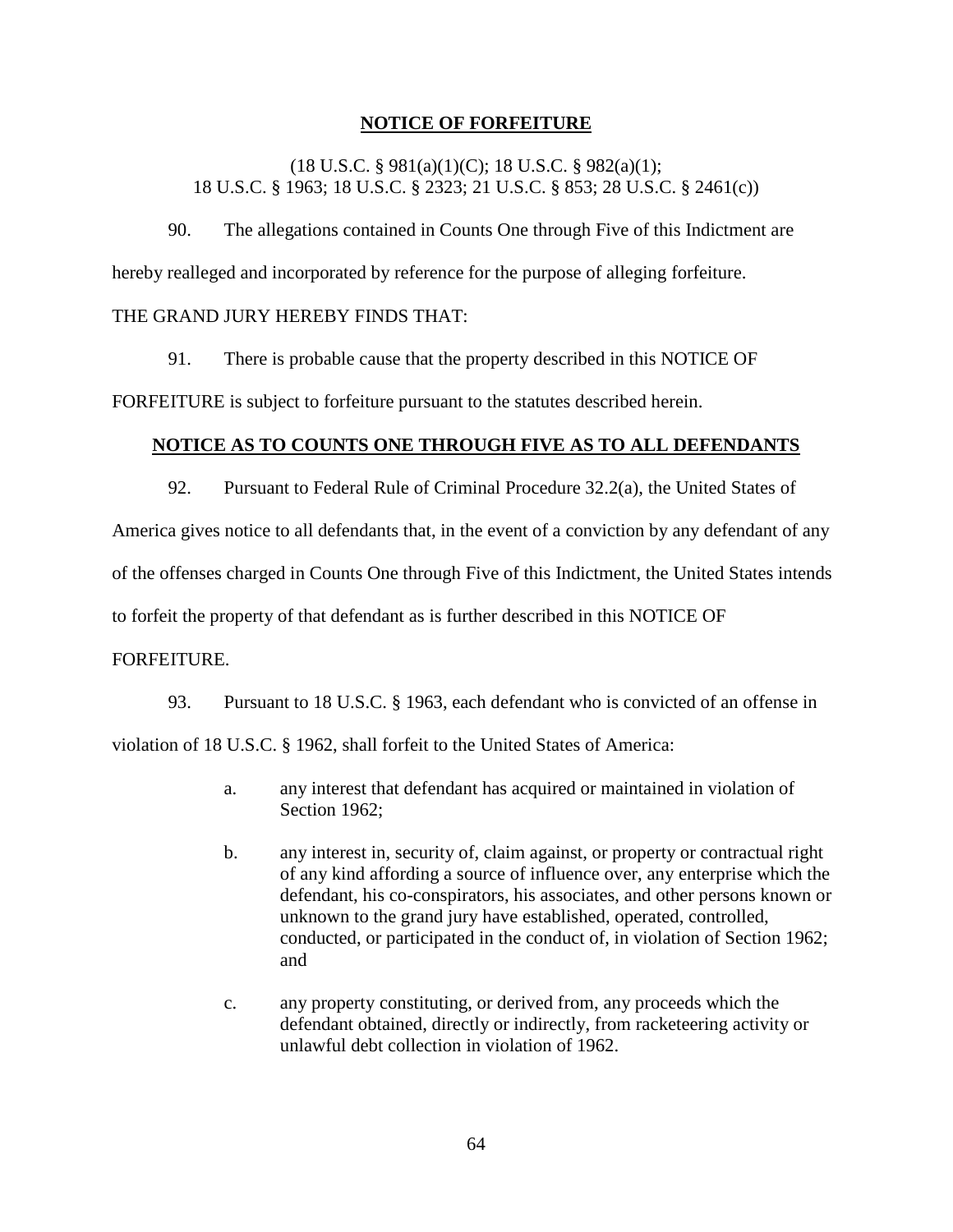94. Pursuant to 18 U.S.C. § 981(a)(1)(C) and 28 U.S.C. § 2461(c), each defendant who is convicted of conspiracy to commit copyright infringement, in violation of 18 U.S.C. §§ 371 and 2319, shall forfeit to the United States of America any property, real or personal, which constitutes or is derived from proceeds traceable to the conspiracy.

95. Pursuant to 18 U.S.C. §  $982(a)(1)$ , each defendant who is convicted of conspiracy to launder monetary instruments, in violation of 18 U.S.C. § 1956(h), shall forfeit to the United States of America any property, real or personal, involved in such offense, and any property traceable to such property.

96. Pursuant to 18 U.S.C. § 2323, each defendant who is convicted of criminal copyright infringement, in violation of 18 U.S.C. § 2319 and 17 U.S.C. § 506, shall forfeit to the United States of America:

- a. any article, the making or trafficking of which is, prohibited under 18 U.S.C. § 2319 or 17 U.S.C. § 506;
- b. any property used, or intended to be used, in any manner or part to commit or facilitate the commission of a violation of 18 U.S.C. § 2319 or 17 U.S.C. § 506; and
- c. any property constituting or derived from any proceeds obtained directly or indirectly as the result of the commission of a violation of 18 U.S.C. § 2319 or 17 U.S.C. § 506.

## **MONEY JUDGMENT**

97. The United States of America gives notice to all defendants, that upon conviction of any defendant, a money judgment may be imposed on that defendant equal to the total value of the property subject to forfeiture, which is at least \$175,000,000.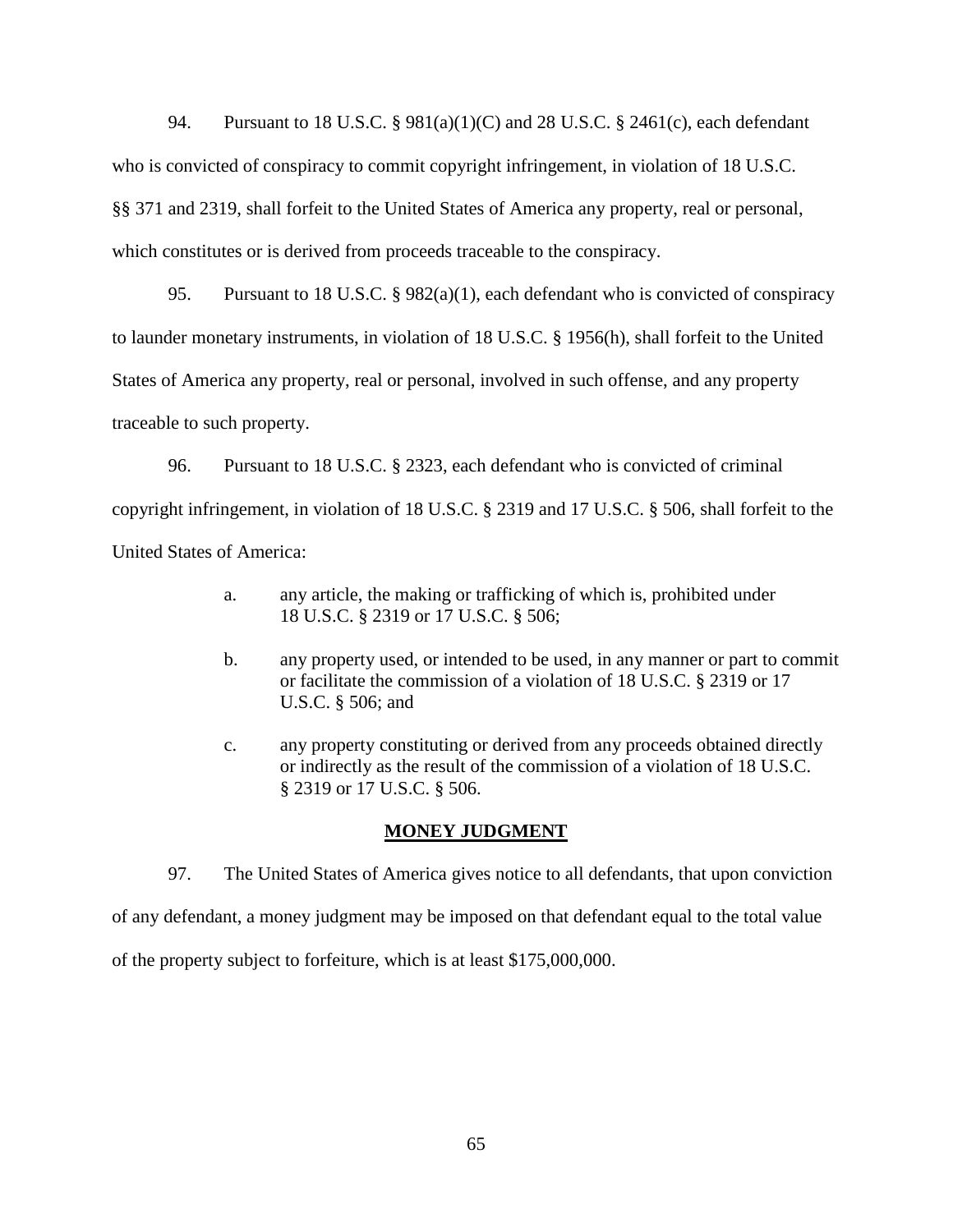## **PROPERTY SUBJECT TO FORFEITURE**

98. The United States of America gives notice to all defendants, that the property to

be forfeited includes, but is not limited to, the following:

- 1. \$175,000,000 in United States dollars;
- 2. Bank of New Zealand, Account No. XX-XXXX-XXXX200-04, in the name of Cleaver Richards Trust Account for Megastuff Limited;
- 3. Kiwibank, Account No. XX-XXXX-XXXX922-00, in the name of Megastuff Limited Nominee Account No. 1;
- 4. Hongkong and Shanghai Banking Corporation Limited in Auckland, New Zealand, Account No. XXXXXXXXXXXX2088, in the name of BRAM VAN DER KOLK;
- 5. Citibank, Account No. XXXXXX3053, in the name of Megacard, Inc.;
- 6. Citibank, Account No. XXXXXX3066, in the name of Megasite, Inc.;
- 7. Stadtsparkasse München, Account No. XXXX4734, in the name of FINN BATATO;
- 8. Commerzbank, Account No. XXXXXXXX4800, in the name of SVEN ECHTERNACH;
- 9. Deutsche Bank AG, Account No. XXXXXXXXXXXXXXXXX6600, in the name of MATHIAS ORTMANN;
- 10. Computershare Investor Services Limited, Holder No. XXXX4385, in the name of KIM DOTCOM (New Zealand Government Bonds);
- 11. Development Bank of Singapore, Account No. XXXXXX0320, in the name of MEGAUPLOAD LTD.;
- 12. Development Bank of Singapore Vickers Securities, Account No. XX1901, in the name of MEGAUPLOAD LTD.;
- 13. Development Bank of Singapore-Vickers Securities, Account No. XXX089-4, in the name of Megamedia Ltd.;
- 14. Hang Seng Bank Ltd., Account No. XXXXXX78-833, in the name of Megamedia Ltd.;
- 15. Hang Seng Bank, Account No. XXXXXXXX8001, in the name of Megamedia Ltd.;
- 16. Hang Seng Bank, Account No. XXX-XXXX48-382, in the name of Megamedia Ltd.;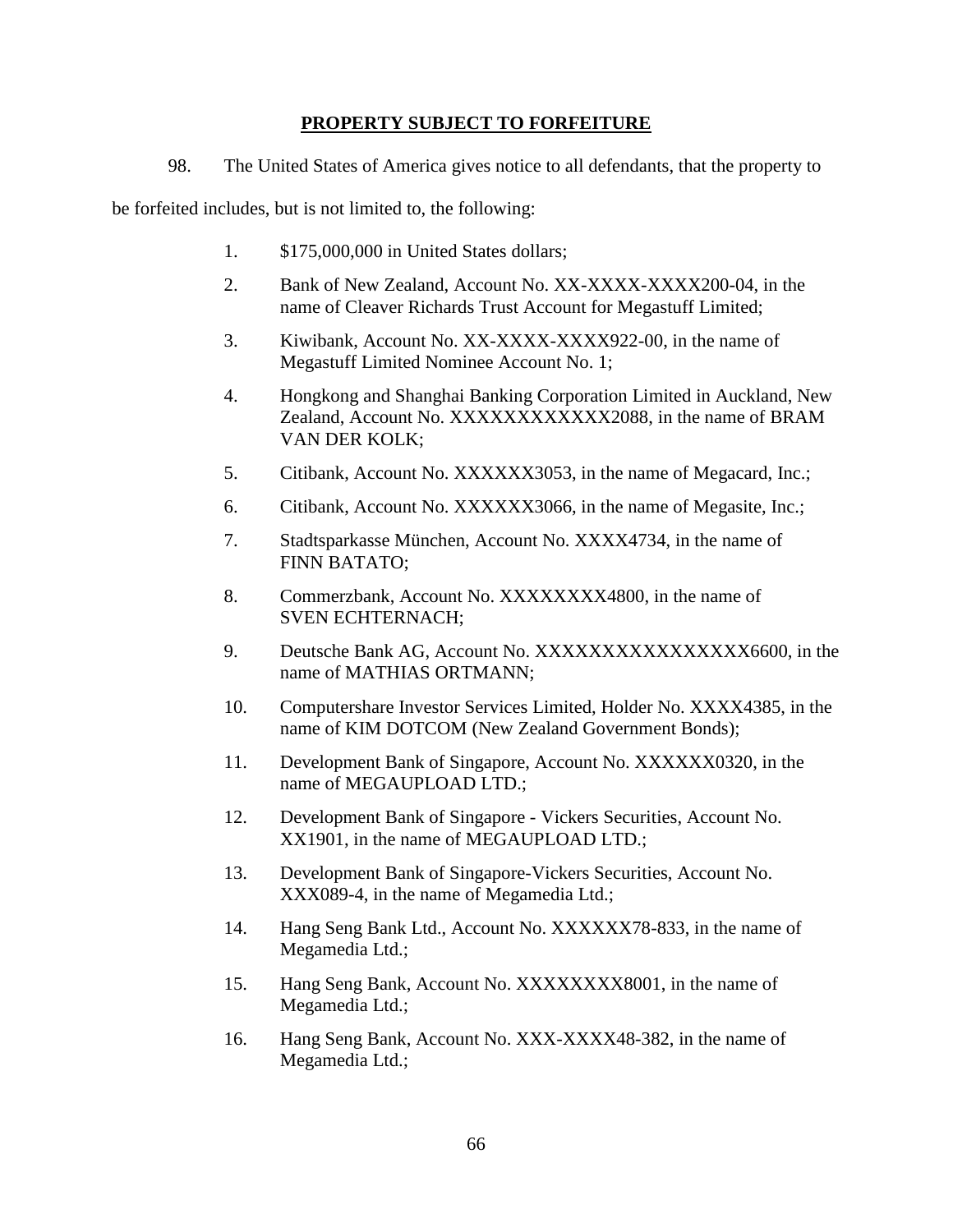- 17. Development Bank of Singapore, Account No. XXXXX5252, in the name of Megamusic Limited;
- 18. Development Bank of Singapore, Account No. XXXXX0060, in the name of MEGAUPLOAD LTD.;
- 19. Hang Seng Bank, Account No. XXX-XXXX75-883, in the name of MEGAUPLOAD LTD.;
- 20. Westpac Bank, Account No. XX-XXXX-XXXX847-02, in the name of Simpson Grierson Trust Account, holder KIM DOTCOM.
- 21. Hongkong and Shanghai Banking Corporation Limited, Account Nos. XXX-XXXXX6-220/XXXX6-201/XXXXX6-838, in the name of MEGAUPLOAD LTD.;
- 22. Hongkong and Shanghai Banking Corporation Limited, Account No. XXXXXXXX5833, in the name of FINN BATATO;
- 23. Hongkong and Shanghai Banking Corporation Limited, Account No. XXX-XXXXX5-833, in the name of an individual with the initials BVL;
- 24. Hongkong and Shanghai Banking Corporation Limited, Account No. XXXXXXXX8833, in the name of ANDRUS NOMM;
- 25. Hongkong and Shanghai Banking Corporation Limited, Account No. XXXXXXXX3833, in the name of BRAM VAN DER KOLK;
- 26. Hang Seng Bank Ltd., Account No. XXX-XXXX52-888, in the name of KIM TIM JIM VESTOR;
- 27. Hongkong and Shanghai Banking Corporation, Account No. XXXXXXXX7833, in the name of SVEN ECHTERNACH;
- 28. Development Bank of Singapore, Account No. XXXXXX6160, in the name of VESTOR LIMITED;
- 29. Citibank (Hong Kong) Limited, Account No. XXXX8921, in the name of KIM TIM JIM VESTOR;
- 30. Hongkong and Shanghai Banking Corporation Limited, Account No. XXXXXXXX4833, in the name of MATHIAS ORTMANN;
- 31. Hongkong and Shanghai Banking Corporation Limited, Account No. XXXXXXXX6888, in the name of an individual with the initials JPLL;
- 32. Hongkong and Shanghai Banking Corporation Limited, Account No. XXXXXXXX9833, in the name of JULIUS BENCKO;
- 33. Hongkong and Shanghai Banking Corporation Limited, Account No. XXXXXXXX2838, in the name of RNK Media Company;
- 34. Development Bank of Singapore Hong Kong, Account No. XXXXXX6930, in the name of A Limited;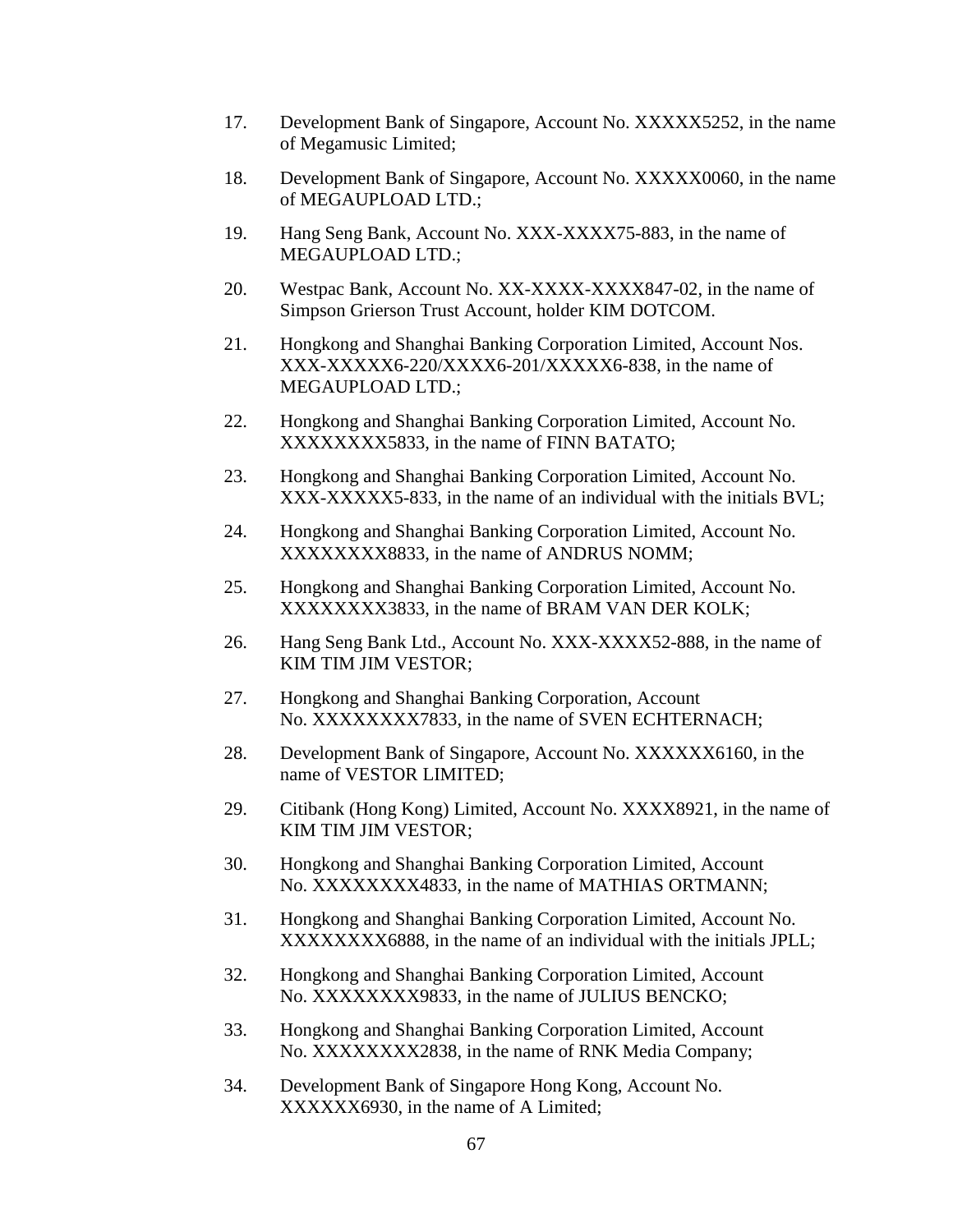- 35. Development Bank of Singapore, Account No. XXXXX1690, in the name of A Limited;
- 36. Citibank (Hong Kong) Limited, Account No. XXXX6237, in the name of KIM TIM JIM VESTOR;
- 37. Development Bank of Singapore, Account No. XXXXXX9970, in the name of KIM DOTCOM/KIM VESTOR;
- 38. Citibank (Hong Kong) Limited, Account No. XXXX8942, in the name of KIM TIM JIM VESTOR;
- 39. Hongkong and Shanghai Banking Corporation Limited, Account No. XXX-XXXX16-888, in the name of KIM TIM JIM VESTOR;
- 40. Industrial and Commercial Bank of China (Asia) Limited (ICBC), Account No. XXXXXXXX8434, in the name of MATHIAS ORTMANN;
- 41. Development Bank of Singapore, Account No. XXXXXX4440, in the name of Megapay Ltd.;
- 42. Development Bank of Singapore, Account No. XXX-XXX-XXXXXX8760, in the name of Megastuff Ltd.;
- 43. Hongkong and Shanghai Banking Corporation Limited, Account No. XXXXXXXX6838, in the name of MEGAUPLOAD LTD.;
- 44. Development Bank of Singapore, Account No. XXX-XXX-XXXXXX8870, in the name of N-1 Limited;
- 45. Development Bank of Singapore, Account No. XXX-XXX-XXXXXX1980, in the name of N-1 Limited;
- 46. Citibank (Hong Kong) Limited, Account No. XXXXX 0741, in the name of KIM TIM JIM VESTOR;
- 47. Citibank (Hong Kong) Limited, Account No. XXXXX0768, in the name of KIM TIM JIM VESTOR;
- 48. Citibank (Hong Kong) Limited, Account No. XXXXX1055, in the name of KIM TIM JIM VESTOR;
- 49. Citibank (Hong Kong) Limited, Account No. XXXXX9938, in the name of KIM TIM JIM VESTOR;
- 50. Citibank (Hong Kong) Limited, Account No. XXXXX8948, in the name of KIM TIM JIM VESTOR;
- 51. Hongkong and Shanghai Banking Corporation, Account No. XXXXXXXX0833, in the name of an individual with the initials LRV;
- 52. Hongkong and Shanghai Banking Corporation, Account No. XXX-XXXXX04-888, in the name of an individual with the initials WT;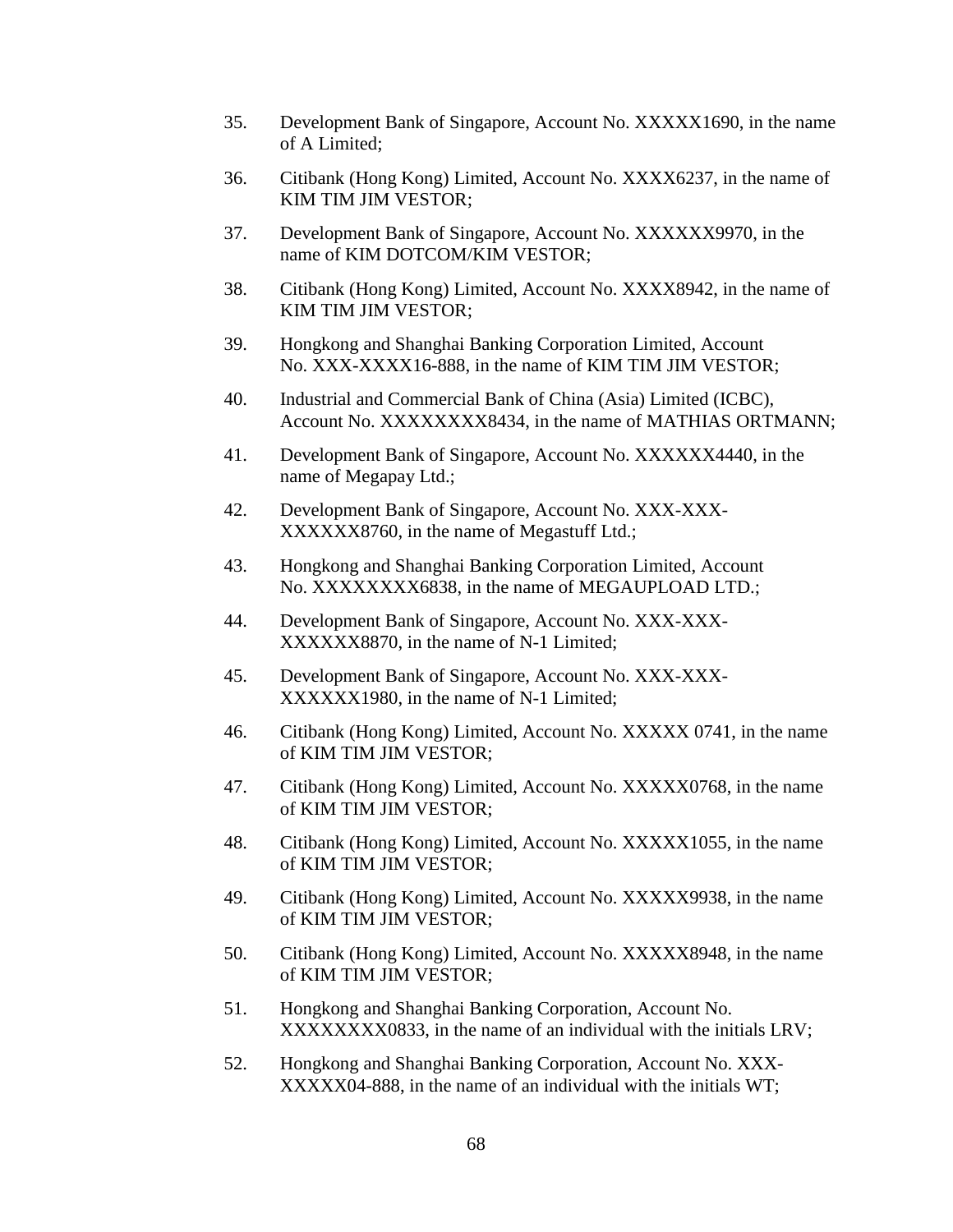- 53. Bank of the Philippine Islands, Account No. XXXXXX0069, in the name of Megateam Limited;
- 54. Bank of the Philippine Islands, Account No. XXXXXX0264, in the name of Megateam Limited;
- 55. Bank of the Philippine Islands, Account No. XXXXXX3627, in the name of KIM SCHMITZ;
- 56. Bank of the Philippine Islands, Account No. XXXXXX7676, in the name of KIM SCHMITZ;
- 57. Rabobank Nederland, Account No. NLXXXXXXXXXXXX7300, in the name of Bramos BV;
- 58. Hongkong and Shanghai Banking Corporation Australia, Account No. XXXXXXXX0087, in the name of MATHIAS ORTMANN;
- 59. Ceskoslovenska Obchodna Banka Slovakia, Account No. XXXXXXXX9833, in the name of JULIUS BENCKO;
- 60. Paypal Inc., account paypal@megaupload.com;
- 61. Paypal Inc., account belonging to KIM DOTCOM (xxxxxx@ultimaterally.com);
- 62. Paypal Inc., accounts belonging to SVEN ECHTERNACH (xxxxxx@sectravel.com, xxxxxx@sectravel.com, and xxxxxx@sven.com);
- 63. Paypal Inc., account belonging to BRAM VAN DER KOLK (xxxxxx@bramos.nl);
- 64. Moneybookers Limited, account belonging to ccmerchant@megaupload.com;
- 65. Moneybookers Limited, account belonging to moneybookers@megaupload.com;
- 66. 2010 Maserati GranCabrio, VIN ZAMKM45B000051328, License Plate No. "M-FB 212" or "DH-GC 470", registered to FINN BATATO;
- 67. 2009 Mercedes-Benz E500 Coupe, VIN WDD20737225019582, License Plate No. "FEG690";
- 68. 2005 Mercedes-Benz CLK DTM, VIN WDB2093422F165517, License Plate No. "GOOD";
- 69. 2004 Mercedes-Benz CLK DTM AMG 5.5L Kompressor, VIN WDB2093422F166073, License Plate No. "EVIL";
- 70. 2010 Mercedes-Benz S65 AMG L, VIN WDD2211792A324354, License Plate No. "CEO";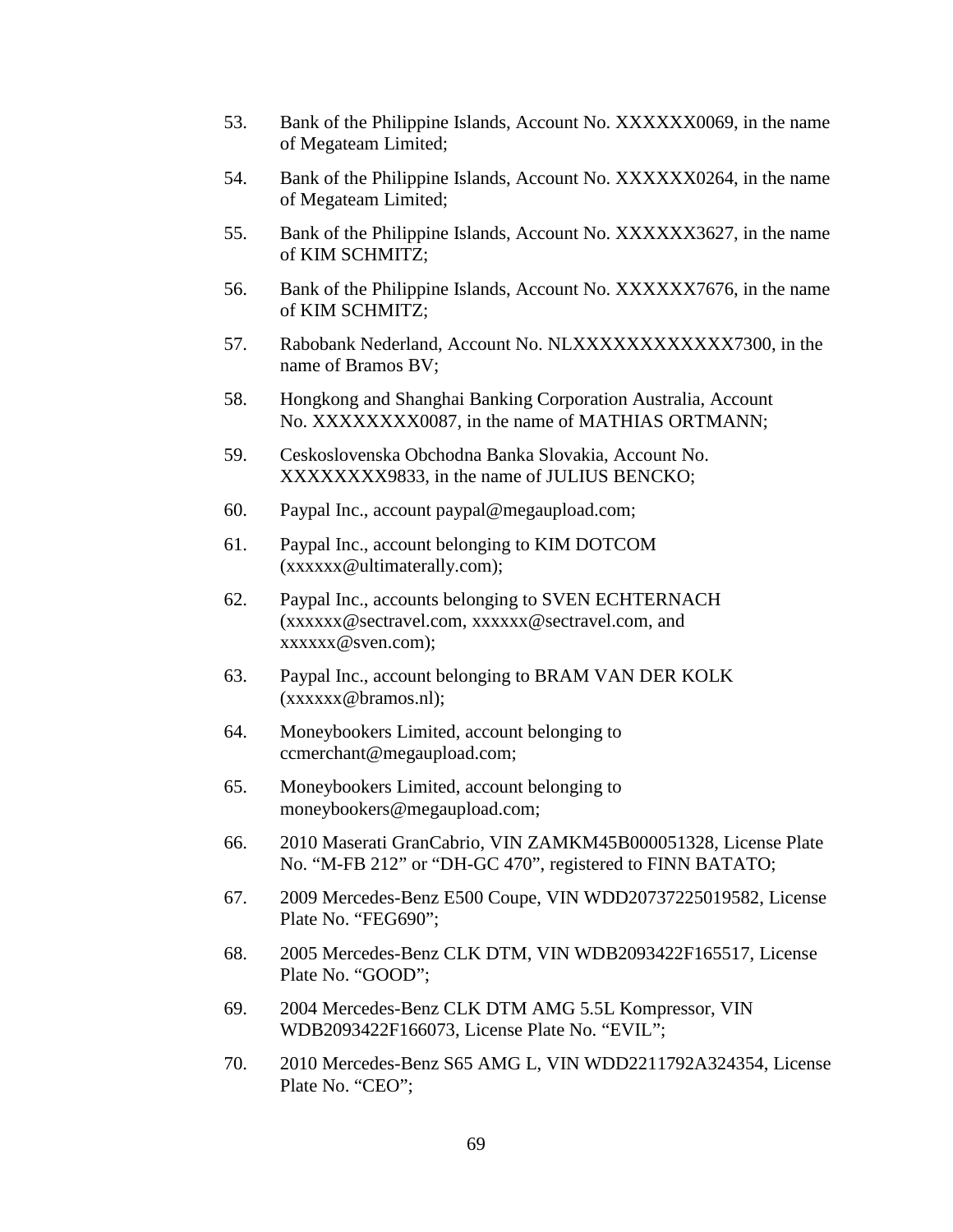- 71. 2008 Rolls-Royce Phantom Drop Head Coupe, VIN SCA2D68096UH07049; License Plate No. "GOD";
- 72. 2010 Mercedes-Benz E63 AMG, VIN WDD2120772A103834, License Plate No. "STONED";
- 73. 2010 Mini Cooper S Coupe, VIN WMWZG32000TZ03651, License Plate No. "V";
- 74. 2010 Mercedes-Benz ML63 AMG, VIN WDC1641772A608055, License Plate No. "GUILTY";
- 75. 2007 Mercedes-Benz CL65 AMG, VIN WDD2163792A025130, License Plate No. "KIMCOM";
- 76. 2009 Mercedes-Benz ML63 AMG, VIN WDC1641772A542449, License Plate No. "MAFIA";
- 77. 2010 Toyota Vellfire, VIN 7AT0H65MX11041670, License Plate Nos. "WOW" or "7":
- 78. 2011 Mercedes-Benz G55 AMG, VIN WDB4632702X193395, License Plate Nos. "POLICE" or "GDS672";
- 79. 2011 Toyota Hilux, VIN MR0FZ29G001599926, License Plate No. "FSN455";
- 80. Harley Davidson Motorcycle, VIN 1HD1HPH3XBC803936, License Plate No. "36YED";
- 81. 2010 Mercedes-Benz CL63 AMG, VIN WDD2163742A026653, License Plate No. "HACKER";
- 82. 2005 Mercedes-Benz A170, VIN WDD1690322J184595, License Plate No. "FUR252";
- 83. 2005 Mercedes-Benz ML500, VIN WDC1641752A026107, License Plate No. DFF816;
- 84. Fiberglass sculpture, imported from the United Kingdom with Entry No. 83023712;
- 85. 1957 Cadillac El Dorado, VIN 5770137596;
- 86. 2010 Sea-Doo GTX Jet Ski, VIN YDV03103E010;
- 87. 1959 Cadillac Series 62 Convertible, VIN 59F115669;
- 88. Von Dutch Kustom Motor Bike, VIN 1H9S14955BB451257;
- 89. 2006 Mercedes-Benz CLK DTM, VIN WDB2094421T067269;
- 90. 2010 Mini Cooper S Coupe, VIN WMWZG32000TZ03648 License Plate No. "T";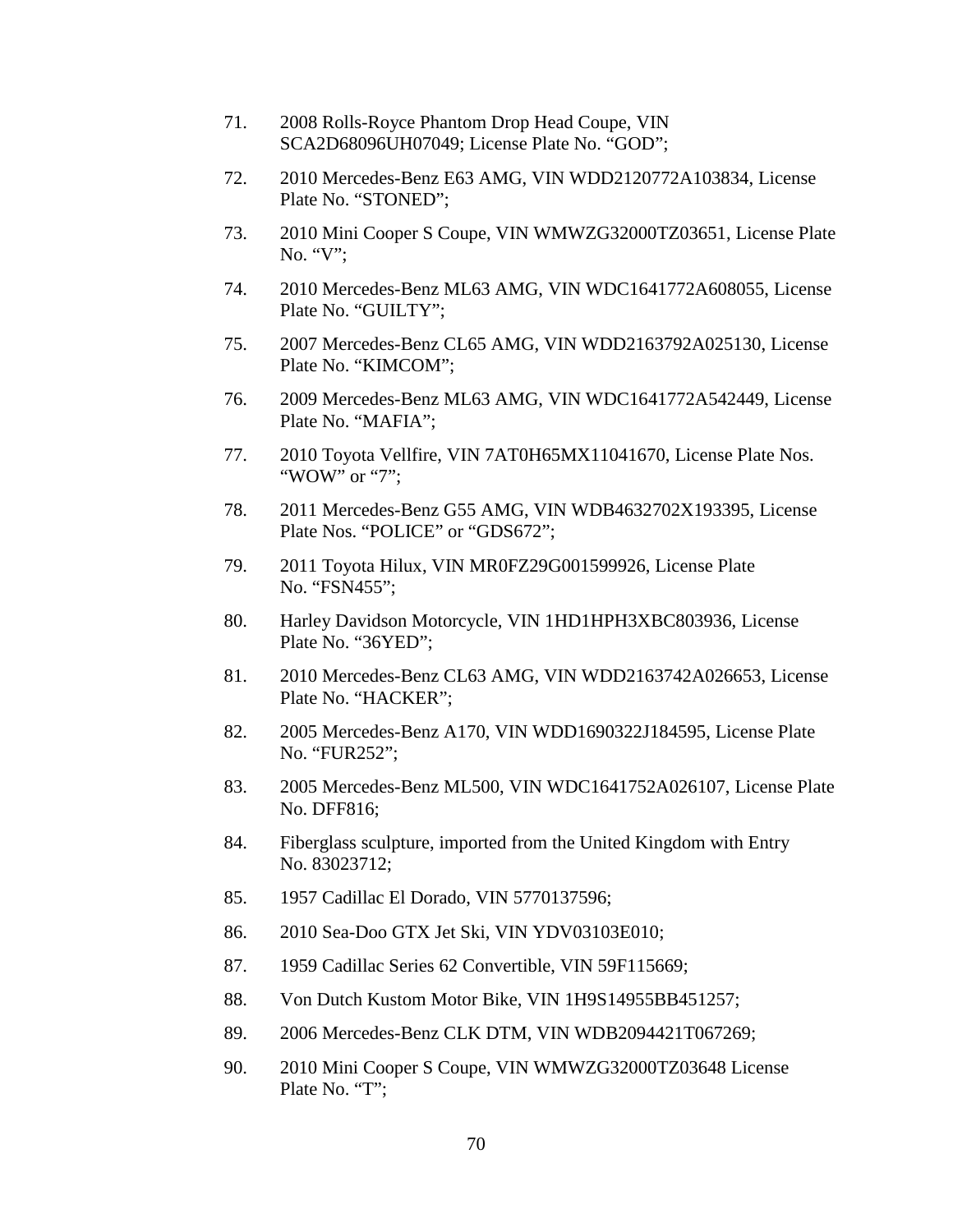- 91. 1989 Lamborghini LM002, VIN ZA9LU45AXKLA12158, License Plate No. "FRP358";
- 92. 2011 Mercedes-Benz ML63, VIN 4JGBB7HB0BA666219;
- 93. Samsung 820DXN 82" LCD TV;
- 94. Samsung 820DXN 82" LCD TV;
- 95. Samsung 820DXN 82" LCD TV;
- 96. Devon Works LLC, Tread #1 time piece;
- 97. Artwork, In High Spirits, Olaf Mueller photos from The Cat Street Gallery;
- 98. Sharp 108" LCD Display TV;
- 99. Sharp 108" LCD Display TV;
- 100. Sony PMW-F3K Camera S/N 0200231;
- 101. Sony PMW-F3K Camera S/N 0200561;
- 102. Artwork, Predator Statue;
- 103. Artwork, Christian Colin;
- 104. Artwork, Anonymous Hooded Sculpture;
- 105. 2009 Mercedes-Benz ML350 CDI 4MATIC Off-Roader;
- 106. Sharp LC-65XS1M 65" LCD TV;
- 107. Sharp LC-65XS1M 65" LCD TV;
- 108. TVLogic 56" LUM56W TV;
- 109. Sixty (60) Dell R710 computer servers;
- 110. The following domain names: Megastuff.co; Megaworld.com; Megaclicks.co; Megastuff.info; Megaclicks.org; Megaworld.mobi; Megastuff.org; Megaclick.us; Mageclick.com; HDmegaporn.com; Megavkdeo.com; Megaupload.com; Megaupload.org; Megarotic.com; Megaclick.com; Megavideo.com; Megavideoclips.com; Megaporn.com.